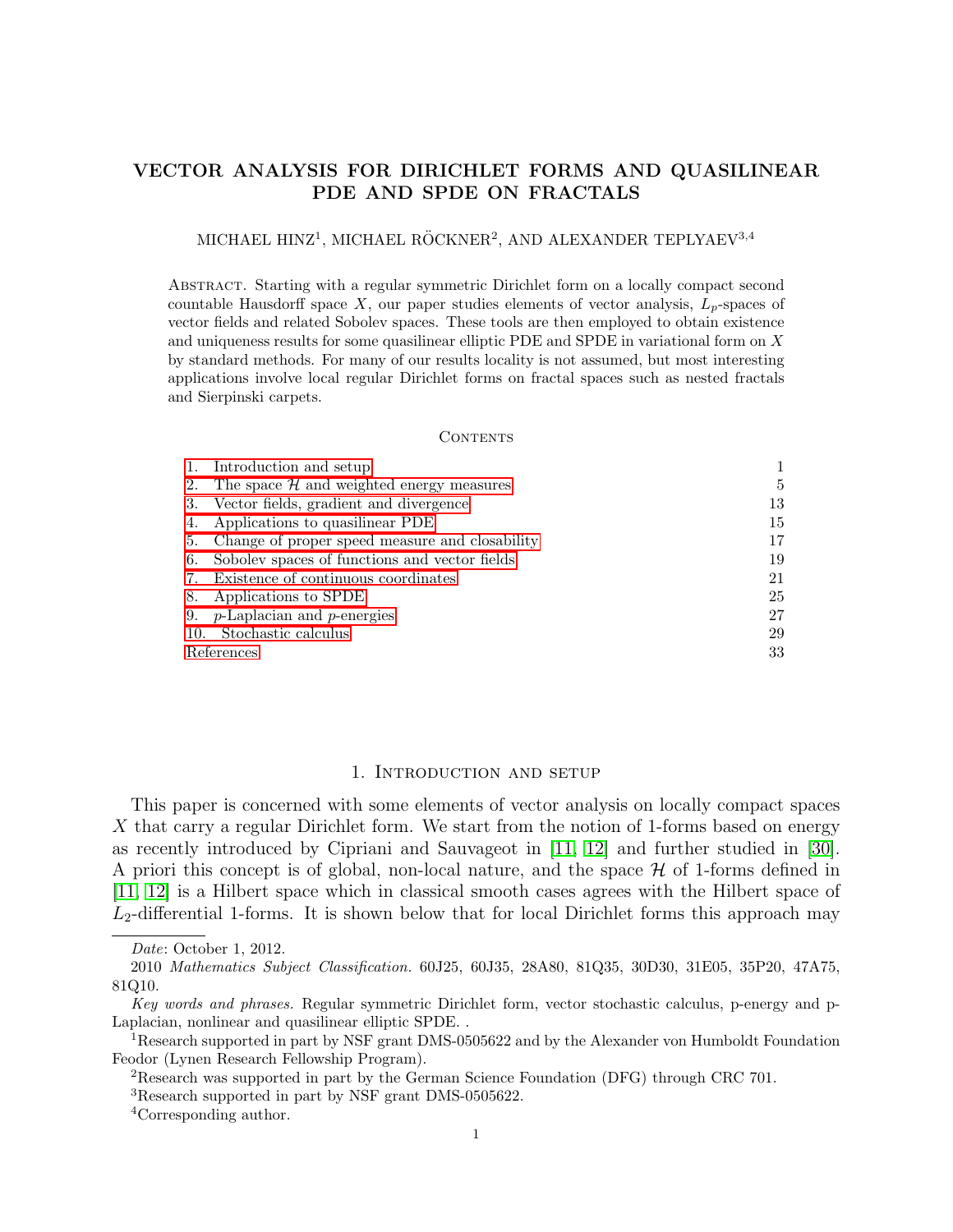be seen as an extension of closely related and preceding constructions of Eberle, [\[15\]](#page-32-3), based on abstract (local) differential operators. Within the framework of [\[11,](#page-32-1) [12\]](#page-32-2) we propose to study some basic notions of vector analysis such as vector fields, gradient and divergence operators. Furthermore, a direct integral representation of  $\mathcal{H}$  allows to define  $L_p$ -spaces over measurable fields of Hilbert spaces (fibers)  $(\mathcal{H}_x)_{x\in X}$  such that the space H of 1-forms in the sense of [\[11,](#page-32-1) [12\]](#page-32-2) appears for  $p = 2$ . Related Sobolev spaces of functions and vector fields come up naturally after that. We show that these tools can be applied to quasilinear elliptic PDE on  $X$  in divergence and non-divergence form and to SPDE on  $X$  in variational form such as, for instance, the stochastic p-Laplace equation. The proposed notions of vector analysis allows to obtain existence and uniqueness results by classical fixed point and monotonicity arguments. We finally discuss a probabilistic counterpart of  $\mathcal{H}$  which goes back to Nakao, [\[44\]](#page-33-1). This allows to give probabilistic interpretations of our vector analysis in terms of additive functionals. The mentioned direct integral representation of  $\mathcal{H}$  nicely connects to (analytic and probabilistic) perturbation results for Dirichlet forms, e.g. [\[18\]](#page-32-4), what permits to define analogs of non-divergence form operators in our context.

The main motivation for the present study comes from the analysis on fractals, cf. [\[1,](#page-32-0) [33,](#page-33-2) [53\]](#page-33-3). For certain classes of fractal sets the existence of a Laplace operator has been proved, see [\[2,](#page-32-5) [3,](#page-32-6) [20,](#page-32-7) [33,](#page-33-2) [40,](#page-33-4) [46,](#page-33-5) [51\]](#page-33-6) and the references therein for some examples. Linear elliptic and parabolic PDE on fractals can then be treated by standard methods, [\[16\]](#page-32-8). Semilinear equations have been studied in [\[17\]](#page-32-9). There are also methods that apply to fully nonlinear problems, see for instance [\[4,](#page-32-10) [49\]](#page-33-7) for porous medium equations. However, to our knowledge quasilinear equations of type

or

$$
\Delta u + b(\nabla u) = f
$$

 $div(a(\nabla u)) = f$ 

with generally nonlinear coefficients  $a$  and  $b$  have not been considered so far, as an appropriate notion of gradient  $\nabla$  on fractals had not yet been sufficiently developed. The present paper addresses these problems. It also establishes a basis for further studies of first order differential operators on fractals, which have never been carried out before. Examples of such operators and related equations include for instance Dirac operators, magnetic Schrödinger operators or the Navier-Stokes equations on fractals, investigated in the companion papers [\[28\]](#page-32-11) and [\[27\]](#page-32-12), respectively. A short survey is given in [\[29\]](#page-33-8).

In [\[11\]](#page-32-1), and later in [\[12\]](#page-32-2) and [\[30\]](#page-33-0), a Hilbert space H of 1-forms and a related analog  $\partial$  of the exterior derivation (in  $L_2$ -sense) had been introduced by means of tensor products and energy norms, see Section [2](#page-4-0) below for precise definitions. Its norm is most conveniently expressed in terms of energy measures in the sense of LeJan and Fukushima, [\[19,](#page-32-13) [39\]](#page-33-9). Without too much effort a related notion of weighted energy measures for 1-forms can be introduced, what yields a coherent picture (especially in probabilistic terms) and is useful for some applications in [\[27\]](#page-32-12) and [\[28\]](#page-32-11).

The energy measure of a bounded energy finite function may be absolutely continuous with respect to the given reference measure or not. In Eberle (15, Section 3.2 and Appendix D] it is shown how to construct derivation operators if the energy measures are absolutely continuous for all functions from a dense algebra contained in the domain of the generator. On fractal spaces energy measures are typically singular with respect to the self-similar Hausdorff measure on the base space, cf. [\[5,](#page-32-14) [22,](#page-32-15) [23,](#page-32-16) [38\]](#page-33-10). However, the construction in [\[15,](#page-32-3) Theorem 3.11] is still possible if we choose a finite or countable pool of functions admitting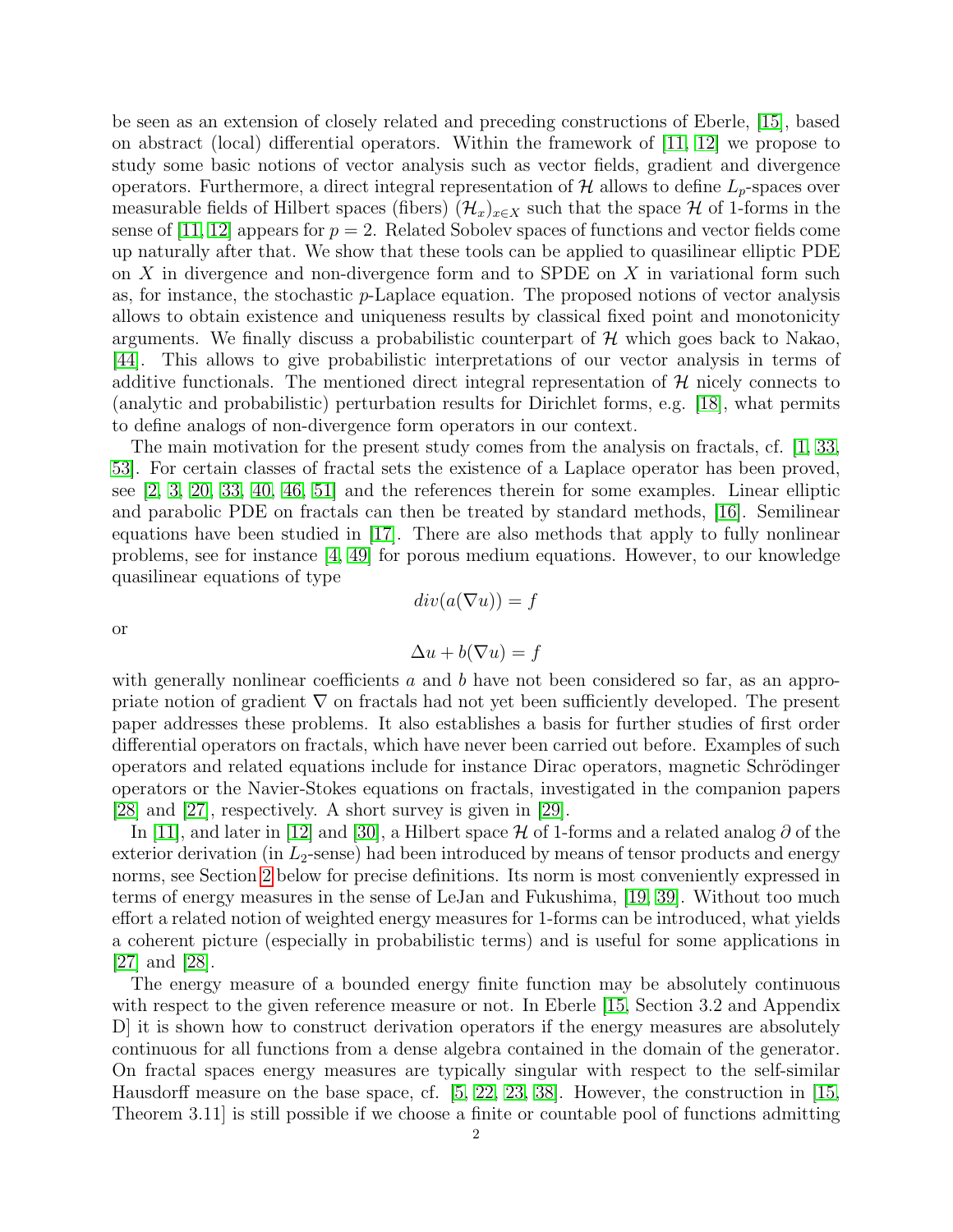energy densities and being energy dense in the space of bounded energy finite functions. Switching to a suitable measure m if needed (a so-called *energy dominant measure* [\[25\]](#page-32-17) or, more specifically, a Kusuoka measure  $\tilde{m}$ , see [\[35,](#page-33-11) [38,](#page-33-10) [58\]](#page-33-12)), this can be realized for any regular Dirichlet form.

Following [\[15\]](#page-32-3) we therefore obtain a measurable field of Hilbert spaces, [\[14,](#page-32-18) [57\]](#page-33-13). Rewriting the construction using some simple manipulations it can be shown that, roughly speaking, the resulting direct integral is a Hilbert space isomorphic to the space of 1-forms  $H$ . Moreover, the direct integral of Eberle's fiberwise operators coincides with the derivation  $\partial$  in the sense of Cipriani and Sauvageot in the case of local commutative Dirichlet forms. Apart from minor modifications this material is not new in substance. However, the direct connection between these two constructions had not been well established before. Even more importantly, our reasoning provides a constructive fiberwise interpretation for  $\mathcal{H}$  that carries over from [\[15\]](#page-32-3). Our results imply that the construction in [\[11,](#page-32-1) [12\]](#page-32-2) could be viewed as an extension of that in [\[15,](#page-32-3) Theorem 3.11], now based on a regular Dirichlet form instead of an abstract differential operator.

By the self-duality of H we regard its elements also as vector fields and  $\partial$  a gradient operator. As a first new result, a corresponding divergence operator is defined as the adjoint of ∂. Note that although Eberle considers the adjoint of the derivation operator, [\[15,](#page-32-3) Chapter 3 b), Section 1], in his case it is part of the basic hypotheses and the discussion there aims at constructing Sobolev spaces of functions rather than at investigating spaces of vector fields.

Under the additional assumption that the given Dirichlet form is local and either transient or induced by a regular resistance form, its restriction to a suitable core  $\mathcal C$  is also closable with respect to some energy dominant measure  $\tilde{m}$ . This follows by arguments from [\[50\]](#page-33-14) in the first case and by results of [\[36\]](#page-33-15) in the second.

Using the above mentioned fiberwise interpretation, it is straightforward to define  $L_p$ spaces of vector fields. Based on the previous closability result we then introduce Sobolev spaces of functions that make the derivation a closed operator for any  $p \geq 2$ , provided there exists a core  $\mathcal{C}_p$  of functions having  $p/2$ -integrable energy densities which is dense in  $L_p$  and moreover such that  $\mathcal{C}_p \otimes \mathcal{C}_p$  is dense in the corresponding  $L_p$ -space of vector fields. These assumptions are clearly satisfied in the classical smooth context. To verify them for nonclassical examples we propose to investigate abstract continuous coordinates with respect to a measure. Harmonic coordinates in the sense of [\[32,](#page-33-16) [35,](#page-33-11) [58\]](#page-33-12) constitute a prototype example. Any symmetric regular Dirichlet form admits such continuous coordinates with respect to the aforementioned energy dominant measure  $\tilde{m}$ . Therefore we observe that if the original Dirichlet form is local and transient or induced by a local resistance form, the Sobolev spaces are well defined and the derivations are closed operators.

The applications to PDE and SPDE follow standard patterns that become applicable thanks to the definitions and results described above.

The space  $\mathcal H$  is isometrically isomorphic to the Hilbert space  $\tilde{\mathcal M}$  of martingale additive functionals of finite energy as studied for instance in [\[19,](#page-32-13) [44\]](#page-33-1). Given our setup, this isomorphism is almost immediate. Weighted energy measures of 1-forms and energy measures of martingale additive functionals correspond to each other, and gradients can be understood in terms of the martingale part in the Fukushima decomposition. The divergence may be expressed in terms of Nakao's divergence functional.

Our basic setup is as follows:  $X$  is assumed to be a locally compact and second countable Hausdorff space;  $\mathcal{M}(X)$  denotes the space of (signed) Radon measures on X and  $\mathcal{M}_+(X)$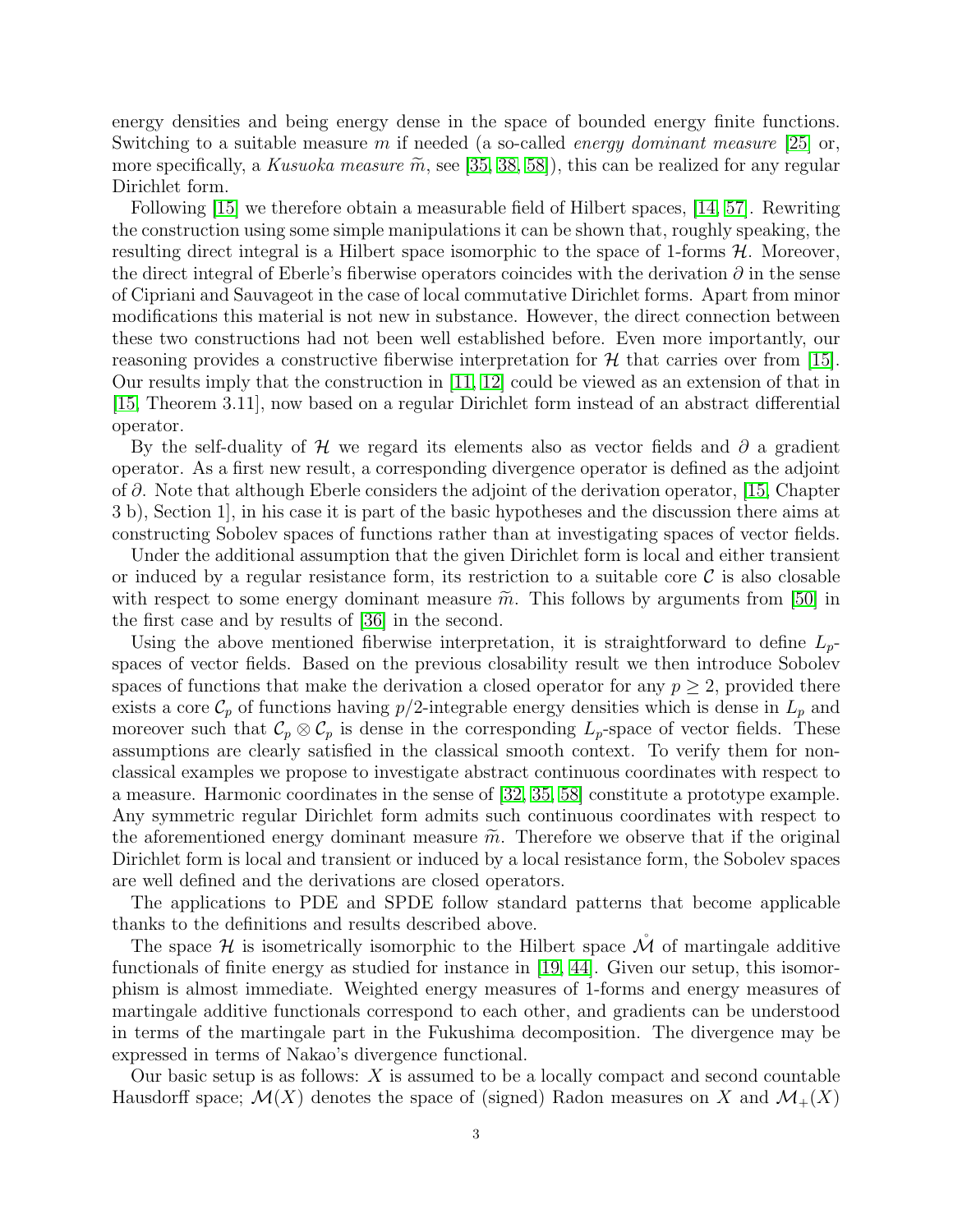the cone consisting of its non-negative elements; a measure  $\mu \in \mathcal{M}_+(X)$  is an *admissible* reference measure on X if each open set  $U \subset X$  has positive measure  $\mu(U) > 0$ . In the sequel we assume that  $\mu$  is an admissible reference measure on X and, furthermore, we assume that  $(\mathcal{E}, \mathcal{F})$  is a regular symmetric Dirichlet (energy) form on  $L_2(X, \mu)$ , cf. [\[19\]](#page-32-13). More exactly, we begin our arguments with an admissible reference measure  $\mu$ , and later switch to an energy dominant measure m if necessary, see Lemma [2.2](#page-6-0) below.

Set  $\mathcal{C} := C_0(X) \cap \mathcal{F}$ . By regularity the space  $\mathcal{C}$  is dense in  $\mathcal{F}$ . It is an algebra endowed with the norm  $||f||_{\mathcal{C}} := \mathcal{E}(f)^{1/2} + \sup_X |f|$  we have in particular

(1) 
$$
\mathcal{E}(fg)^{1/2} \leq ||f||_{\mathcal{C}} ||g||_{\mathcal{C}},
$$

as a consequence of the Markov property, see for instance [\[6\]](#page-32-19). Here we use the notation  $\mathcal{E}(f) := \mathcal{E}(f, f)$ , and we will do similarly for any other bilinear expression. Since  $C_0(X) \subset$  $L_2(X,\mu)$  for any Radon measure  $\mu$ , we have

<span id="page-3-2"></span><span id="page-3-1"></span>
$$
\mathcal{C} = \{ f \in C_0(X) : \mathcal{E}(f) < \infty \} \, .
$$

For any  $g, h \in \mathcal{C}$  there exists a unique signed finite measure  $\Gamma(g, h) \in \mathcal{M}(X)$  such that for any  $f \in \mathcal{C}$ ,

(2) 
$$
2\int_X f d\Gamma(g,h) = \mathcal{E}(fg,h) + \mathcal{E}(fh,g) - \mathcal{E}(gh,f).
$$

Obviously  $\Gamma : \mathcal{C} \times \mathcal{C} \to \mathcal{M}(X)$  is a well defined symmetric bilinear mapping, and for any  $g \in \mathcal{C}, \Gamma(g) \in \mathcal{M}_+(X)$ . Note that in particular  $\mathcal{E}(g, h) = \Gamma(g, h)(X)$ . Therefore  $\Gamma(g)$  is called the *energy measure of g*, cf. [\[19,](#page-32-13) [39\]](#page-33-9). Using the estimate

<span id="page-3-0"></span>(3) 
$$
\left| \left( \int_X f d\Gamma(g) \right)^{1/2} - \left( \int_X f d\Gamma(h) \right)^{1/2} \right| \leq 2 \sup_{x \in X} |f(x)| \mathcal{E}(g-h)^{1/2},
$$

[\[19,](#page-32-13) p. 111] we can define (finite) energy measures  $\Gamma(g, h) \in \mathcal{M}(X)$  for arbitrary  $g, h \in \mathcal{F}$ and even for arbitrary  $g, h \in \mathcal{F}_e$ , where  $(\mathcal{F}_e, \mathcal{E})$  denotes the extended Dirichlet space with respect to  $\mu$ , that is the collection of  $\mu$ -measurable  $\mu$ -a.e. finite functions g on X for which there exists a  $\mathcal{E}\text{-Cauchy sequence } (g_n)_n \subset \mathcal{F}$  such that  $\lim_{n} g_n = g$   $\mu$ -a.e. The form  $\mathcal{E}$  extends to  $\mathcal{F}_e$  by  $\mathcal{E}(g) := \lim_{n} \mathcal{E}(g_n)$ , the limit being independent of the choice of  $(g_n)_n$ . See [\[19\]](#page-32-13).

In the next section the definition on the space  $\mathcal H$  of 1-forms is given and the concept of energy measure is extended to 1-forms. A fiberwise perspective is investigated and  $H$ is shown to coincide with the direct integral considered in [\[15,](#page-32-3) Appendix D]. Section [3](#page-12-0) introduces gradient and divergence, equipped with suitable domains, and Section [4](#page-14-0) presents some applications to quasilinear PDE. In Section [5](#page-16-0) we discuss the question of closability when changing from the original to the energy dominant measure. Sobolev spaces and abstract continuous coordinates are introduced in Sections [6](#page-18-0) and [7,](#page-20-0) respectively, while Section [8](#page-24-0) contains some further applications, now to SPDE in the variational framework. A brief discussion of p-energies is provided in Section [9.](#page-26-0) We conclude the paper with some remarks on stochastic calculus in Section [10.](#page-28-0) To keep notation short, sequences or families indexed by the naturals (or pairs of naturals) will be written with index set suppressed, e.g.  $(a_n)_n$ stands for  $(a_n)_{n\in\mathbb{N}}$ . Similarly,  $\lim_{n\to\infty} a_n$  abbreviates  $\lim_{n\to\infty} a_n$ .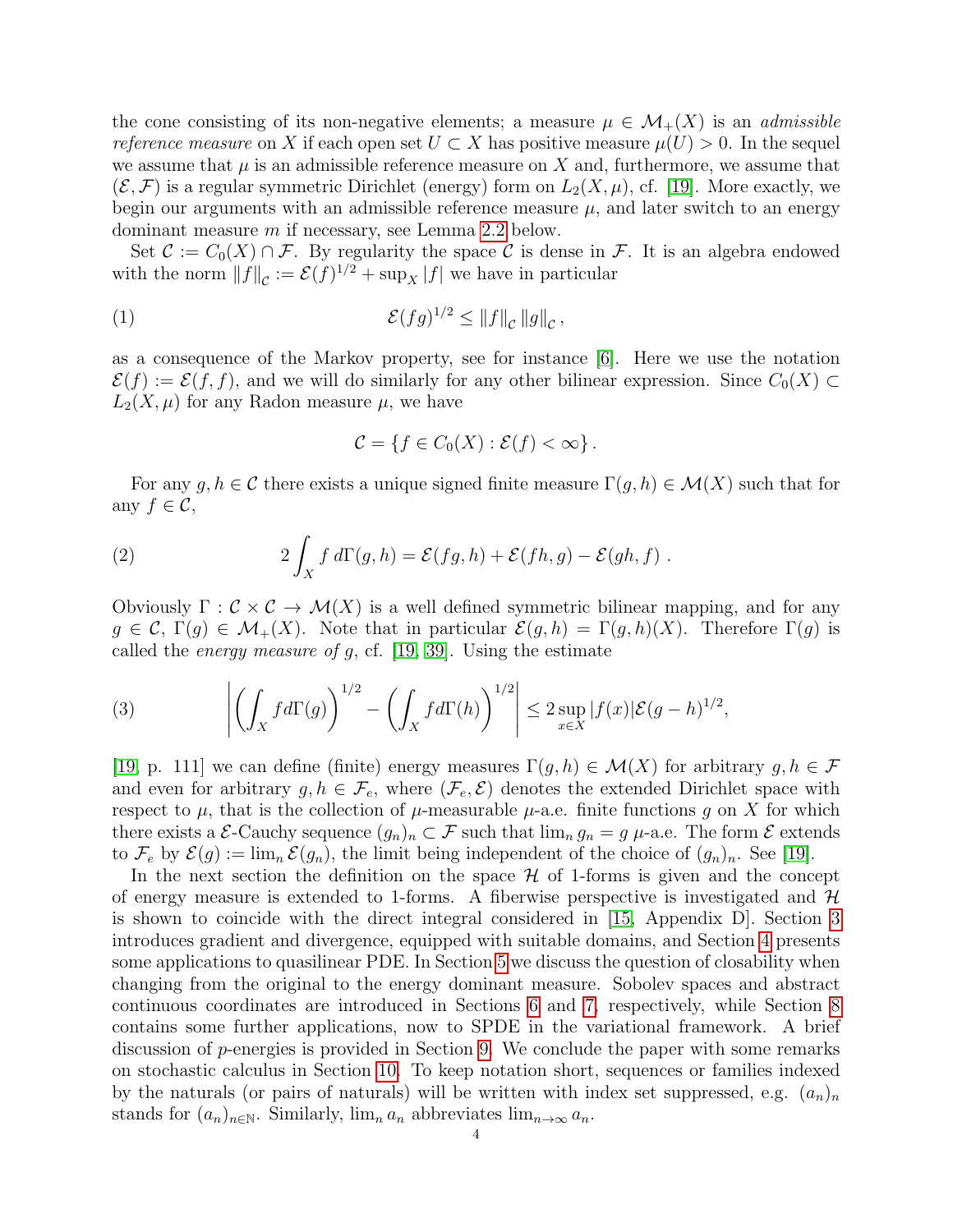### <span id="page-4-3"></span>2. THE SPACE  $H$  and weighted energy measures

<span id="page-4-0"></span>By  $\mathcal{B}_b(X)$  we denote the space of bounded Borel functions on X. Consider  $\mathcal{C} \otimes \mathcal{B}_b(X)$ , endowed with the symmetric bilinear form

(4) 
$$
\langle a \otimes b, c \otimes d \rangle_{\mathcal{H}} := \int_{X} bd \, d\Gamma(a,c),
$$

 $a \otimes b, c \otimes d \in \mathcal{C} \otimes \mathcal{B}_b(X)$ , and let  $\lVert \cdot \rVert_{\mathcal{H}}$  denote the associated seminorm on  $\mathcal{C} \otimes \mathcal{B}_b(X)$ . We write

$$
ker \|\cdot\|_{\mathcal{H}} := \left\{ \sum_{i} a_i \otimes b_i \in \mathcal{C} \otimes \mathcal{B}_b(X) : \left\| \sum_{i} a_i \otimes b_i \right\|_{\mathcal{H}} = 0 \right\}
$$

(with finite linear combinations). The completion of  $\mathcal{C} \otimes \mathcal{B}_b(X)/ker \|\cdot\|_{\mathcal{H}}$  with respect to  $\left\|\cdot\right\|_{\mathcal{H}}$  is denoted by H. Following [\[11,](#page-32-1) [12\]](#page-32-2) we refer to H as the space of differential 1-forms on  $X$ . Obviously it is a Hilbert space. Unlike for later constructions we agree to use the same notation  $a \otimes b$  for a simple tensor from  $\mathcal{C} \otimes \mathcal{B}_b(X)$  and for its equivalence class in  $\mathcal{H}$ .

<span id="page-4-6"></span>Remark 2.1. The space  $\mathcal{C} \otimes \mathcal{C}$  is dense in H, and therefore H can be constructed from  $\mathcal{C} \otimes \mathcal{C}$ in an analogous manner.

The space H becomes a bimodule if we declare the algebras C and  $\mathcal{B}_b(X)$  to act on it in the following manner: For  $a \otimes b \in C \otimes \mathcal{B}_b(X)$ ,  $c \in C$  and  $d \in \mathcal{B}_b(X)$  set

(5) 
$$
c(a \otimes b) := (ca) \otimes b - c \otimes (ab)
$$

and

(6) 
$$
(a \otimes b)d := a \otimes (bd).
$$

As shown in [\[11\]](#page-32-1) and [\[30\]](#page-33-0), [\(5\)](#page-4-1) and [\(6\)](#page-4-2) extend to well defined left and right actions of the algebras C and  $\mathcal{B}_b(X)$ , respectively. In particular, we have

<span id="page-4-2"></span><span id="page-4-1"></span>
$$
||c(a \otimes b)||_{\mathcal{H}} \leq \sup_{X} |c| ||a \otimes b||_{\mathcal{H}} \quad \text{and} \quad ||(a \otimes b)d||_{\mathcal{H}} \leq \sup_{X} |d| ||a \otimes b||_{\mathcal{H}}.
$$

If  $(\mathcal{E}, \mathcal{F})$  is local, then the Leibniz rule for energy measures [\[19,](#page-32-13) Lemma 3.2.5] together with [\(4\)](#page-4-3) implies that left and right multiplication agree for any  $c \in \mathcal{C}$ , and by approximation they are seen to agree for all  $c \in \mathcal{B}_b(X)$ . See [\[26\]](#page-32-20) or [\[30\]](#page-33-0) for further details.

We continue the preceding ideas and develop a *global perspective*. The following results apply even if the energy measures are possibly not absolutely continuous with respect to the reference measure  $\mu$ . From  $\Gamma$  an  $\mathcal{M}(X)$ -valued bilinear mapping on  $\mathcal{H}$  can be constructed. For simple tensors  $a \otimes b, c \otimes d \in \mathcal{H}$  set

<span id="page-4-4"></span>(7) 
$$
\Gamma_{\mathcal{H}}(a\otimes b,c\otimes d):=bd\,\Gamma(a,c)\;,
$$

seen as an  $\mathcal{M}(X)$ -equality.

<span id="page-4-5"></span>**Lemma 2.1.** [\(7\)](#page-4-4) extends to a well defined and uniquely determined symmetric bilinear mapping  $\Gamma_{\mathcal{H}} : \mathcal{H} \times \mathcal{H} \to \mathcal{M}(X)$  such that for any  $\omega \in \mathcal{H}$ ,  $\Gamma_{\mathcal{H}}(\omega) \in \mathcal{M}_+(X)$ . For any  $\omega, \eta \in \mathcal{H}$ we have  $\Gamma_{\mathcal{H}}(\omega, \eta)(X) = \langle \omega, \eta \rangle_{\mathcal{H}}$ .

The measure  $\Gamma_{\mathcal{H}}(\omega, \eta)$  may be interpreted as a *weighted energy measure*.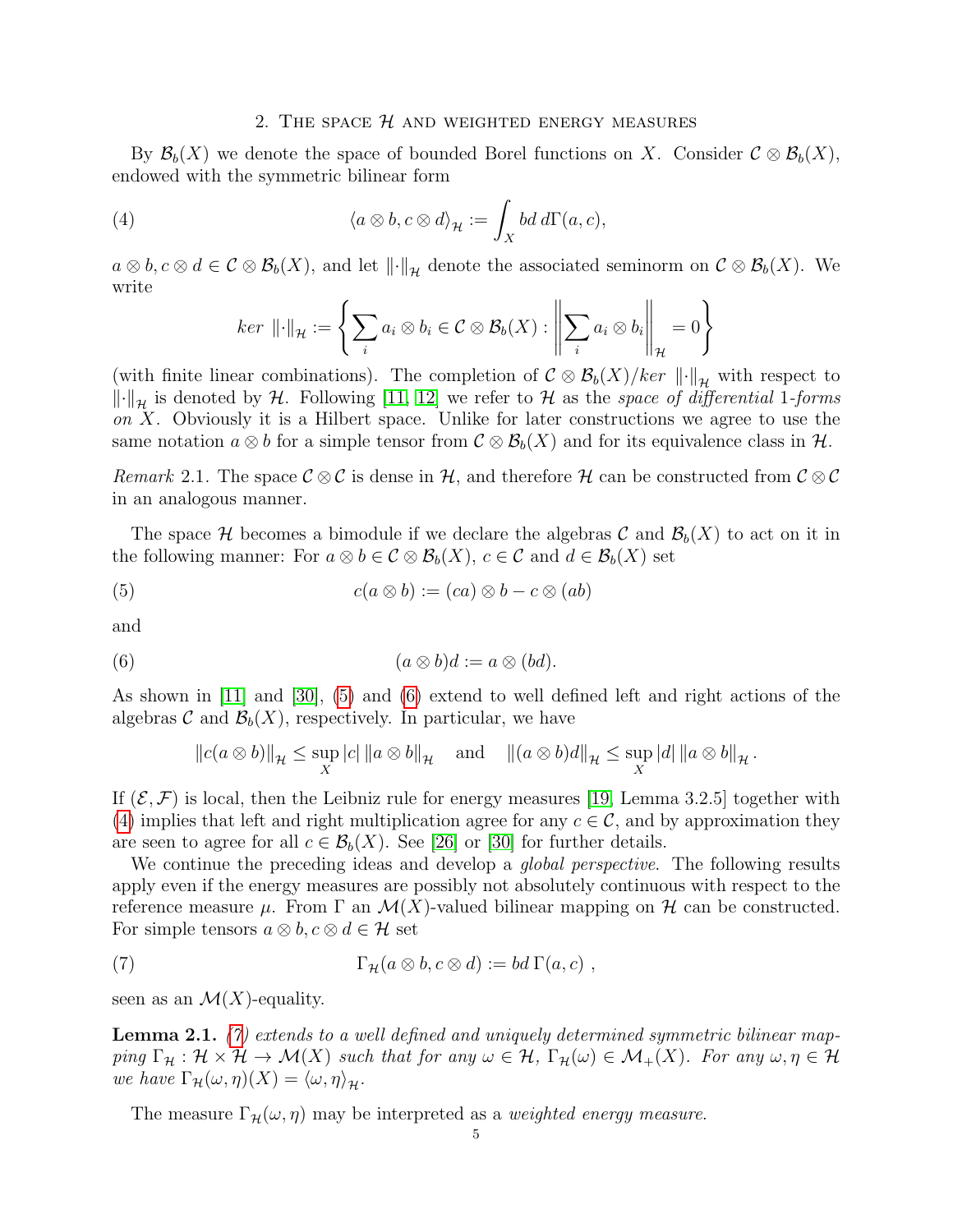*Proof.* First note that for any finite linear combination  $\sum_i a_i \otimes b_i \in C \otimes B_b(X)$  for which

<span id="page-5-0"></span>
$$
\left\| \sum_{i} a_{i} \otimes b_{i} \right\|_{\mathcal{H}}^{2} = \sum_{i} \sum_{j} b_{i} b_{j} \Gamma(a_{i}) (X) = 0,
$$

we have

(8) 
$$
\sum_{i} \sum_{j} b_{i} b_{j} \Gamma(a_{i}) \equiv 0,
$$

seen as equality in  $\mathcal{M}(X)$ . In fact, if  $c_1, ..., c_m, d_1, ..., d_n$  are such that

$$
0 = \left\| \sum_{i=1}^{m} \sum_{j=1}^{n} c_i \otimes d_j \right\|_{\mathcal{H}}^{2} = \int_{X} \left( \sum_{j=1}^{n} d_j \right)^2 d\Gamma \left( \sum_{i=1}^{m} c_i \right),
$$

then  $\left(\sum_{j=1}^n d_j\right)^2 \Gamma\left(\sum_{i=1}^m c_i\right) \equiv 0$  in  $\mathcal{M}(X)$  because  $\Gamma\left(\sum_{i=1}^m c_i\right)$  is a non-negative measure. The case  $c_i = a_i$  and  $d_j = b_i$  if  $j = i$  and 0 otherwise yields [\(8\)](#page-5-0). Now consider finite linear combinations  $\sum_i f_i \otimes g_i \in \mathcal{H}$ . For each i let  $f_i \otimes \tilde{g}_i \in \mathcal{C} \otimes \mathcal{B}_b(X)$  be a representant of  $f_i \otimes g_i$ and set

(9) 
$$
\Gamma_{\mathcal{H}}\left(\sum_{i}f_{i}\otimes g_{i}\right):=\sum_{i}\sum_{j}\widetilde{g}_{i}\widetilde{g}_{j}\Gamma(\widetilde{f}_{i})\geq 0.
$$

By the previous arguments [\(9\)](#page-5-1) is a well defined element of  $\mathcal{M}(X)$ . Given a general 1-form  $\omega \in \mathcal{H}$ , let  $(\omega_k)_k$  be a sequence of finite linear combinations

<span id="page-5-1"></span>
$$
\omega_k = \sum_{i=1}^{n_k} f_i^{(k)} \otimes g_i^{(k)} \in \mathcal{H}
$$

approximating  $\omega$  in H. For a non-negative function  $\varphi \in \mathcal{B}_b(X)$  obviously  $\sqrt{\varphi} \in \mathcal{B}_b(X)$  and by [\(6\)](#page-4-2),

<span id="page-5-4"></span>
$$
\lim_{k} \int_{X} \varphi \, d\Gamma_{\mathcal{H}}(\omega_{k}) = \lim_{k} \sum_{i} \sum_{j} \int_{X} \varphi \, g_{i}^{(k)} g_{j}^{(k)} d\Gamma(f_{i}^{(k)})
$$
\n
$$
= \lim_{k} ||\omega_{k} \sqrt{\varphi}||_{\mathcal{H}}^{2}
$$
\n
$$
= ||\omega \sqrt{\varphi}||_{\mathcal{H}}^{2}.
$$

Set

(10) 
$$
\Gamma_{\mathcal{H}}(\omega)(\varphi) := \lim_{k} \int_X \varphi \, d\Gamma_{\mathcal{H}}(\omega_k).
$$

For arbitrary  $\varphi \in \mathcal{B}_b(X)$  consider the standard decomposition  $\varphi = \varphi_+ - \varphi_-$  with  $\varphi_+ =$ max( $\varphi$ , 0),  $\varphi$  = max( $-\varphi$ , 0) and define a linear functional on  $\mathcal{B}_b(X)$  by

<span id="page-5-2"></span>(11) 
$$
\Gamma_{\mathcal{H}}(\omega)(\varphi) := \lim_{k} \int_X \varphi \, d\Gamma_{\mathcal{H}}(\omega_k) = \lim_{k} \int_X \varphi_+ \, d\Gamma_{\mathcal{H}}(\omega_k) - \lim_{k} \int_X \varphi_- \, d\Gamma_{\mathcal{H}}(\omega_k).
$$

As this equals  $\|\omega \sqrt{\varphi_+}\|$ 2  $\frac{2}{\mu} - ||\omega \sqrt{\varphi_-}||$ 2  $\hat{H}$ , we have

<span id="page-5-3"></span>(12) 
$$
|\Gamma_{\mathcal{H}}(\omega)(\varphi)| \leq 2 \sup_x |\varphi(x)| \, ||\omega||^2_{\mathcal{H}}.
$$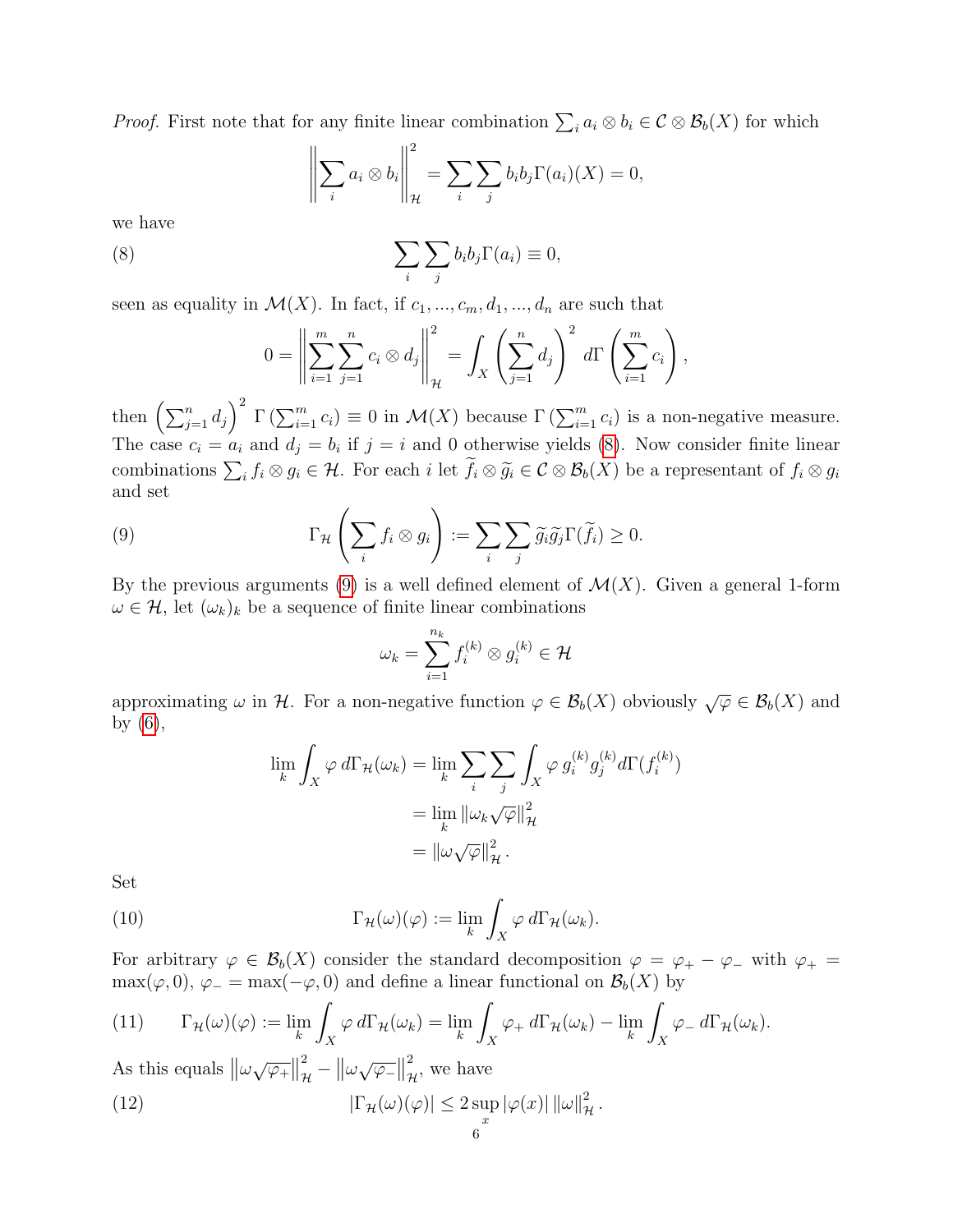[\(11\)](#page-5-2) and [\(12\)](#page-5-3) hold in particular for any  $\varphi \in C_0(X)$ , [\(10\)](#page-5-4) is non-negative if  $\varphi \geq 0$ . Hence by the Riesz representation theorem there exists a unique non-negative Radon measure  $\Gamma_{\mathcal{H}}(\omega)$ on X such that

$$
\int_X \varphi \, d\Gamma_\mathcal{H}(\omega) = \Gamma_\mathcal{H}(\omega)(\varphi) \quad \text{for all } \varphi \in C_0(X).
$$

By [\(12\)](#page-5-3) and denseness this extends to all  $\varphi \in C_b(X)$ , and  $\Gamma_{\mathcal{H}}(\omega)$  is seen to be the weak limit of the measures  $\Gamma_{\mathcal{H}}(\omega_k)$ . Finally, a corresponding bilinear mapping  $\Gamma_{\mathcal{H}}$  can be defined via polarization, and the last statement of the lemma follows easily from [\(9\)](#page-5-1) and [\(10\)](#page-5-4).  $\Box$ 

To the support of the measure  $\Gamma_{\mathcal{H}}(\omega)$  we refer as the *support of the 1-form*  $\omega \in \mathcal{H}$ .

# <span id="page-6-1"></span>Corollary 2.1.

- (i) If  $\omega \in \mathcal{H}$  is such that  $\|\omega\|_{\mathcal{H}} = 0$ , then  $\Gamma_{\mathcal{H}}(\omega) = 0$  in  $\mathcal{M}(X)$ .
- (ii) For any  $\omega, \eta \in \mathcal{H}$  and any Borel set A,

$$
|\Gamma_{\mathcal{H}}(\omega,\eta)|(A) \le \Gamma_{\mathcal{H}}(\omega)(A)^{1/2} \Gamma_{\mathcal{H}}(\eta)(A)^{1/2}
$$

for any Borel set  $A \in \mathcal{B}(X)$ . In particular,  $\Gamma_{\mathcal{H}}(\omega, \eta) = 0$  in  $\mathcal{M}(X)$  if  $\omega$  and  $\eta$  have disjoint supports.

*Proof.* (i) is a consequence of  $(12)$ . The first statement in (ii) follows by a standard argument, see e.g. [\[43,](#page-33-17) Proposition 3.3]: By Lemma [2.1,](#page-4-5)

$$
0 \leq \Gamma_{\mathcal{H}}(\omega - \lambda \eta) = \Gamma_{\mathcal{H}}(\omega) - 2\lambda \Gamma_{\mathcal{H}}(\omega, \eta) + \lambda^2 \Gamma_{\mathcal{H}}(\eta).
$$

For any relatively compact Borel set A and any  $\lambda > 0$ ,

$$
|\Gamma_{\mathcal{H}}(\omega,\eta)|(A) \leq \frac{1}{2} \left( \lambda^{-1} \Gamma_{\mathcal{H}}(\omega)(A) + \lambda \Gamma_{\mathcal{H}}(\eta)(A) \right).
$$

If, without loss of generality,  $\Gamma_{\mathcal{H}}(\eta) = 0$ , then we can let  $\lambda$  go to zero to see the left hand side is zero. If both  $\Gamma_{\mathcal{H}}(\omega)$  and  $\Gamma_{\mathcal{H}}(\eta)$  are nonzero, consider

$$
\lambda = \frac{\Gamma_{\mathcal{H}}(\omega)(A)^{1/2}}{\Gamma_{\mathcal{H}}(\eta)(A)^{1/2}}
$$

to arrive at the desired inequality. By the regularity properties of the measures it extends to arbitrary Borel sets. The last statement in (ii) is a simple consequence.  $\Box$ 

Remark 2.2. In the present paper the weighted energy measures  $\Gamma_{\mathcal{H}}(\omega, \eta)$  will not play a predominant role. However, they are substantially used in [\[27\]](#page-32-12) and [\[28\]](#page-32-11), and we feel that for systematic reasons they should be discussed here.

The above picture can be complemented by a *fiberwise perspective*. The following fact is well known, see for instance [\[25,](#page-32-17) Lemmas 2.2-2.4]. For the convenience of the reader we briefly sketch it.

<span id="page-6-0"></span>**Lemma 2.2.** Given a regular Dirichlet form  $(\mathcal{E}, \mathcal{F})$  on  $L_2(X, \mu)$ , it is always possible to construct an admissible reference measure  $\tilde{m}$  such that for all  $f \in \mathcal{C}$ , the measure  $\Gamma(f)$  is absolutely continuous with respect to  $\tilde{m}$  and the density  $\frac{d\Gamma(f)}{d\tilde{m}}$  is in  $L_1(X, \tilde{m})$ . Moreover,  $\tilde{m}$ <br>may chosen to be finite may chosen to be finite.

As usual we write  $\mathcal{E}_1(f) := \mathcal{E}(f) + ||f||_I^2$  $L_2(X,\mu)$ ,  $f \in \mathcal{F}$ .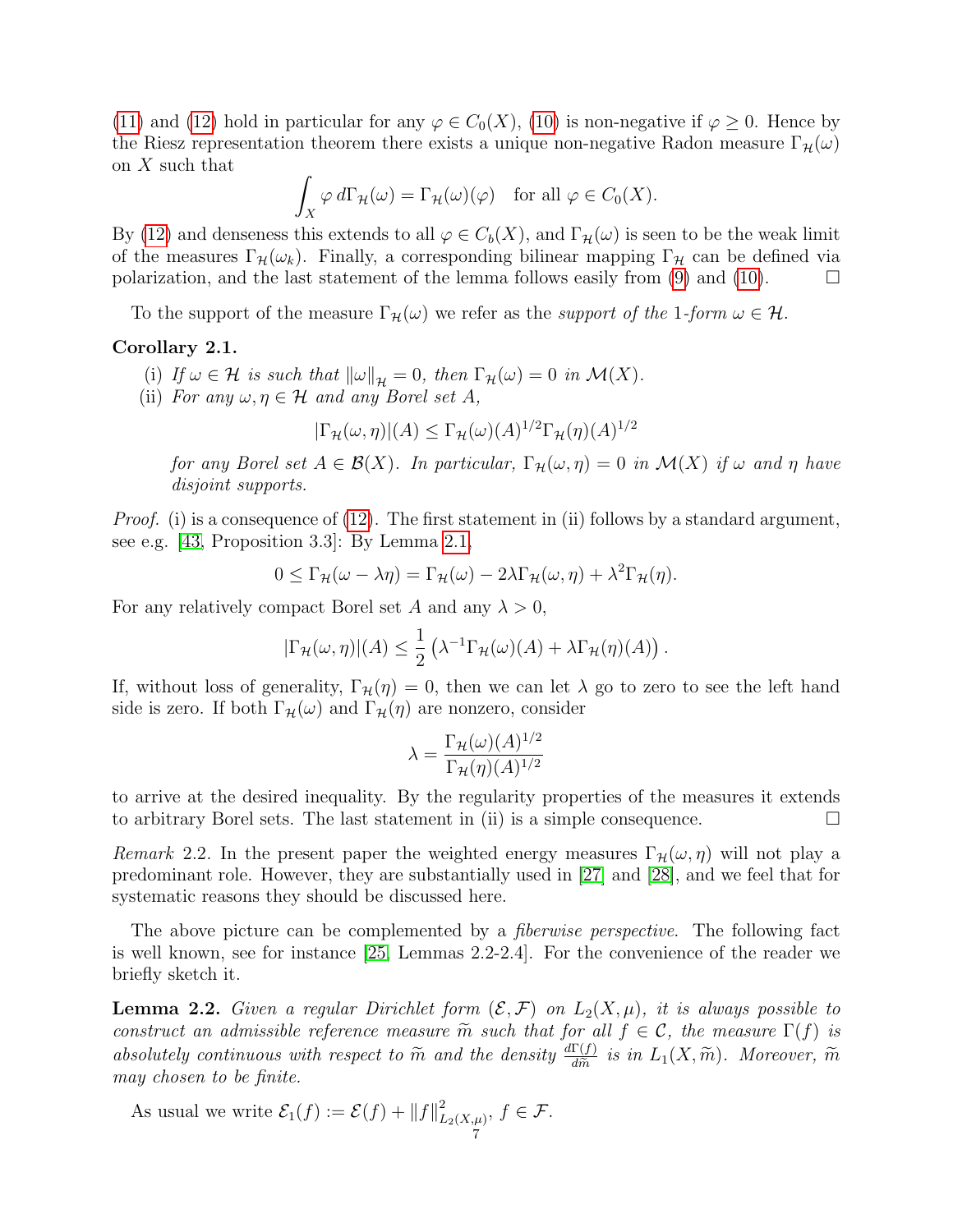*Proof.* As  $(\mathcal{F}, \mathcal{E}_1)$  is a separable Hilbert space, it possesses a countable dense subset  $\{e_n\}_n$ (in practice we may for instance take a countable orthonormal basis and its finite linear combinations with rational coeffcients). For fixed n, let  $(\varphi_{n,k})_k$  be a sequence of functions from  $\mathcal C$  such that

<span id="page-7-2"></span><span id="page-7-1"></span>
$$
\mathcal{E}_1(e_n - \varphi_{n,k})^{1/2} \le 2^{-k}, \quad k \in \mathbb{N}.
$$

Then  $\{\varphi_{n,k}\}_{k,n}$  is a countable family of functions from C and also dense in F with respect to  $\mathcal{E}_1$ . Let  $\{\psi_n\}_n$  be an enumeration of this family. We may assume that each  $\psi_n$  has positive energy. Set

(13) 
$$
f_n := \frac{\psi_n}{\mathcal{E}(\psi_n)^{1/2}}.
$$

For each  $n \in \mathbb{N}$ ,  $\Gamma(f_n)$  is a probability measure. Now put

(14) 
$$
\widetilde{m} := \sum_{n=0}^{\infty} 2^{-n} \Gamma(f_n).
$$

This series obviously converges set-wise, and proceeding as in the proof of Lemma [2.1](#page-4-5) it is also seen to converge in the weak topology. For any  $f \in \mathcal{C}$  there is some approximating sequence  $(f_{n_j})_j$  and by construction each  $\Gamma(f_{n_j})$  is absolutely continuous with respect to  $\widetilde{m}$ .<br>If  $B \in \mathcal{B}(X)$  is such that  $\widetilde{m}(B) = 0$  then  $\Gamma(f_{n_j}(B) = 0$  for all *i* and since If  $B \in \mathcal{B}(X)$  is such that  $\widetilde{m}(B) = 0$ , then  $\Gamma(f_{n_j})(B) = 0$  for all j and since

$$
|\Gamma(f)(B)^{1/2} - \Gamma(f_{n_j})(B)^{1/2}| \le \Gamma(f - f_{n_j})(B)^{1/2} \le \mathcal{E}(f - f_{n_j})^{1/2},
$$

by [\(3\)](#page-3-0), we have  $\Gamma(f)(B) = 0$ , too.

Indeed  $\tilde{m}$  is an admissible reference measure: assume there were a non-empty open set  $U \subset X$  such that  $\Gamma(f_n)(U) = 0$  for all n. Let  $\varphi \in \mathcal{C}$  be nontrivial and supported in U. As  $\varphi$ can be approximated in the  $\mathcal{E}_1$ -norm by a sequence  $(f_{n_j})_j$ , this would entail

(15) 
$$
\mathcal{E}(\psi,\varphi)=0 \text{ for all } \psi \in \mathcal{C} \text{ supported in } U,
$$

recall for instance Corollary [2.1](#page-6-1) (ii). But then  $\mathcal{E}(\varphi) = 0$ , a contradiction to the previous assumptions on  $\varphi$ . Consequently  $\Gamma(f_n)(U) > 0$  for some n.

Let us return to the fixed regular symmetric Dirichlet form  $(\mathcal{E}, \mathcal{F})$  on  $L_2(X, \mu)$  as used in [\(2\)](#page-3-1) and [\(4\)](#page-4-3). From now on we assume the following:

<span id="page-7-0"></span>Assumption 2.1. m is an admissible reference measure such that for any  $f \in \mathcal{C}$ , the measure  $\Gamma(f)$  is absolutely continuous with respect to m.

Note that in this case  $\Gamma(f) = \frac{d\Gamma(f)}{dm}$  is in  $L_1(X, m)$  for any  $f \in \mathcal{C}$ . If all energy measures  $\Gamma(f)$ ,  $f \in \mathcal{C}$ , are absolutely continuous with respect to  $\mu$ , we may use  $m := \mu$ . If not, we switch to the measure  $m := \tilde{m}$  from Lemma [2.2.](#page-6-0) As this is sufficient for later purposes, the above assumption is no additional restriction.

Remark 2.3. If  $(\mathcal{E}, \mathcal{F})$  is local and transient or if it is induced by a local regular resistance form then  $(\mathcal{E}, \mathcal{C})$  can be shown to be closable in  $L_2(X, \widetilde{m})$ . This will be discussed in Section [6.](#page-18-0) In the present and the next two sections closability is not needed.

We recall a construction from [\[15\]](#page-32-3). Let  $\mathcal{A}_0 = \{f_n\}_n$  be a countable collection of functions which is  $\mathcal{E}\text{-dense}$  in  $\mathcal{C}$ , i.e. such that for any  $f \in \mathcal{C}$  there exists a sequence  $(f_{n_j})_j \subset \mathcal{A}_0$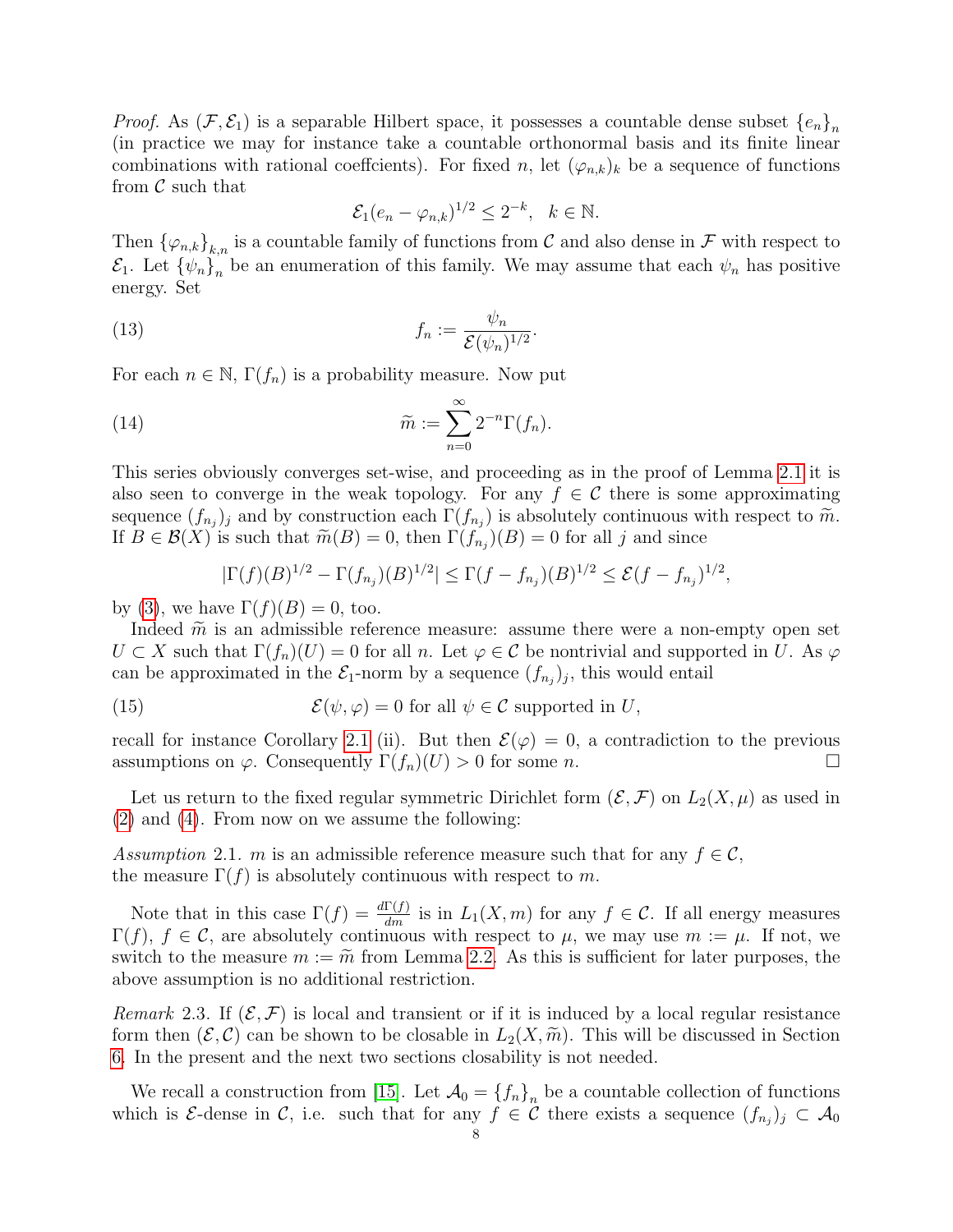with  $\lim_j \mathcal{E}(f - f_{n_j}) = 0$ . For any finite linear combination  $u = \sum_{i=1}^N \lambda_i f_i$  and any Borel set  $A \subset X$  we have

$$
0 \leq \Gamma(u)(A) = \sum_{i=1}^{N} \sum_{j=1}^{N} \lambda_i \lambda_j \int_A \Gamma_x(f_i, f_j) m(dx)
$$
  
= 
$$
\int_A \overline{\lambda}^T (\Gamma_x(f_i, f_j))_{i,j=1,\dots,N} \overline{\lambda} m(dx),
$$

where  $\overline{\lambda} = (\lambda_1, ..., \lambda_N) \in \mathbb{R}^N$  and  $\overline{\lambda}^T$  is its transpose. We can therefore choose Borel versions  $x \mapsto \Gamma_x(f_i, f_j)$  of the classes  $\Gamma(f_i, f_j) \in L_1(X, m)$  such that for all  $N \in \mathbb{N}$  and all  $x \in X$ , the matrix  $(\Gamma_x(f_i, f_j))_{i,j=1,\dots,N}$  is symmetric and nonnegative definite over  $\mathbb{Q}^N$ . For two finite linear combinations  $u = \sum_i \lambda_i f_i$  and  $v = \sum_j \mu_j f_j$  from  $\mathcal{A} := \text{span}(\mathcal{A}_0)$  set

<span id="page-8-2"></span>
$$
\Gamma_x(u,v) := \sum_i \sum_j \lambda_i \mu_j \Gamma_x(f_i, f_j).
$$

Then for all  $x \in X$ ,  $\Gamma_x$  clearly is a non-negative definite bilinear form on A. Consider the factor  $A/ker \Gamma_x$ , where  $ker \Gamma_x := \{f \in A : \Gamma_x(f) = 0\}$  and let  $d_x f$  denote the equivalence class of  $f \in \mathcal{A}$ . Define

(16) 
$$
(d_x f, d_x g)_{\mathcal{B}_x} = \Gamma_x(f, g)
$$

for all  $f, g \in \mathcal{A}$  and let  $\mathcal{B}_x$  denote the completion of  $\mathcal{A}/ker \Gamma_x$  in  $(\cdot, \cdot)_{\mathcal{B}_x}$ , clearly a Hilbert space.

For convenience we recall the following definitions: A collection  $(H_x)_{x\in X}$  of Hilbert spaces  $(H_x, (\cdot, \cdot)_{H_x})$  together with a subspace M of  $\prod_{x \in X} H_x$  is called a measurable field of Hilbert spaces if

- (i) an element  $\xi \in \prod_{x \in X} H_x$  is in M if and only if  $x \mapsto (\xi, \eta)_{H_x}$  is measurable for any  $n \in M$ ,
- (ii) there exists a countable set  $\{\xi_i : i \in \mathbb{N}\}\subset M$  such that for all  $x \in X$  the span of  $\{\xi_i(x) : i \in \mathbb{N}\}\$ is dense in  $H_x$ .

The elements of M are usually referred to as *measurable sections*. Two measurable fields of Hilbert spaces  $(H_x)_{x\in X}$  and  $(H_x)_{x\in X}$  are *essentially isometric* if there are a null set  $N\subset X$ and a collection  $(\Phi_x)_{x\in X\setminus \mathcal{N}}$  of isometries  $\Phi_x: H_x \to H_x$  such that  $\xi \in \prod_{x\in X} H_x$  is a member of M if and only if  $x \mapsto \Phi_x(\xi(x)) \in M$ . If N may be chosen to be empty, we say that  $(H_x)_{x\in X}$  and  $(H_x)_{x\in X}$  are *isometric*.

<span id="page-8-0"></span>Remark 2.4. Orthonormalizing the  $\xi_i$  from (ii) in the respective spaces one obtains the following useful fact: There is a countable set  $\{\eta_i : i \in \mathbb{N}\}\subset M$  such that for any x with  $H_x$  infinite-dimensional, it provides a orthonormal basis and for any x with  $\dim H_x = d(x)$ ,  $\eta_1(x),...,\eta_{d(x)}(x)$  is an orthonormal basis and  $\eta_i(x) = 0, i > d(x)$ . For a proof see [\[14,](#page-32-18) Proposition II.4.1 or [\[57,](#page-33-13) Lemma 8.12]. Note that every  $\eta_i(x)$  is a finite linear combination of elements  $\xi_j(x)$ .  $\{\eta_i : i \in \mathbb{N}\}\subset M$  is then referred to as a *measurable field of orthogonal* bases.

# <span id="page-8-1"></span>Lemma 2.3.

- (i) The collection  $(\mathcal{B}_x)_{x\in X}$  is a measurable field of Hilbert spaces.
- (ii) Different choices of versions above lead to essentially isometric fields of Hilbert spaces.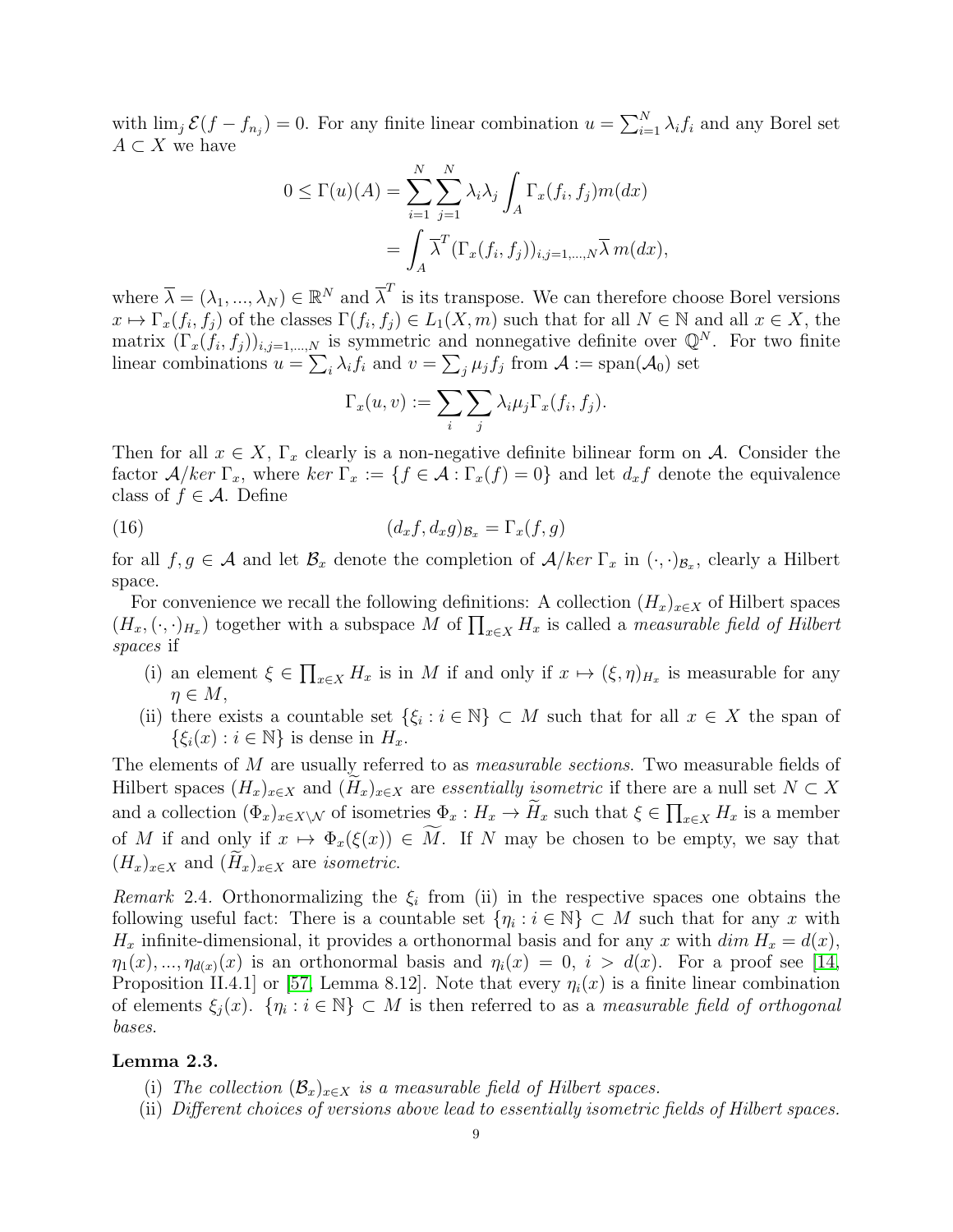*Proof.* Let M be the subspace of all  $\xi \in \prod_{x \in X} \mathcal{B}_x$  such that  $x \mapsto (\xi(x), d_x f_n)_{\mathcal{B}_x}$  is measurable for any *n*. Obviously all  $x \mapsto d_x f$ ,  $f \in \mathcal{A}$ , are in M. For general  $\xi \in \prod_{x \in X} \mathcal{B}_x$  and each  $x \in X$  there is a sequence  $(g_k) \subset \mathcal{A}$  such that

$$
\lim_{k} \|\xi(x) - d_x g_k\|_{\mathcal{B}_x} = 0.
$$

Hence a section  $\xi$  is in M if and only if  $x \mapsto (\xi(x), d_x f_n)_{\mathcal{B}_x}$  are measurable for all  $n \in \mathbb{N}$ . This shows (i).

To see (ii), assume  $x \mapsto \Gamma_x(f_i, f_j)$  are further versions of  $\Gamma(f_i, f_j) \in L_1(X, m)$  so that the previous agreements are valid and denote the similarly constructed spaces by  $\mathcal{B}_x$ . Then there exists a null set  $\mathcal N$  such that

$$
(\tilde{d}_x f_i, \tilde{d}_x f_j)_{\tilde{\mathcal{B}}_x} = (d_x f_i, d_x f_j)_{\mathcal{B}_x}
$$

for all  $i, j \in \mathbb{N}$  and  $x \in X \setminus \mathcal{N}$ . By the denseness of  $\mathcal{A}/\text{ker }\Gamma_x$  in  $\mathcal{B}_x$  and  $\mathcal{A}/\text{ker }\widetilde{\Gamma_x}$  in  $\widetilde{\mathcal{B}}_x$  we obtain a unique isometry  $\Phi_x$  from  $\mathcal{B}_x$  onto  $\widetilde{\mathcal{B}}_x$  for any  $x \in X \setminus \mathcal{N}$ . If now  $\xi \in \mathcal{M}$  then

<span id="page-9-0"></span>
$$
(\Phi_x(\xi(x)), \dot{d}_x f_n)_{\widetilde{\mathcal{B}}_x} = (\xi(x), d_x f_n)_{\mathcal{B}_x}
$$

for  $x \in X \setminus \mathcal{N}$  and all  $n \in \mathbb{N}$ , and the right-hand side is a measurable function of x. Therefore  $\Phi_x(\xi(x))$  is a measurable section. Similarly for the converse direction.

This construction may be rephrased as follows. For any point  $x \in X$  and arbitrary simple tensors  $a \otimes b$ ,  $c \otimes d \in \mathcal{A} \otimes \mathcal{B}_b(X)$  put

(17) 
$$
\Gamma_{\mathcal{H},x}(a\otimes b,c\otimes d):=b(x)d(x)\Gamma_x(a,c).
$$

As a consequence of the above choice of versions every  $\Gamma_{\mathcal{H},x}$ ,  $x \in X$ , defines a non-negative definite bilinear form on  $\mathcal{A} \otimes \mathcal{B}_b(X)$ . Set

$$
ker \Gamma_{\mathcal{H},x} := \left\{ \sum_i a_i \otimes b_i \in \mathcal{A} \otimes \mathcal{B}_b(X) : \Gamma_{\mathcal{H},x}(\sum_i a_i \otimes b_i) = 0 \right\}
$$

and let  $\mathcal{H}_x$  be the Hilbert space obtained as the completion of  $\mathcal{A} \otimes \mathcal{B}_b(X)/\text{ker }\Gamma_{\mathcal{H},x}$  with respect to scalar product determined by

<span id="page-9-4"></span><span id="page-9-2"></span>
$$
\langle [a \otimes b]_x, [c \otimes d]_x \rangle_{\mathcal{H}_x} = \Gamma_{\mathcal{H},x}(a \otimes b, c \otimes d),
$$

where  $[a \otimes b]_x \in A \otimes B_b(X)/ker \Gamma_{\mathcal{H},x}$  denotes the equivalence class of  $a \otimes b$ . Note that

(18) 
$$
[a \otimes b]_x = [a \otimes b(x)]_x = b(x)[a \otimes \mathbf{1}]_x \text{ for any } x \in X
$$

and any  $a \otimes b \in \mathcal{A} \otimes \mathcal{B}_b(X)$ , because  $\Gamma_{\mathcal{H},x}(a \otimes (b - b(x)) = 0$  by [\(17\)](#page-9-0).

<span id="page-9-3"></span>**Lemma 2.4.** The collection  $(\mathcal{H}_x)_{x\in X}$  is a measurable field of Hilbert spaces on X. The measurable fields  $(\mathcal{H}_x)_{x\in X}$  and  $(\mathcal{B}_x)_{x\in X}$  are isometric.

*Proof.* The first assertion may be seen as in the previous lemma. For any  $x \in X$  define a bilinear mapping  $\Psi_x : \mathcal{A}/\text{ker }\Gamma_x \to \mathcal{H}_x$  by

(19) 
$$
\Psi_x(d_x a) := [a \otimes \mathbf{1}]_x, \quad a \in \mathcal{A}.
$$

Since

<span id="page-9-1"></span>(20) 
$$
\|\Psi_x(d_x a)\|_{\mathcal{H}_x}^2 = \| [a \otimes \mathbf{1}]_x \|_{\mathcal{H}_x}^2 = \Gamma_{\mathcal{H},x}(a \otimes \mathbf{1}) = \Gamma_x(a) = \| d_x a \|_{\mathcal{B}_x}^2
$$

and  $d_x\tilde{a} = d_x a$  if and only if  $\Gamma_x(\tilde{a} - a) = 0$ ,  $\Psi_x$  is well defined. By [\(20\)](#page-9-1) and denseness it extends to a uniquely determined isometry from  $\mathcal{B}_x$  into  $\mathcal{H}_x$ .  $\Psi_x$  is also surjective: For any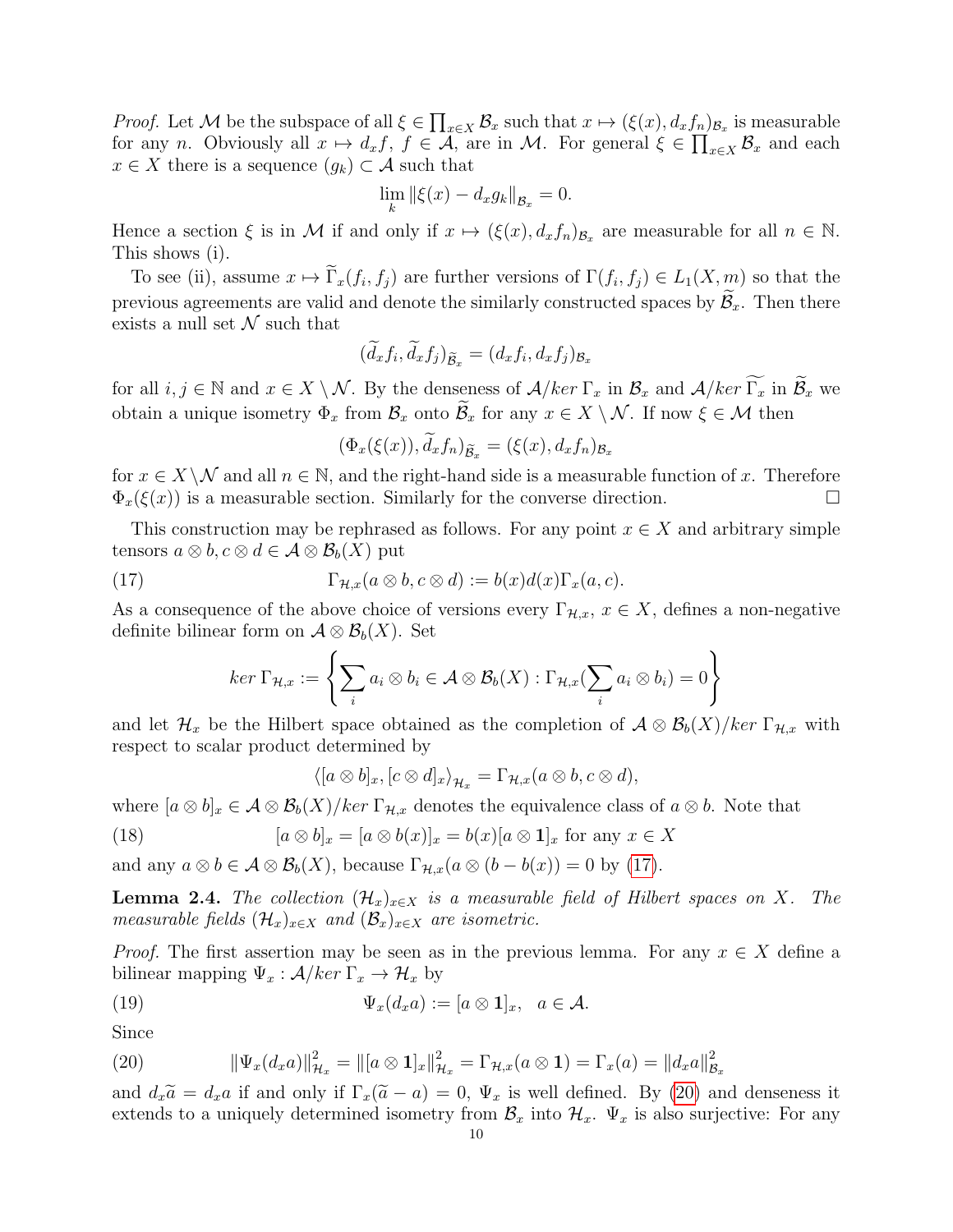$[a \otimes b]_x \in A \otimes B_b(X)/ker \Gamma_{\mathcal{H},x}$  consider  $b(x)d_xa$ . Then by linearity and [\(18\)](#page-9-2),  $\Psi_x(b(x)d_xa) =$  $b(x)[a \otimes 1]_x = [a \otimes b]_x$ . On the other hand,  $A \otimes B_b(X)/ker \Gamma_{\mathcal{H},x}$  is dense in  $\mathcal{H}_x$ .

**Lemma 2.5.** The space  $A \otimes B_b(X)$  is dense in H.

*Proof.* By construction, any simple tensor  $a \otimes b \in C \otimes \mathcal{B}_b(X)$  can be approximated by elements of  $A \otimes B_b(X)$ .

Recall that given a measurable field of Hilbert spaces  $(H_x)_{x\in X}$ , a measurable section  $\xi$  is called square-integrable if

(21) 
$$
\int_X \|\xi(x)\|_{H_x}^2 m(dx) < \infty.
$$

The set of all square-integrable sections together with the scalar product induced by [\(21\)](#page-10-0) is called the *direct integral* of  $(H_x)_{x \in X}$  and denoted by  $\int_X^{\oplus} H_x m(dx)$ .

Remark 2.5. If  $\{\eta_i : i \in \mathbb{N}\}\$ is a measurable field of orthonormal bases according to Remark [2.4](#page-8-0) and  $\omega \in H = \int_X^{\oplus} H_x m(dx)$ , then the sections  $\omega_n$ , given by

<span id="page-10-0"></span>
$$
\omega_n(x) = \sum_{i=0}^n (\omega(x), \eta_i(x))_{H_x} \eta_i(x)
$$

approximate  $\omega$  in H. A proof is given in [\[14,](#page-32-18) Proposition II.1.6].

Given  $a \otimes b \in A \otimes B_b$  with corresponding classes  $[a \otimes b]_x \in \mathcal{H}_x$ , the symbol  $[a \otimes b]$  denotes the measurable section  $x \mapsto [a \otimes b]_x$ . Similarly for more general measurable sections  $\omega$ .

<span id="page-10-1"></span>**Theorem 2.1.** The Hilbert spaces  $\mathcal{H}$  and  $\int_X^{\oplus} \mathcal{H}_x m(dx)$  are isometrically isomorphic. In particular, for all  $\omega, \eta \in \mathcal{H}$ ,

$$
\langle \omega, \eta \rangle_{\mathcal{H}} = \int_X^{\oplus} \langle \omega, \eta \rangle_{\mathcal{H}_x} m(dx).
$$

Consequently also  $\mathcal{H}$  and  $\int_X^{\oplus} \mathcal{B}_x m(dx)$  are isometrically isomorphic. In particular, up to an isomorphism, the definition of 1-forms in [\[15,](#page-32-3) Chapter 3 b) and Appendix D] arises as a special case of that in [\[11,](#page-32-1) [12\]](#page-32-2).

*Proof.* For simple tensors  $a \otimes b \in A \otimes B_b(X)$  set  $\chi(a \otimes b) := [a \otimes b]$  and extend linearly to a mapping  $\chi: \mathcal{A} \otimes \mathcal{B}_b(X) \to \int_X^\otimes (\omega, \eta)_{\mathcal{H}_x} m(dx)$ . Since

$$
\int_X ||[a \otimes b]_x||_{\mathcal{H}_x} m(dx) = \int_X b(x)^2 ||[a \otimes 1]_x||_{\mathcal{H}_x} m(dx) = \int_X b(x)^2 \Gamma_x(a) m(dx) = ||a \otimes b||^2_{\mathcal{H}},
$$

By denseness  $\chi$  extends to an isometry from H into  $\int_X^{\otimes} \mathcal{H}_x m(dx)$ . To conclude surjectivity we make use of a totality argument from [\[15,](#page-32-3) Theorem 7.3.11]. Suppose  $\omega \in \int_X^{\oplus} \mathcal{H}_x m(dx)$  is such that

$$
0 = \langle \omega, [a \otimes b] \rangle_{\mathcal{H}} = \int_{X} b(x) \langle \omega(x), [a \otimes \mathbf{1}]_{x} \rangle_{\mathcal{H}_{x}} m(dx)
$$

for all  $a \otimes b \in \mathcal{A} \otimes \mathcal{B}_b(X)$ . Then in particular  $\langle \omega(x), [a \otimes 1]_x \rangle_{\mathcal{H}_x} = 0$  for all  $a \in \mathcal{A}_0$  for *m*-a.e. x. But finite linear combinations  $\sum_i \lambda_i [a_i \otimes 1]_x$  with functions  $a_i \in \mathcal{A}_0$  and rational coefficients  $\lambda_i$  are dense in the Hilbert space  $\mathcal{H}_x$ , therefore  $\omega(x) = 0$  for m-a.e. x and consequently  $\omega = 0$  in  $\int_X^{\oplus} \mathcal{H}_x m(dx)$ . This implies that the closure of the range  $Im \chi$  of  $\chi$ must be the entire direct integral.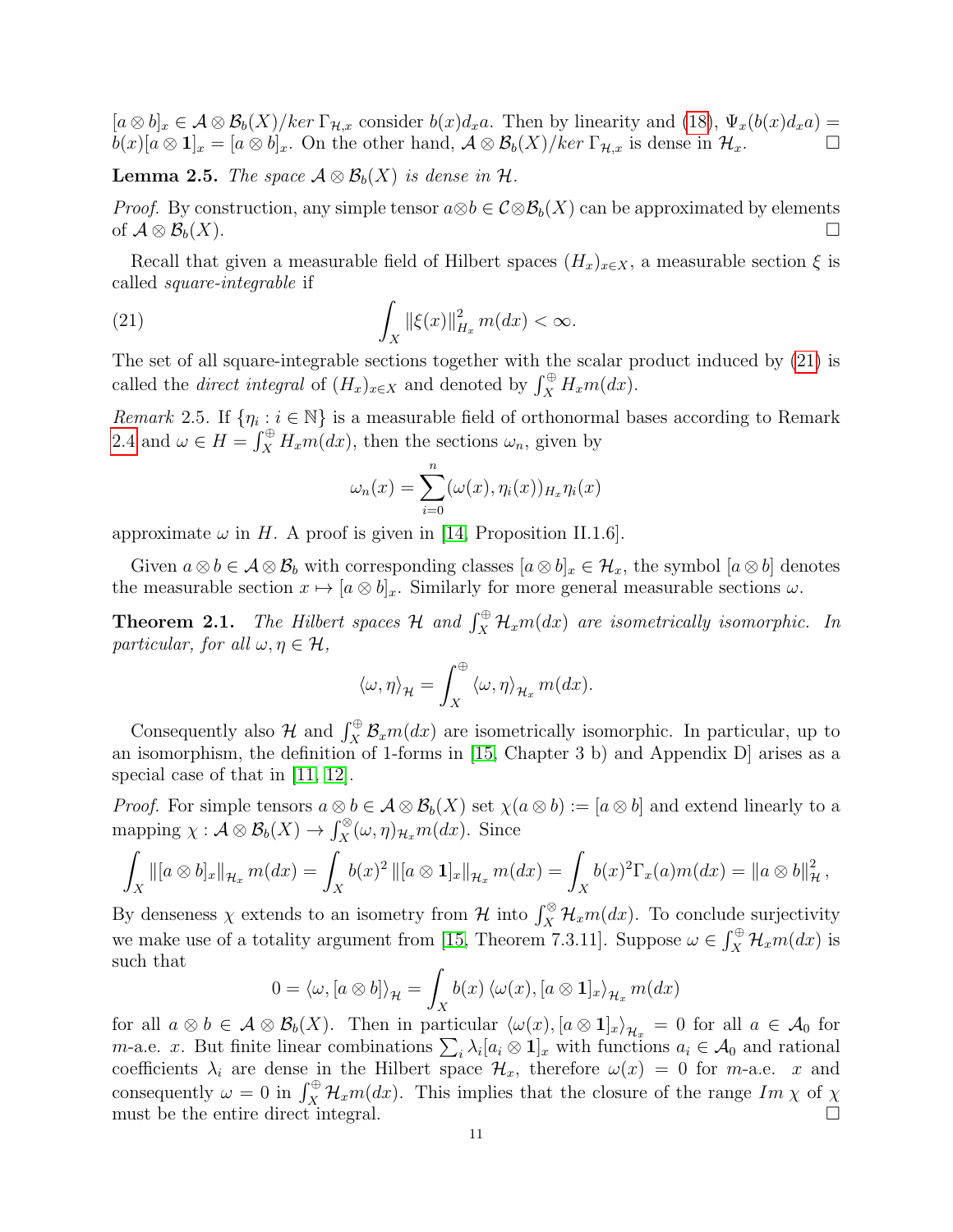<span id="page-11-0"></span>Let us agree upon the notation

(22)  $\Gamma_{\mathcal{H},x}(\omega,\eta) := \langle \omega, \eta \rangle_{\mathcal{H}_x} \text{ for all } \omega, \eta \in \mathcal{H} \text{ and } x \in X.$ 

Analogs of Lemma [2.1](#page-4-5) and Corollary [2.1](#page-6-1) now read as follows.

# Corollary 2.2.

- (i) The measure  $\Gamma_{\mathcal{H}}(\omega, \eta)$  from Lemma [2.1](#page-4-5) is absolutely continuous with respect to m, and  $\Gamma_{\mathcal{H},\cdot}(\omega,\eta)$  is a version of the Radon-Nikodym density  $\frac{d\Gamma_{\mathcal{H}}(\omega,\eta)}{dm}$ .
- (ii) Definition [\(22\)](#page-11-0) provides a well defined and uniquely determined bilinear mapping  $\Gamma_{\mathcal{H}} : \mathcal{H} \times \mathcal{H} \to L_1(X,m)$  such that for any  $\omega \in \mathcal{H}$ ,  $\Gamma_{\mathcal{H},\cdot}(\omega) \geq 0$  m-a.e.

*Proof.* (i) is obvious and (ii) is a simple consequence of Lemmas [2.3](#page-8-1) and [2.4.](#page-9-3)

# Corollary 2.3.

- (i) If  $\omega \in \mathcal{H}$  is such that  $\|\omega\|_{\mathcal{H}} = 0$ , then  $\Gamma_{\mathcal{H},\cdot}(\omega) = 0$  in  $L_1(X,m)$ .
- (ii) For  $\omega, \eta \in \mathcal{H}$  with disjoint supports we have  $\Gamma_{\mathcal{H}}(\omega, \eta) = 0$  in  $L_1(X, m)$ .

As in [\[11,](#page-32-1) [12\]](#page-32-2) a *differential*  $\partial : \mathcal{C} \to \mathcal{H}$  is defined by

$$
\partial(a) = a \otimes \mathbf{1} \quad , \quad a \in \mathcal{C}.
$$

The following properties are simple consequences of [\(4\)](#page-4-3) and [\(5\)](#page-4-1).

# <span id="page-11-1"></span>Corollary 2.4.

(i) The operator  $\partial$  is a derivation, i.e. it is linear and

$$
\partial(fg) = (\partial f)g + f\partial g \quad , \quad f, g \in \mathcal{C}.
$$

(ii) The operator  $\partial$  is bounded, more precisely,

$$
\|\partial f\|_{\mathcal{H}} = \mathcal{E}(f)^{1/2} \quad , \quad f \in \mathcal{C}.
$$

On the other hand, Eberle  $[15]$  calls a linear map d from an algebra C into a direct integral  $\int_X^{\oplus} H_x m(dx)$  of Hilbert spaces an  $L_2$ -differential if

- (i) the span of  $\{fdg : f, g \in C\}$  is dense in  $\int_X^{\oplus} H_x m(dx)$  and
- (ii)  $\partial(fg) = f dg + g df, f, g \in C$ .

Recall [\(16\)](#page-8-2) and [\(19\)](#page-9-4). The following result is immediate.

Corollary 2.5. The operator  $\partial$  is an  $L_2$ -differential on C. Given  $f, g \in A$ , we have  $[\partial f]_x =$  $\Psi_x(d_xf)$  and

$$
\langle \partial f, \partial g \rangle_{\mathcal{H}} = \int_X^{\oplus} (d_x f, d_x g)_{\mathcal{B}_x} m(dx).
$$

# Remark 2.6.

(i) Similar assumptions as in [\[15\]](#page-32-3) would allow to extend formula [\(16\)](#page-8-2) to the entire algebra C, such that each element  $f \in \mathcal{C}$  can be assigned classes  $d_x f \in \mathcal{B}_x, x \in X$ . Then, if df denotes the measurable vector field  $x \mapsto d_x f$ ,  $f \in \mathcal{C}$ , the resulting mapping

$$
d:\mathcal{C}\rightarrow \int_{\begin{subarray}{c}X\\12\end{subarray}}^{\oplus}\mathcal{B}_{x}m(dx)
$$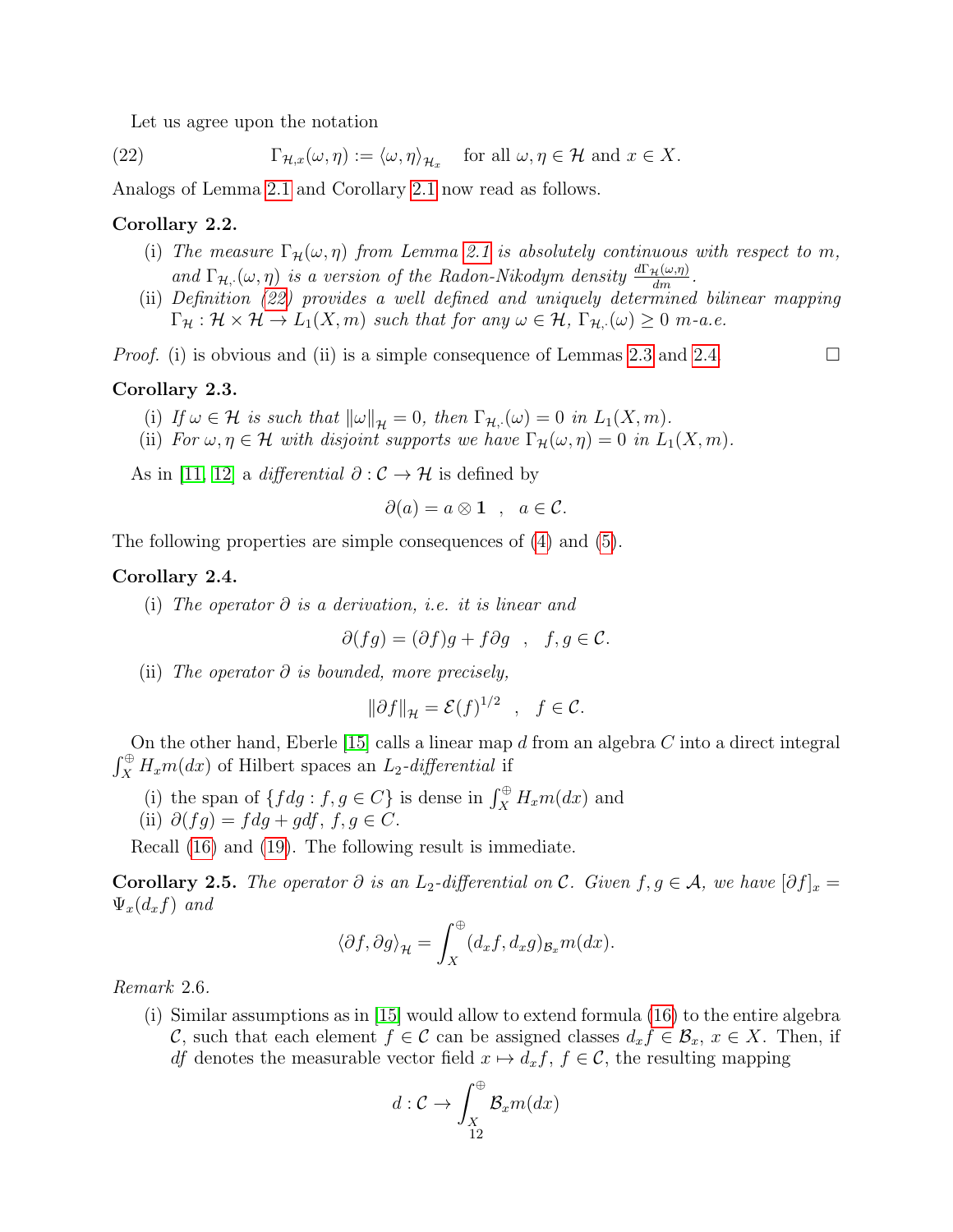defines an  $L_2$ -differential. In this case also [\(19\)](#page-9-4) extends to all of  $\mathcal C$  and yields an isometry  $\Psi = \int_X^{\oplus} \Psi_x m(dx)$  taking  $\int_X \mathcal{B}_x m(dx)$  onto H such that  $\partial = \Psi \circ d$ . Note that this is closely related to the representation

$$
\mathcal{H} = L_2(X, m, (\mathcal{H}_x)_{x \in X})
$$

discussed in detail in Sections [3](#page-12-0) and [6](#page-18-0) below (see also Theorem [2.1\)](#page-10-1). (ii) If  $(\mathcal{E}, \mathcal{F})$  is local, then we have

$$
\Gamma_x(fg,h) = f(x)\Gamma_x(g,h) + g(x)\Gamma_x(f,h)
$$

for all  $f, g, h \in \mathcal{C}$  by the Leibniz rule for energy measures [\[19,](#page-32-13) Lemma 3.2.5]. This implies the localized Leibniz rule

$$
d_x(fg) = f(x)d_xg + g(x)d_xf.
$$

See for instance [\[15,](#page-32-3) p. 151] or [\[11,](#page-32-1) p. 112].

(iii) For the measurable field  $(\mathcal{H}_x)_{x\in X}$  the function  $x \mapsto d(x) = \dim \mathcal{H}_x$  from Remark [2.4](#page-8-0) coincides with the *pointwise index* of  $(\mathcal{E}, \mathcal{F})$  as introduced by Hino in [\[25\]](#page-32-17) (also related to the martingale dimension of fractals, see [\[24\]](#page-32-21)). There a detailed analysis of pointwise and global indices is provided and applied to first order derivatives of energy finite functions on a class of fractals.

Remark 2.7. The above construction has utilized the energy measures [\(2\)](#page-3-1) to generate a related algebraic structure. We would like to remind the reader of the well known fact that they also generate metric structures: Given a symmetric local regular Dirichlet form  $(\mathcal{E}, \mathcal{F}),$ consider

<span id="page-12-1"></span>(23) 
$$
d(x,y) := \sup \left\{ f(x) - f(y) : f \in \widetilde{\mathcal{C}}, \Gamma(f) \le \mu \right\}, \quad x, y \in X,
$$

where  $\tilde{\mathcal{C}}$  is a core of  $(\mathcal{E}, \mathcal{F})$  and  $\Gamma(f) \leq \mu$  stands for the requirement that  $\Gamma(f)$  is absolutely continuous with respect to  $\mu$  having density  $\frac{\Gamma(f)}{d\mu} \leq 1$   $\mu$ -a.e. provides a pseudo-metric d on X, usually referred to as *Carnot-Caratheodory distance*. If  $\tilde{C}$  separates the points of X, d is a metric in the wide sense (i.e. satisfies the axioms of a metric but may attain the value  $+\infty$ ). To our knowledge, [\(23\)](#page-12-1) has first been considered in the context of Dirichlet forms in [\[7,](#page-32-22) [8,](#page-32-23) [13\]](#page-32-24) and [\[55,](#page-33-18) [56\]](#page-33-19). Under the assumptions that  $(X, d)$  is complete and the topology induced by d on X coincides with the original one, it had been shown in [\[55\]](#page-33-18) (together with [\[56\]](#page-33-19)) that  $(X, d)$  is a geodesic space. In [\[52\]](#page-33-20) the completeness assumption had been dropped. Having in mind the constructions of the present paper, it would be interesting to know whether (or for which cores  $\widehat{\mathcal{C}}$  (X, d) is a geodesic space without any further topological assumptions.

# 3. Vector fields, gradient and divergence

<span id="page-12-0"></span>As a Hilbert space  $\mathcal H$  is self-dual. We therefore regard 1-forms also as vector fields, exact 1-forms  $\partial f$  also gradients and  $\partial$  as the gradient operator. As C is dense in F which in turn is dense in  $L_2(X,\mu)$ ,  $\partial$  may be viewed as densely defined unbounded operator

$$
\partial: L_2(X,\mu) \to \mathcal{H}
$$

a priori equipped with the domain  $dom \partial = C$ . As  $(\mathcal{E}, \mathcal{F})$  is a Dirichlet form,  $\partial$  is closable and extends uniquely to a closed linear operator  $\partial$  with domain  $\mathcal{F}$ .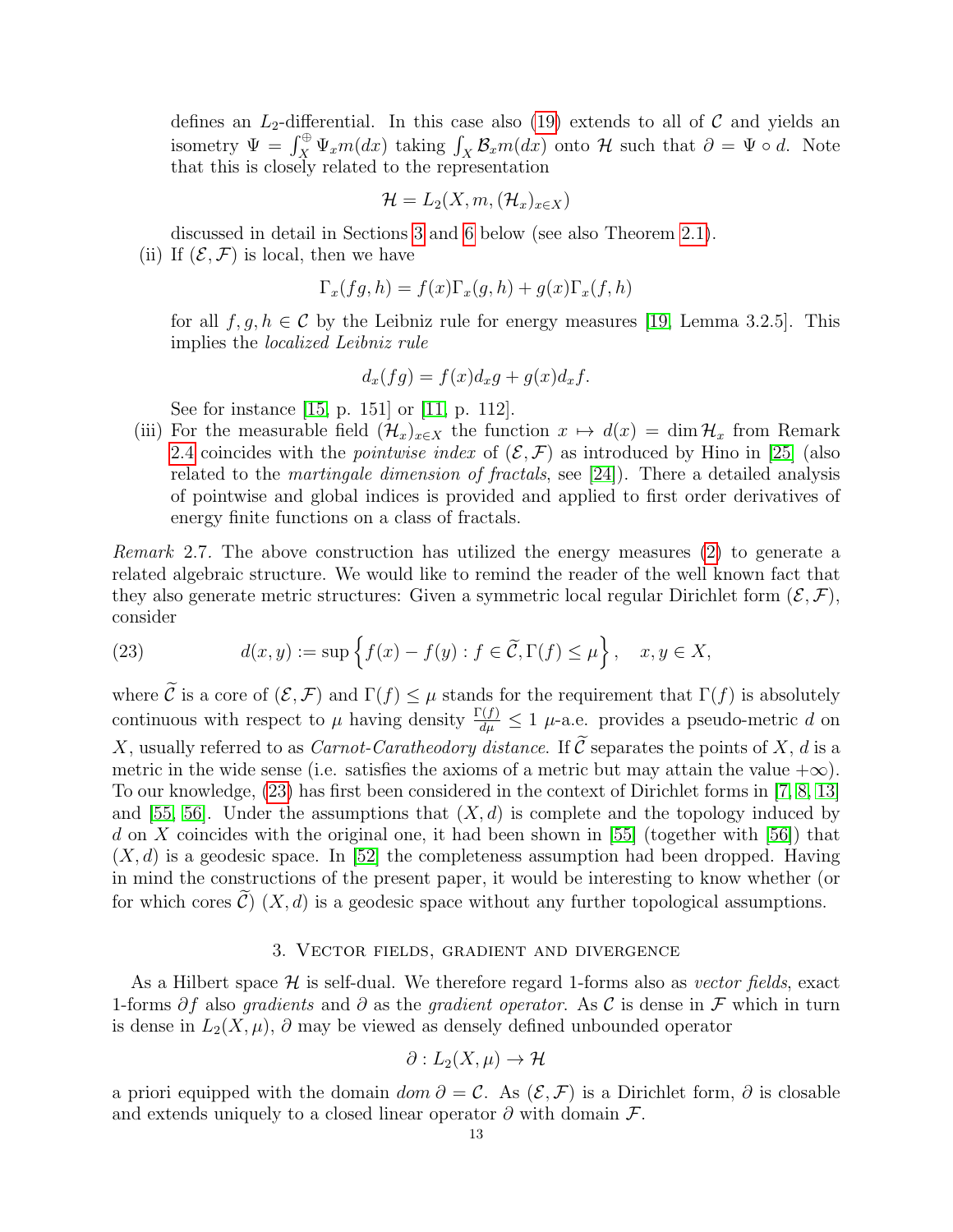In the sequel we inquire about the adjoint  $\partial^*$  of  $\partial$ . Let  $\mathcal{C}^*$  denote the dual space of  $\mathcal{C}$ , normed by

<span id="page-13-0"></span>
$$
||w||_{\mathcal{C}^*} = \sup \left\{ |w(f)| : f \in \mathcal{C}, ||f||_{\mathcal{C}} \leq 1 \right\}
$$

and automatically a Banach space. Given  $f, g \in \mathcal{C}$ , consider the mapping

(24) 
$$
u \mapsto -\langle g \partial f, \partial u \rangle_{\mathcal{H}} = -\int_{X} g \, d\Gamma(f, u)
$$

on  $\mathcal{C}$ . By Cauchy-Schwarz in  $\mathcal{H}$  and Corollary [2.4](#page-11-1) (ii) we have

$$
|\langle g\partial f, \partial u \rangle_{\mathcal{H}}| \le ||g\partial f||_{\mathcal{H}} \mathcal{E}(u)^{1/2}
$$

which says that [\(24\)](#page-13-0) defines an element  $\partial^*(g\partial f)$  of  $\mathcal{C}^*$  with norm bound

$$
\|\partial^*(g\partial f)\|_{\mathcal{C}^*}\leq \|g\partial f\|_{\mathcal{H}}.
$$

To

$$
\partial^*(g\partial f) = -\int_X g \, d\Gamma(f, \cdot)
$$

we refer as the *divergence of the vector field g* $\partial f$ *.* 

**Lemma 3.1.**  $\partial^*$  extends continuously to a bounded linear operator

$$
\partial^*:\mathcal{H}\to\mathcal{C}^*
$$

*with*  $\|\partial^* v\|_{\mathcal{C}^*} \leq \|v\|_{\mathcal{H}}$ ,  $v \in \mathcal{H}$ . Moreover,

$$
\partial^* v(u) = -\left\langle v, \partial u \right\rangle_{\mathcal{H}}
$$

for any  $u \in \mathcal{C}$  and any  $v \in \mathcal{H}$ .

The operator  $\partial^*$  will be called the *divergence operator*. Note that this is a (global, nonlocal) definition in a distributional sense.

*Proof.* Let  $a_i, b_j \in \mathcal{C}, i, j = 1, ..., N$ . Then

$$
\left\|\partial^*\left(\sum_i\sum_k a_i\otimes b_k\right)\right\|_{\mathcal{C}^*}\leq \left\|(\sum_i a_i)\otimes(\sum_k b_k)\right\|_{\mathcal{H}}
$$

.

Given a finite linear combination  $\sum_k g_k \partial f_k$  of simple vector fields, consider the case  $a_i = f_i$ and  $b_k = g_i$  if  $k = i$  and  $b_k = 0$  otherwise to get

$$
\left\|\partial^*\left(\sum_k g_k \partial f_k\right)\right\|_{\mathcal{C}^*} \leq \left\|\sum_k g_k \partial f_k\right\|_{\mathcal{H}}.
$$

Such finite linear combinationes being dense in  $\mathcal{H}$ , we may extend  $\partial^*$  to the whole of  $\mathcal{H}$  with the norm bound preserved. The last assertion is an immediate consequence.

In  $X = \mathbb{R}^n$  we have the pointwise identity

<span id="page-13-1"></span>
$$
div (g\ grad\ f) = g\Delta f + \nabla f \nabla g
$$

for  $f \in C^2(\mathbb{R}^n)$  and  $g \in C^1(\mathbb{R}^n)$ . Let  $(L, dom L)$  denote the infinitesimal  $L_2(X, \mu)$ -generator of  $(\mathcal{E}, \mathcal{F})$ . For  $f \in dom L$  and  $q, u \in \mathcal{C}$  we have

(25) 
$$
(gLf)(u) = -\mathcal{E}(gu, f),
$$

and if  $f \in \mathcal{C}$ , we may use [\(25\)](#page-13-1) as a definition of  $gLf$ : Since

$$
|(gLf)(u)| \leq \mathcal{E}(gu)^{1/2}\mathcal{E}(f)^{1/2} \leq ||u||_{\mathcal{C}} ||g||_{\mathcal{C}} \mathcal{E}(f)^{1/2}
$$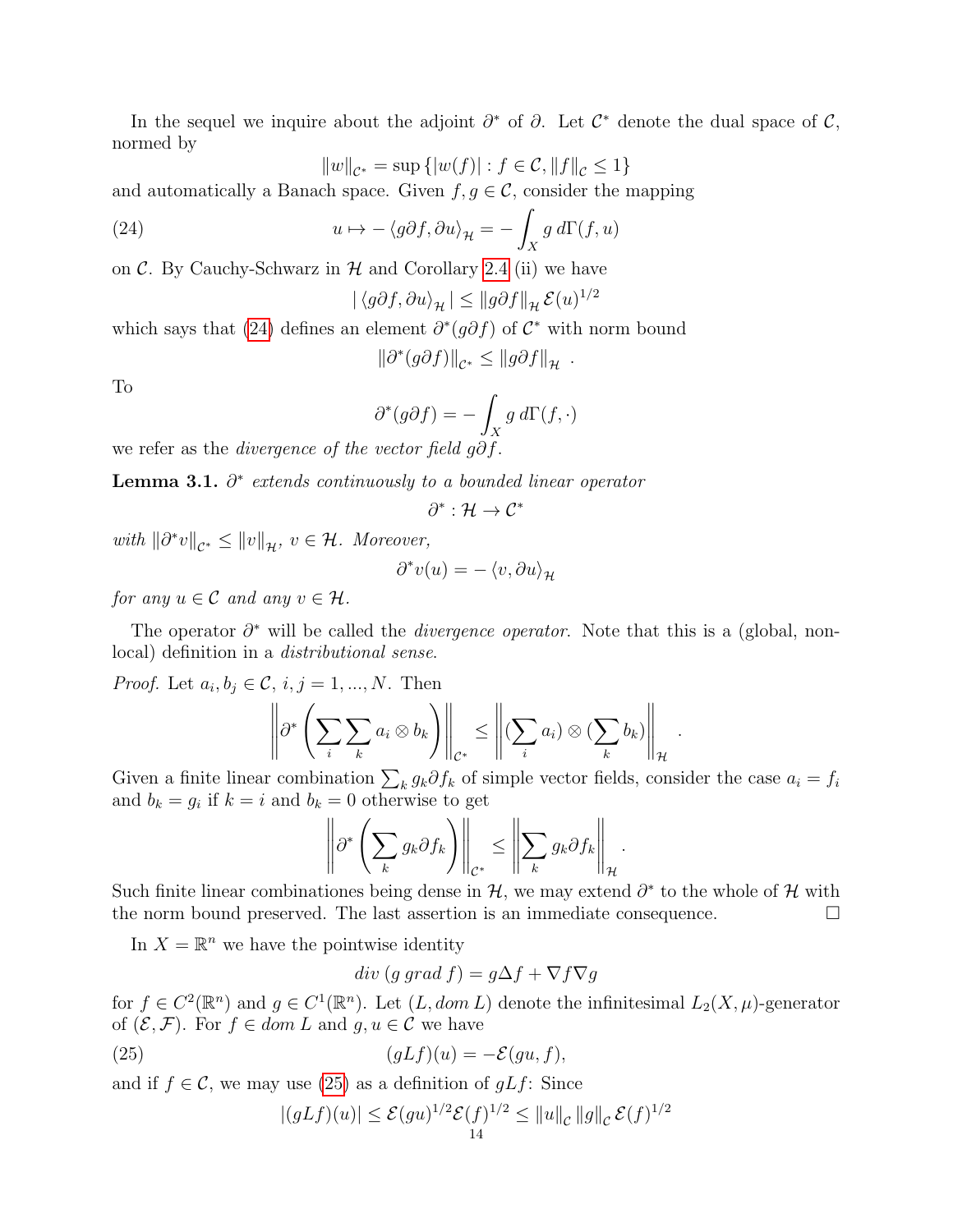for any  $u \in \mathcal{C}$  by Cauchy-Schwarz and [\(1\)](#page-3-2),  $gLf$  is a well defined member of  $\mathcal{C}^*$ . Similarly also the energy measure  $\Gamma(f,g)$ , seen as a linear functional

$$
\Gamma(f,g)(u) := \int_X u \, d\Gamma(f,g)
$$

on C, is a member of  $C^*$ , because  $\|\Gamma(f)\|_{C^*} \leq \mathcal{E}(f)$  and by polarization

$$
\|\Gamma(f,g\|_{\mathcal{C}^*}\leq \frac{1}{2}(\mathcal{E}(f)+\mathcal{E}(g)).
$$

**Lemma 3.2.** For any simple vector field g∂f,  $f, g \in \mathcal{C}$ , we have

(26) 
$$
\partial^*(g\partial f) = gLf + \Gamma(f,g) ,
$$

seen as an equality in  $\mathcal{C}^*$ . In particular,  $Lf = \partial^* \partial f$  for  $f \in \mathcal{C}$ .

Proof. This is now a simple consequence of the identity

$$
-(gLf)(u) = \mathcal{E}(gu, f) = \int_X g d\Gamma(u, f) + \int_X u d\Gamma(f, g) ,
$$

 $u \in \mathcal{C}$ , which itself may quickly be verified using [\(2\)](#page-3-1).

The preceding distributional definition can be complemented by a Hilbert space point of view. Generally the inclusions  $\mathcal{C} \subset L_2(X,\mu) \subset \mathcal{C}^*$  are proper and seen as an operator

<span id="page-14-2"></span>
$$
\partial^* : \mathcal{H} \to L_2(X, \mu),
$$

the divergence  $\partial^*$  is unbounded. As usual  $v \in \mathcal{H}$  is said to be a member of  $dom \partial^*$  if there exists some (then automatically unique)  $v^* \in L_2(X, \mu)$  such that  $\langle u, v^* \rangle_{L_2(X, \mu)} = - \langle \partial u, v \rangle_{\mathcal{H}}$ for all  $u \in \mathcal{C}$ . In this case  $\partial^* v := v^*$  and

(27) 
$$
\langle u, \partial^* v \rangle_{L_2(X,\mu)} = - \langle \partial u, v \rangle_{\mathcal{H}}, u \in \mathcal{C},
$$

i.e.  $-\partial^*$  is the adjoint operator of  $\partial$ . It is immediate that  $\{\partial f: f \in dom L\} \subset dom \partial^*$ . As  $-\partial^*$  is the adjoint of the densely defined and closable operator  $\partial$  it is densely defined, see [\[48\]](#page-33-21).

Probabilistic interpretations of  $\partial$  and  $\partial^*$  are discussed in Section [10.](#page-28-0)

### <span id="page-14-1"></span>4. Applications to quasilinear PDE

<span id="page-14-0"></span>The discussed setup will now be used to solve PDE by fixed point and monotonicity arguments. We focus on equations involving terms  $u \mapsto div \, a(q \, rad \, u)$  and  $u \mapsto b(\nabla u)$ , where a and b are possibly nonlinear transformations. In our context these expressions rewrite  $u \mapsto \partial^*(a(\partial u))$  and  $u \mapsto b(\partial u)$ , respectively.

Throughout this section we assume that  $\mu$  is an admissible reference measure on X,  $(\mathcal{E}, \mathcal{F})$ is a symmetric local regular Dirichlet form on  $L_2(X,\mu)$  and m is a measure satisfying Assumption [2.1.](#page-7-0)

Quasilinear elliptic PDE in divergence form. Consider the quasilinear PDE

(28) 
$$
\partial^* a(\partial u) = f.
$$

We study [\(28\)](#page-14-1) on the Hilbert space  $L_2(X,\mu)$ . The function f is assumed to be an element of  $L_2(X, \mu)$  and the gradient  $\partial$  and divergence  $\partial^*$  are interpreted as in Section [3.](#page-12-0) Let Im  $\partial$ denote the image of  $\mathcal F$  under  $\partial$ .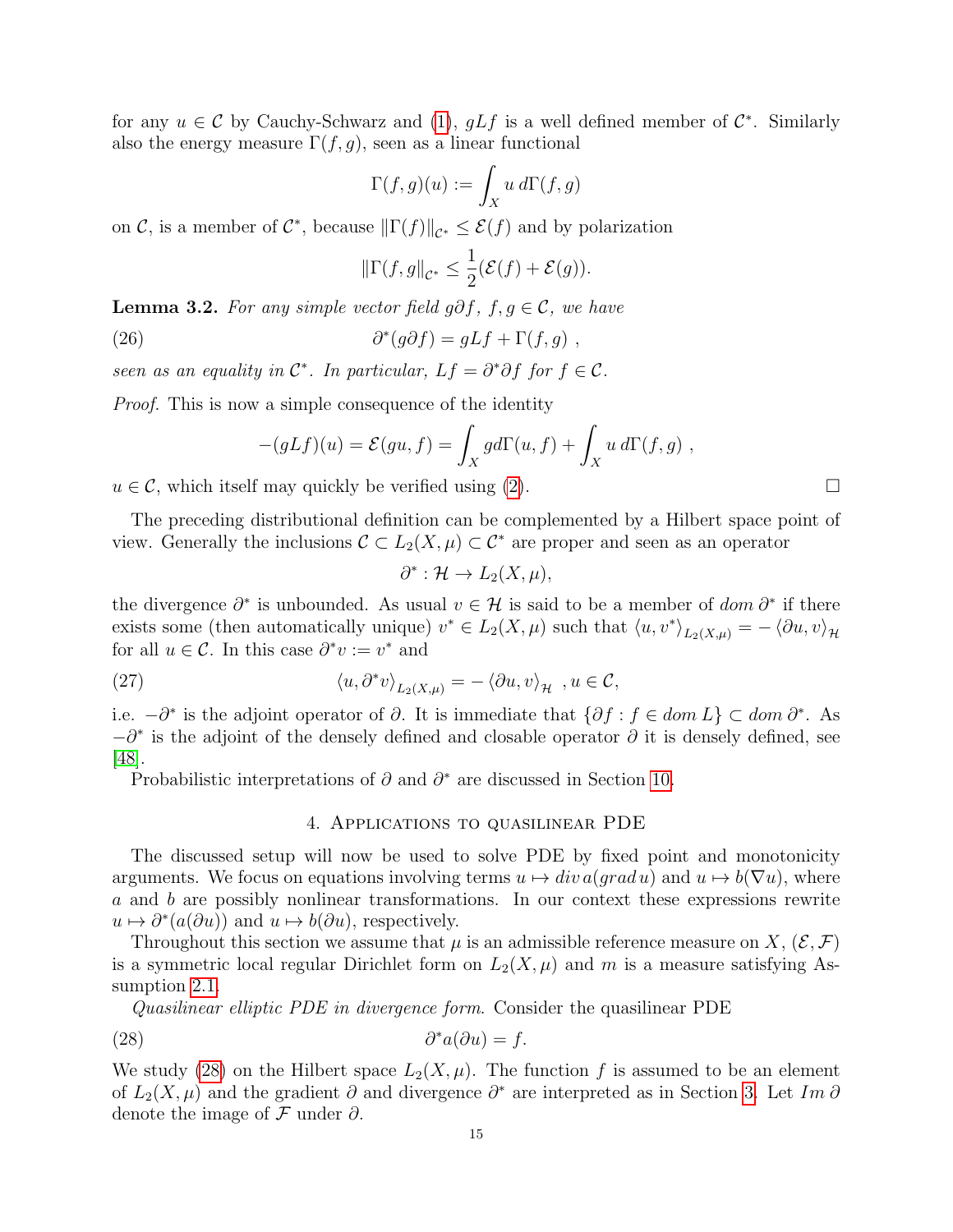Assume that  $a : \mathcal{H} \to \mathcal{H}$  satisfies the following monotonicity, growth and coercivity conditions:

<span id="page-15-0"></span>(29) 
$$
\langle a(v) - a(w), v - w \rangle_{\mathcal{H}} \ge 0 \text{ for all } v, w \in Im \, \partial,
$$

<span id="page-15-1"></span>(30) 
$$
\|a(v)\|_{\mathcal{H}} \le c_0(1 + \|v\|_{\mathcal{H}}) \text{ for all } v \in Im \ \partial
$$

with some constant  $c_0 > 0$ ,

(31) 
$$
\langle a(v), v \rangle_{\mathcal{H}} \ge c_1 \|v\|_{\mathcal{H}}^2 - c_2 \text{ for all } v \in Im \ \partial
$$

with constants  $c_1 > 0$ ,  $c_2 \geq 0$ . Finally, suppose the validity of a *Poincaré inequality*,

$$
||f||_{L_2(X,\mu)}^2 \le c_P \,\mathcal{E}(f)
$$

with some constant  $c_P > 0$  for all  $f \in L_2(X, \mu)$  with  $\int_X f d\mu = 0$ . A function  $u \in \mathcal{F}$  is called a weak solution to [\(28\)](#page-14-1) if

<span id="page-15-3"></span><span id="page-15-2"></span>
$$
\langle a(\partial u), \partial v \rangle_{\mathcal{H}} = -\langle f, v \rangle_{L_2(X, \mu)} \quad \text{for all } v \in \mathcal{F}.
$$

The classical Brouwer-Minty monotonicity arguments based on Schauder's fixed point theorem, cf. [\[16,](#page-32-8) Section 9.1], now yield the following:

**Theorem 4.1.** Assume a satisfies  $(29)$ ,  $(30)$  and  $(31)$  and suppose  $(32)$  holds. Then  $(28)$ has a weak solution. Moreover, if a is strictly monotone, i.e.

<span id="page-15-4"></span>(33) 
$$
\langle a(v) - a(w), v - w \rangle_{\mathcal{H}} \ge c_3 \|v - w\|_{\mathcal{H}}^2 \quad \text{for all } v, w \in \text{Im } \partial
$$

with some constant  $c_3 > 0$ , then [\(28\)](#page-14-1) has a unique weak solution.

Remark 4.1. If a is a decomposable (non-linear) operator, that is if  $a = (a_x)_{x \in X}$  with  $a_x$ :  $\mathcal{H}_x \to \mathcal{H}_x, x \in X$  and  $m - \text{ess sup}_{x \in X} ||a_x||_{\mathcal{H}_x \to \mathcal{H}_x} < \infty$ , then to have [\(29\)](#page-15-0) it is sufficient to have

<span id="page-15-5"></span>
$$
\langle a_x(v(x)) - a_x(w(x)) \rangle_{\mathcal{H}_x} \ge 0
$$

for all  $v, w \in Im \, \partial$  and  $m$ -a.e.  $x \in X$ . Similarly for conditions [\(30\)](#page-15-1), [\(31\)](#page-15-2) and [\(33\)](#page-15-4).

Quasilinear elliptic PDE in non-divergence form. Consider the PDE

$$
(34) \qquad \qquad -Lu + b(\partial u) + \varrho u = 0,
$$

where  $\rho > 0$  and b is a generally non-linear function-valued mapping on H. We assume that  $b: \mathcal{H} \to L_2(X, \mu)$  is such that

(35) 
$$
||b(v)||_{L_2(X,\mu)} \le c_4(1+||v||_{\mathcal{H}}), v \in Im \, \partial,
$$

with some  $c_5 > 0$ . A function  $u \in \mathcal{F}$  is called a weak solution to [\(34\)](#page-15-5) if

<span id="page-15-6"></span>
$$
\mathcal{E}(u, v) + \langle b(\partial u), \partial v \rangle_{\mathcal{H}} + \varrho \langle u, v \rangle_{L_2(X, \mu)} = 0 \text{ for all } v \in \mathcal{F}.
$$

Along the lines of [\[16,](#page-32-8) Section 9.2.2, Example 2], we obtain the following.

**Theorem 4.2.** Assume that the embedding  $\mathcal{F} \subset L_2(X,\mu)$  is compact and that [\(35\)](#page-15-6) holds. Then for any sufficiently large  $\rho > 0$  there exists a weak solution to [\(34\)](#page-15-5).

For convenience we briefly comment on the proof.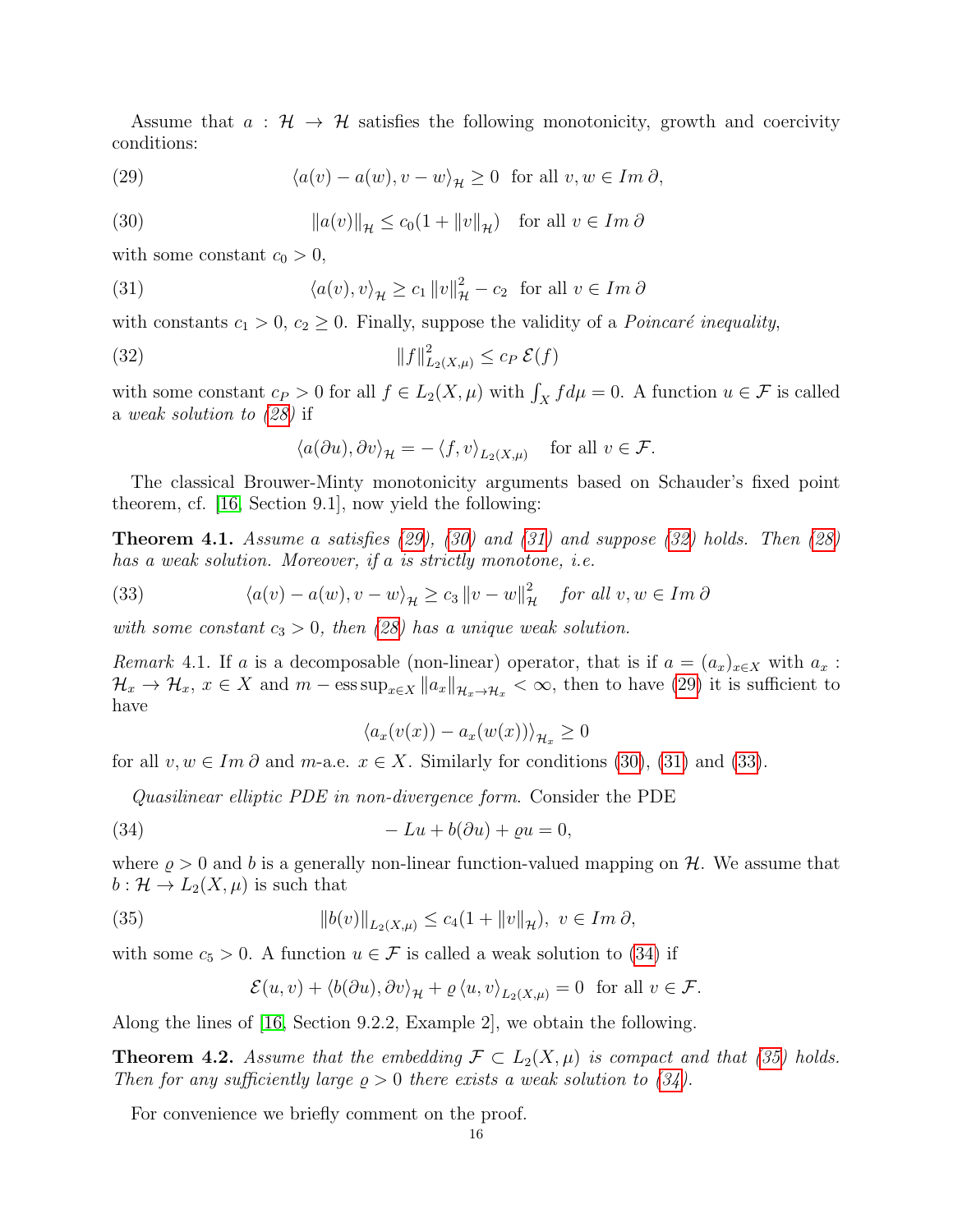*Proof.* Given  $u \in \mathcal{F}$ , note that  $-b(\partial u) \in L_2(X, \mu)$  and denote by w the unique weak solution to the linear problem  $-Lw + \varrho w = -b(\partial u)$ , i.e. the unique function  $w \in \mathcal{F}$  such that

(36) 
$$
\mathcal{E}(w,v) + \varrho \langle w,v \rangle_{L_2(X,\mu)} = -\langle b(\partial u),v \rangle_{L_2(X,\mu)}
$$

for all  $v \in \mathcal{F}$ . From [\(35\)](#page-15-6) we obtain  $||Lw||_{L_2(X,\mu)} \leq c(1+\mathcal{E}_1(u)^{1/2})$ . By the compact embedding, the mapping  $u \mapsto \Phi(u) := w$  is easily seen to be continuous and compact from F into itself. See [\[16,](#page-32-8) Section 9.2.2, Theorem 5]. The set

<span id="page-16-1"></span>
$$
\{u \in \mathcal{F} : u = \lambda \Phi(u) \text{ for some } 0 < \lambda \le 1\}
$$

is bounded in  $\mathcal{F}$ : For a member of this set, [\(36\)](#page-16-1) implies

$$
\mathcal{E}(u) + \varrho \|u\|_{L_2(X,\mu)}^2 = -\lambda \langle b(\partial u), u \rangle_{L_2(X,\mu)} \n\le \|b(\partial u)\|_{L_2(X,\mu)} \|u\|_{L_2(X,\mu)} \n\le c_4 \varepsilon (1 + \|\partial u\|_{\mathcal{H}}) \varepsilon^{-1} \|u\|_{L_2(X,\mu)} \n\le c_4 (\varepsilon + \varepsilon \mathcal{E}(u)^{1/2} + \varepsilon^{-1} \|u\|_{L_2(X,\mu)})^2 \n\le c (1 + \varepsilon^2 \mathcal{E}(u) + \varepsilon^{-2} \|u\|_{L_2(X,\mu)}^2)
$$

for any  $\varepsilon > 0$  and with a constant  $c > 0$  independent of  $\varepsilon$ ,  $\lambda$  and u. Now choose  $\varepsilon > 0$ sufficiently small and  $\rho > 0$  sufficiently large to obtain

$$
\mathcal{E}_1(u)^{1/2} \leq 2c.
$$

Altogether this allows the application of Schaefer's fixed point theorem, cf. [\[16,](#page-32-8) Section 9.2.2, Theorem 4, to obtain the existence of a fixed point  $u = \Phi(u)$  in F.

# 5. Change of proper speed measure and closability

<span id="page-16-0"></span>As before let  $(\mathcal{E}, \mathcal{F})$  be a symmetric regular Dirichlet form on  $L_2(X, \mu)$ , where  $\mu$  is an admissible reference measure on X. Recall that  $\mathcal{C} = \{f \in C_0(X) : \mathcal{E}(f) < \infty\}$  and assume that m is a measure satisfying Assumption [2.1.](#page-7-0) We will now address the closability of  $(\mathcal{E}, \mathcal{C})$ on  $L_2(X, m)$ , first in the case of  $(\mathcal{E}, \mathcal{F})$  being local and transient and then in the case that  $(\mathcal{E}, \mathcal{F})$  is induced by a local regular resistance form.

A Dirichlet form  $(\mathcal{E}, \mathcal{F})$  is called *transient* relative to  $L_2(X, \mu)$  if there is a bounded  $\mu$ integrable and  $\mu$ -a.e. positive function  $\gamma$  on X such that

$$
\int_X |u| \gamma d\mu \le \mathcal{E}(u)^{1/2} \quad \text{ for all } u \in \mathcal{F}.
$$

Now assume that the Dirichlet space  $(\mathcal{F}, \mathcal{E})$  is transient and let Cap<sub>0</sub> denote the corresponding 0-capacity, given by

$$
Cap_0(A) = \inf \{ \mathcal{E}(u) : u \in \mathcal{F} : u \ge 1 \text{ m-a.e on } A \}
$$

for  $A \subset X$  open and by  $\text{Cap}_0(B) = \inf \{ \text{Cap}_0(A) : A \subset X \text{ open}, B \subset A \}$  for general sets  $B \subset X$ . Any set of zero capacity is a null set for  $\mu$ . A statement is said to hold q.e. (quasi everywhere) on a subset  $A \subset X$  if there exists some set  $N \subset A$  with  $\text{Cap}_0(N) = 0$  and the statement is valid for all  $x \in A \setminus N$ . A Borel function f is said to be quasi-continuous if for any  $\varepsilon > 0$  there exists an open set  $G \subset X$  such that  $Cap_0(G) < \varepsilon$  and f is continuous on  $X \setminus G$ . Any function u from the extended Dirichlet space  $\mathcal{F}_e$  (i.e. any  $\mu$ -equivalence class u of Borel functions from  $\mathcal{F}_e$ ) possesses a Borel version (a representant of its class)  $\tilde{u}$  which is quasi-continuous.  $\widetilde{\mathcal{F}}_e$  will denote the collection of all these versions  $\widetilde{u}$ .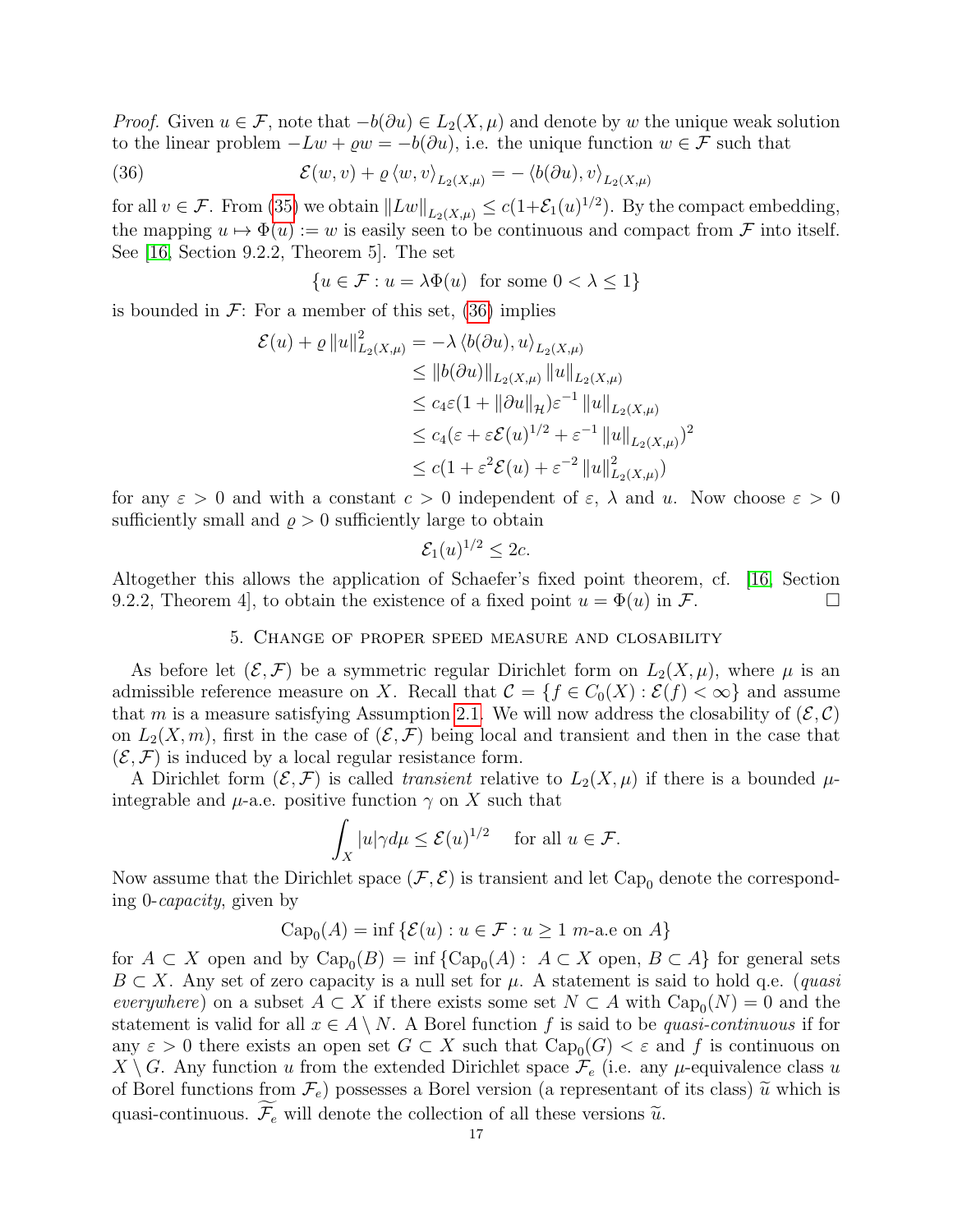Using the method in [\[50,](#page-33-14) Section 5] we can verify the following result.

<span id="page-17-0"></span>**Theorem 5.1.** Assume that  $(\mathcal{E}, \mathcal{F})$  is local and transient relative to  $L_2(X, \mu)$  and that m does not charge sets of zero 0-capacity. Then  $(\mathcal{E}, \mathcal{C})$  is closable on  $L_2(X, m)$ , and its closure  $(\mathcal{E}, \mathcal{F}^{(m)})$  is a symmetric local regular Dirichlet form.

Note that in particular we may consider the measure  $\tilde{m}$  in Lemma [2.2,](#page-6-0) given by [\(14\)](#page-7-1). The proof of Theorem [5.1](#page-17-0) relies on the following observation.

**Lemma 5.1.** Assume that  $(\mathcal{E}, \mathcal{F})$  is local and transient relative to  $L_2(X, \mu)$  and m does not charge sets of zero 0-capacity. Then for any  $u \in \mathcal{F}_e$  we have

<span id="page-17-1"></span> $\widetilde{u} = 0$  m-a.e. if and only if  $\widetilde{u} = 0$  g.e.

*Proof.* If  $\tilde{u} = 0$  q.e. then by hypothesis also  $\tilde{u} = 0$  m-a.e. Assume  $m(\{\tilde{u} \neq 0\}) = 0$ . Then by Assumption [2.1](#page-7-0) and [\(3\)](#page-3-0) also  $\Gamma(u)(\{\tilde{u}\neq 0\})=0$ . If

(37) 
$$
\Gamma(u)(\{\widetilde{u}=0\})=0,
$$

then  $\mathcal{E}(u) = \Gamma(u)(\{\tilde{u} \neq 0\}) + \Gamma(u)(\{\tilde{u} = 0\}) = 0$  and accordingly  $\text{Cap}_0(\{\tilde{u} \neq 0\}) = 0$  because  $\text{Cap}_0(\{|\tilde{u}| \geq \varepsilon\}) \leq \frac{1}{\varepsilon^2}$  $\frac{1}{\varepsilon^2} \mathcal{E}(u) = 0$ 

for any  $\varepsilon > 0$  by [\[19,](#page-32-13) Theorem 2.1.3 and Lemma 2.1.6]. We verify [\(37\)](#page-17-1). For  $f \in \mathcal{F}_e$  let  $\sigma^f$ denote the image measure of  $\Gamma(f)$  under  $f: X \to \mathbb{R}$ , i.e.

$$
\int_X \varphi d\sigma^f = \int_X \varphi(f) d\Gamma(f), \ \ \varphi \in C_0(\mathbb{R}).
$$

For  $f \in \mathcal{F}$  [\[6,](#page-32-19) Theorem 5.2.3] shows that  $\sigma^f$  is absolutely continuous with respect to Lebesgue measure on R, what implies [\(37\)](#page-17-1) for  $f := u \in \mathcal{F}$ . This reasoning had already been used in [\[3,](#page-32-6) Lemma 2.7]. Transience together with the proof of [\[6,](#page-32-19) Theorem 5.2.3] will now produce the same absolute continuity of  $\sigma^f$  for general  $f \in \mathcal{F}_e$ : By [\(3\)](#page-3-0) and bounded convergence the chain rule [\[19,](#page-32-13) Theorem 3.2.2] is seen to hold for compositions of functions from  $\mathcal{F}_e$  with  $C_b^1(\mathbb{R})$ -functions. In particular,

$$
\mathcal{E}(F(f)) = \int_{\mathbb{R}} \varphi^2 d\sigma^f
$$

if  $f \in \mathcal{F}_e$  and  $F(y) = \int_0^y \varphi(t) dt$  with  $\varphi \in C_0(\mathbb{R})$  supported in  $(0, +\infty)$ . If  $K \subset (0, +\infty)$  is compact and of zero Lebesgue measure, we may approximate  $\mathbf{1}_K$  pointwise by a sequence of functions  $(\varphi_n)_n \subset C_0(\mathbb{R})$ ,  $0 \leq \varphi_n \leq 1$  and supp  $\varphi_n \subset (0, +\infty)$ . Since

$$
\mathcal{E}(F_n(f) - F_k(f)) = \int_{\mathbb{R}} (\varphi_n - \varphi_k)^2 d\sigma^f,
$$

where  $F_n$  is defined as F with  $\varphi_n$  in place of  $\varphi$ ,  $(F_n(f))_n$  is an E-Cauchy sequence. By transience it has a unique  $\mathcal{E}\text{-limit } F_{\infty}$  in  $\mathcal{F}_e$ . Also by transience there exists a bounded  $\mu$ -integrable and  $\mu$ -a.e. strictly positive function  $\gamma$  on X such that  $\widetilde{\mathcal{F}} \subset L_1(X, \gamma \cdot \mu)$  and for any  $v \in \mathcal{F}_e$  we have

$$
\int_X |\widetilde{v}| \gamma d\mu \leq \mathcal{E}(v)^{1/2}.
$$

Hence we can find a subsequence  $(\widetilde{F_{n_k}(f)})_k$  of  $(\widetilde{F_n(f)})_n$  converging to  $\widetilde{F_{\infty}} \gamma \cdot \mu$ -a.e. On the other hand  $(F_{n_k}(f))_k$  converges to zero in  $L_1(X, \gamma \cdot \mu)$ . Necessarily  $F_{\infty} = 0 \gamma \cdot \mu$ -a.e. and by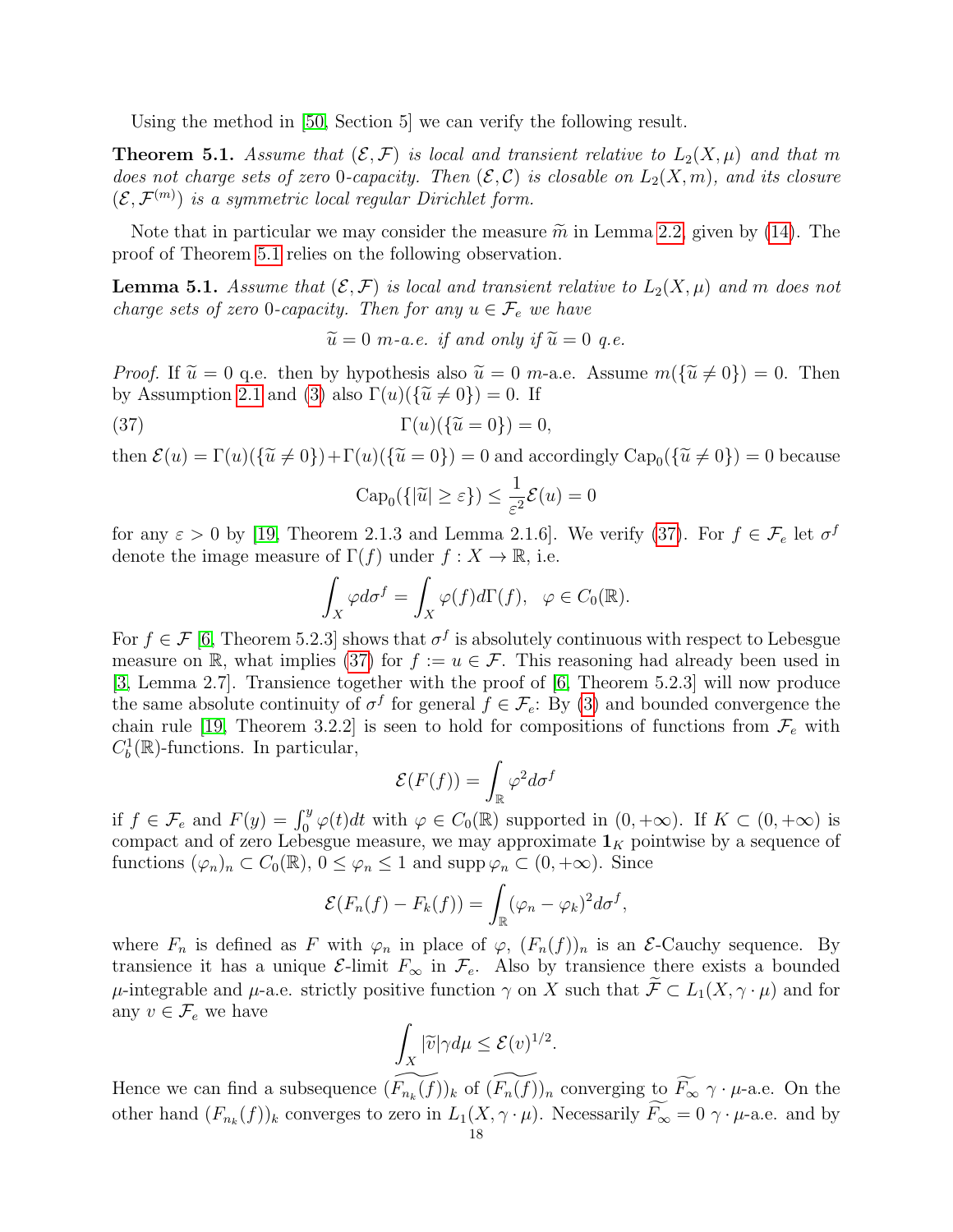the  $\mu$ -a.e. strict positivity of  $\gamma$  also  $\mu$ -a.e.  $\widetilde{F}$  being quasi-continuous, this implies  $\widetilde{F} = 0$  q.e.<br>by [19] Lemma 2.1.4], and therefore  $\sigma^f(K) = \lim_{\kappa \to \infty} \mathcal{E}(F_{\kappa}(f)) = 0$ . by [\[19,](#page-32-13) Lemma 2.1.4], and therefore  $\sigma^f(K) = \lim_{n \to \infty} \mathcal{E}(F_n(f)) = 0.$ 

Now the proof of Theorem [5.1](#page-17-0) follows by the arguments in the proof of [\[50,](#page-33-14) Theorem 5.9].

Another case we are interested in arises if the regular Dirichlet form  $(\mathcal{E}, \mathcal{F})$  on X is induced by a local regular resistance form  $(\overline{\mathcal{E}}, \overline{\mathcal{F}})$  on the set X, which is then equipped with the topology determined by the associated resistance metric, see [\[33,](#page-33-2) [34\]](#page-33-22) and in particular [\[36,](#page-33-15) Definitions 3.1 and 9.5]. Regular resistance forms may for instance be obtained from regular harmonic structures on p.c.f. self-similar sets, [\[33\]](#page-33-2), on finitely ramified fractals (not necessarily self-similar) [\[58\]](#page-33-12) and on some infinitely ramified sets such as Sierpinski carpets [\[2\]](#page-32-5). A resistance form itself does not require the specification of a measure, and the conditions a measure must satisfy in order to obtain an induced Dirichlet form are rather weak. We quote the following result, which basically is a reformulation of [\[36,](#page-33-15) Lemma 9.2 and Theorem 9.4].

<span id="page-18-1"></span>**Theorem 5.2.** Assume that  $(\overline{\mathcal{E}}, \overline{\mathcal{F}})$  is a local regular resistance form on X and that X, equipped with the associated resistance metric, is locally compact, separable and complete. Assume further that  $(\mathcal{E}, \mathcal{F})$  is induced by  $(\overline{\mathcal{E}}, \overline{\mathcal{F}})$ . Then for any admissible  $\nu \in \mathcal{M}_+(X)$  we have  $\mathcal{C} = \overline{\mathcal{F}} \cap C_0(X)$ , the form  $(\overline{\mathcal{E}}, \mathcal{C})$  is closable on  $L_2(X, \nu)$ , and its closure  $(\mathcal{E}, \mathcal{F}^{(\nu)})$  is a symmetric local regular Dirichlet form.

## 6. Sobolev spaces of functions and vector fields

<span id="page-18-0"></span>We will now introduce  $L_p$ -spaces of vector fields and related Sobolev spaces of functions. Throughout this section it is assumed that  $(\mathcal{E}, \mathcal{F})$  is a symmetric regular Dirichlet form, m is a measure satisfying Assumption [2.1,](#page-7-0) and  $(\mathcal{E}, \mathcal{C})$  is closable on  $L_2(X, m)$ .

For a measurable section  $v = (v(x))_{x \in X}$  let

$$
||v||_{L_p(X,m,(\mathcal{H}_x)_{x\in X})} := \left(\int_X ||v_x||_{\mathcal{H}_x}^p m(dx)\right)^{1/p}
$$

for  $1 \leq p < \infty$  and

$$
||v||_{L_{\infty}(X,m,(\mathcal{H}_x)_{x\in X})} := \operatorname*{ess\,sup}_{x\in X} ||v_x||_{\mathcal{H}_x}
$$

and define the spaces  $L_p(X, m, (\mathcal{H}_x)_{x \in X})$ ,  $1 \leq p \leq \infty$  as the collections of the respective equivalence classes of  $m$ -a.e. equal sections having finite norm. By a variant of the classical pointwise Riesz-Fischer argument they form Banach spaces, separable for  $1 \leq p < \infty$ . Note that  $\mathcal{H} = L_2(X, m, (\mathcal{H}_x)_{x \in X}).$ 

<span id="page-18-2"></span>For  $1 < p < \infty$  and  $1/p + 1/q = 1$  the Hölder inequality

$$
(38) \qquad \left| \int_{X} \langle v_x, w_x \rangle_{\mathcal{H}_x} m(dx) \right| \leqslant \left( \int_{X} \|v_x\|_{\mathcal{H}_x}^p m(dx) \right)^{1/p} \left( \int_{X} \|w_x\|_{\mathcal{H}_x}^q m(dx) \right)^{1/q}
$$

for  $v \in L_p(X, m, (\mathcal{H}_x))$ ,  $w \in L_q(X, m, (\mathcal{H}_x))$  follows from Cauchy-Schwarz in  $\mathcal{H}$ . We will write  $\langle w, v \rangle$  for the the integral on the left hand side.

If  $f \in \mathcal{B}_b(X)$  and  $v = (v(x))_{x \in X} \in L_p(X, m, (\mathcal{H}_x))$  then the product fv is defined as the measurable section  $x \mapsto f(x)v_x$ , i.e. pointwise. Since

$$
||fv||_{L_p(X,m,(\mathcal{H}_x)_x)} = \left(\int_X ||f(x)v_x||_{\mathcal{H}_x}^p m(dx)\right)^{1/p} \le ||f||_{L_\infty(X,m)} ||v||_{L_p(X,m,(\mathcal{H}_x)_x)}
$$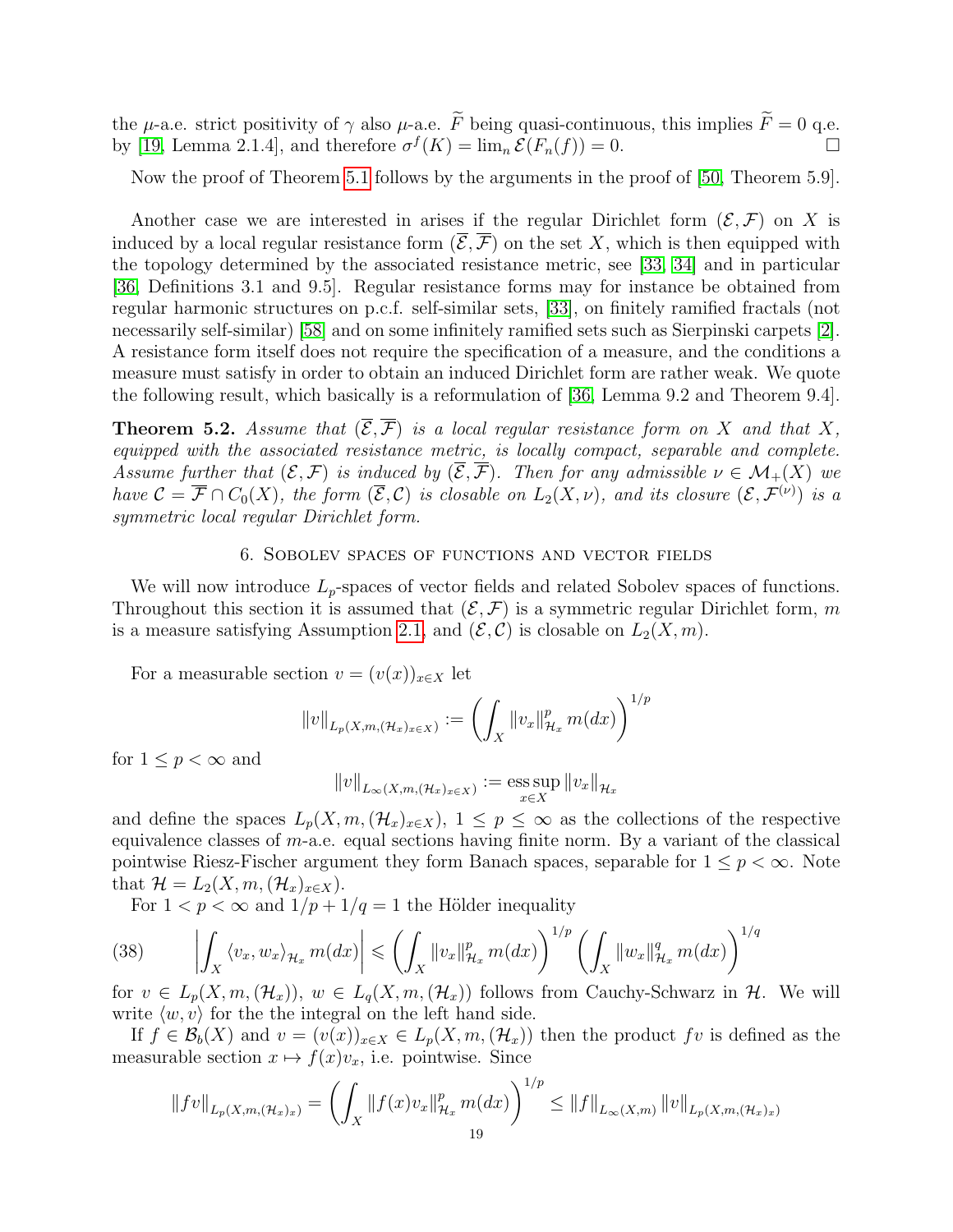the operation  $v \mapsto f v$  is linear and bounded in  $L_p(X, m,(\mathcal{H}_x))$  and is continuous with respect to the pointwise convergence of uniformly bounded sequences, i.e. if  $\sup_n ||f_n||_{L_\infty(X,m)} < \infty$ and  $\lim_{n} f_n = f$  pointwise m-a.e. on X, then  $\lim_{n} f_n v = fv$  in  $L_p(X, m, (\mathcal{H}_x))$  for all  $v \in L_p(X, m, (\mathcal{H}_x))$ . For  $p = 2$  this multiplication coincides with [\(6\)](#page-4-2).

We will make the following additional assumption.

<span id="page-19-0"></span>Assumption 6.1. For any  $1 < p < \infty$  there is a space  $\mathcal{C}_p \subset \mathcal{C} \cap L_p(X,m)$  such that

(COREI)  $\mathcal{C}_p$  is dense in  $L_p(X, m)$ ,

(COREII)  $\mathcal{C}_p \otimes \mathcal{C}_p$  is dense in  $L_p(X, m, (\mathcal{H}_x)_x)$  and

(COREIII) for all  $f \in \mathcal{C}_p$ , the energy measure  $\Gamma(f)$  is absolutely continuous with respect to m with density

$$
\Gamma(f) = \frac{d\Gamma(f)}{dm} \in L_{p/2}(X, m).
$$

Let  $\partial_p$  denote the restriction of  $\partial$  to  $\mathcal{C}_p$ . By (COREIII) the operator  $\partial_p$  maps  $\mathcal{C}_p$  into  $L_p(X, m,(\mathcal{H}_x)_x)$ . Recall that in this section we assume the closability of  $(\mathcal{E}, \mathcal{C})$  on  $L_2(X, m)$ . As an immediate consequence  $(\partial_2,\mathcal{C}_2)$  is seen to be a closable operator from  $L_2(X,m)$  to  $L_2(X, m, (\mathcal{H}_x))$ , because also  $(\mathcal{E}, \mathcal{C}_2)$  is closable on  $L_2(X, m)$ . For  $2 < p < \infty$  we have the following result.

**Theorem [6.1](#page-19-0).** Let the conditions of Assumption 6.1 be valid and assume  $m(X) < \infty$ . Then  $(\partial_p, \mathcal{C}_p)$  is a closable operator from  $L_p(X, m)$  to  $L_p(X, m, (\mathcal{H}_x))$  for any  $2 < p < \infty$ .

*Proof.* Let  $(u_n) \subset C_p$  be a sequence of functions converging to zero in  $L_p(X,m)$  and such that  $(\partial_p u_n)$  is Cauchy in  $L_p(X, m, (\mathcal{H}_x))$ . As the latter space is complete, a unique limit  $v := \lim_{n} \partial_p u_n \in L_p(X, m, (\mathcal{H}_x))$  exists. The measure m being finite,  $(u_n)_n$  is seen to be E-Cauchy and convergent to zero in  $L_2(X,\mu)$  what implies that  $\mathcal{E}(u_n)$  goes to zero. For an arbitrary member  $f \otimes g$  of  $C_q \otimes C_q$  with  $1/p + 1/q = 1$  we have

$$
\langle f \otimes g, v \rangle = \lim_{n} \langle f \otimes g, \partial_p u_n \rangle = \lim_{n} \langle f \otimes g, \partial u_n \rangle_{\mathcal{H}} = -\lim_{n} \partial^*(g \partial f)(u_n) = 0
$$

because

$$
|\partial^*(g\partial f)(u_n)| \leq \int_X |g|d|\Gamma(u_n, f)| \leq \sup_{x \in X} |g(x)|\mathcal{E}(u_n)^{1/2}\mathcal{E}(f)^{1/2}.
$$
  
therefore  $\lim_{x \to 0} \partial_x u_n = 0$  in  $L_n(X, m_n(\mathcal{H}))$ 

By (COREII) therefore  $\lim_{n} \partial_p u_n = 0$  in  $L_p(X, m, (\mathcal{H}_x))$ .

For the rest of this section we take Assumption [6.1](#page-19-0) for granted and suppose that  $2 \leq p < \infty$ and  $(\partial_p, \mathcal{C}_p)$  is closable. Its smallest closed extension is denoted by  $(\partial_p, dom \partial_p)$ , which then is a densely defined closed linear operator from  $L_p(X, m)$  into  $L_p(X, m,(\mathcal{H}_x))$ . Note that for any simple vector field  $g\partial f$  with  $f, g \in \mathcal{C}_p$  we then have

(39) 
$$
||g\partial f||_{L_p(X,m,(\mathcal{H}_x)_x)} = \left(\int_X |g(x)|^p \Gamma_x(f)^{p/2} m(dx)\right)^{1/p}.
$$

We write  $H_0^{1,p}$  $\int_0^{1,p}(X,m)$  for  $dom \partial_p$ , equipped with the norm

<span id="page-19-1"></span>
$$
||u||_{1,p} := \left(\int_X (|u(x)|^p + ||\partial_x u||_{\mathcal{H}_x}^p) m(dx)\right)^{1/p}, \ u \in H_0^{1,p}(X,m).
$$

As  $\lVert \cdot \rVert_{1,p}$  is equivalent to the graph norm of  $\partial_p$ ,  $H_0^{1,p}$  $L_p^{1,p}(X,m)$  is a closed subspace of  $L_p(X,m)$ , clearly Banach, and continuously embedded in  $L_p(X, m)$ . For  $p = 2$  we observe  $H_0^{1,2}$  $C_0^{1,2}(X,m) =$  $\mathcal{F}^{(m)}.$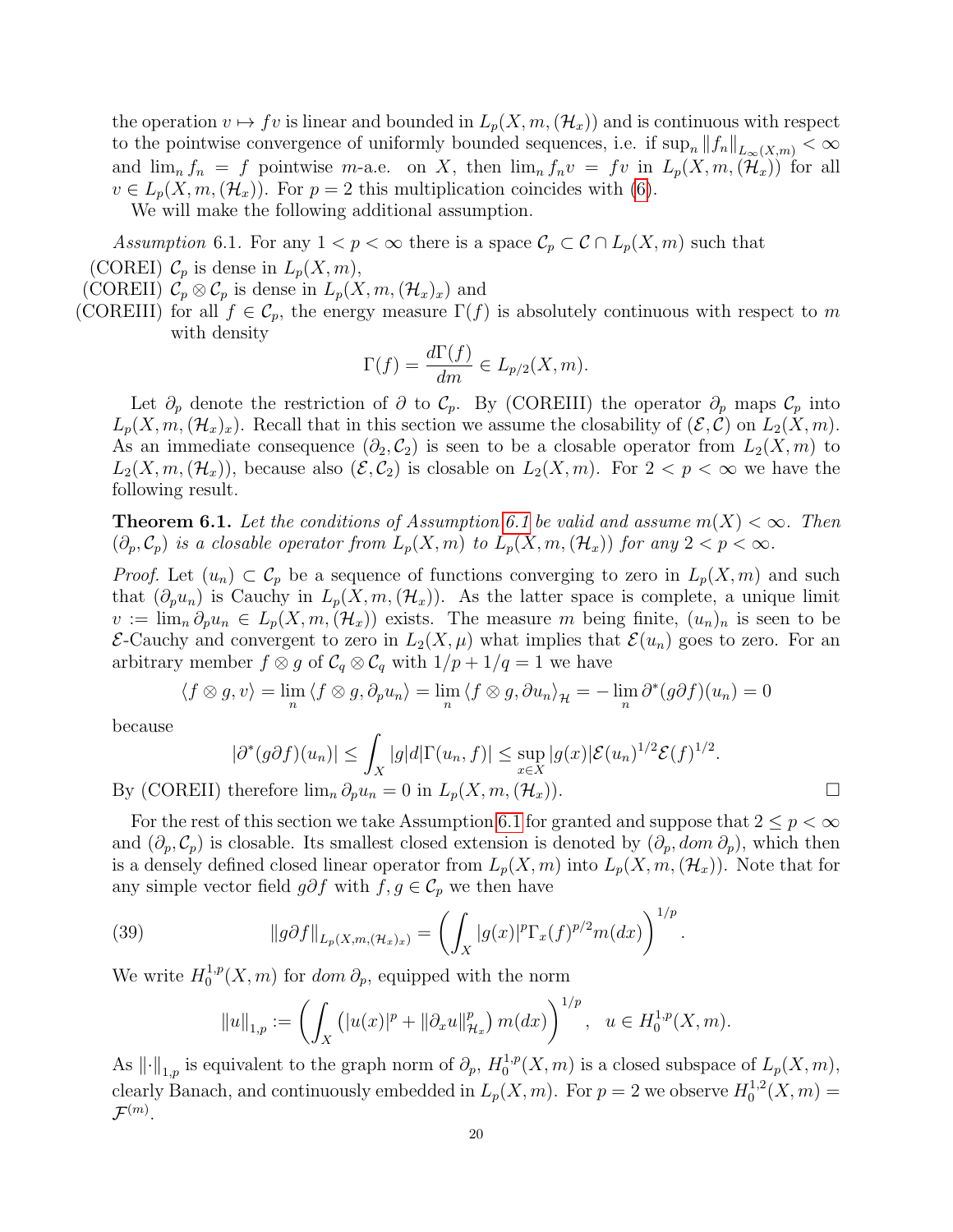Now the divergence operator  $\partial^*$  may be seen as an unbounded operator

$$
\partial_q^*: L_q(X, m, (\mathcal{H}_x)) \to L_q(X, m),
$$

where  $1/p + 1/q = 1$ , and similarly as in [\(27\)](#page-14-2) we obtain an integration by parts formula by saying that an element  $v \in L_q(X, m, (\mathcal{H}_x)_{x \in X})$  is in  $dom \partial_q^*$  if there is some  $v^* \in L_q(X, m)$ such that  $\langle u, v^* \rangle = -\langle \partial u, v \rangle$  for all  $u \in \mathcal{C}_p$ . We write  $\partial_q^* v := v^*$  and

$$
\left\langle u,\partial_q^*v\right\rangle=-\left\langle \partial u,v\right\rangle\ , u\in\mathcal{C}_p.
$$

By duality  $dom \partial_q^*$  is then weakly dense in  $L_q(X, m)$ , cf. [\[48\]](#page-33-21).

Examples 6.1. If  $X \subset \mathbb{R}^n$  is a sufficiently nice domain,  $m(dx) = \mu(dx) = dx$  is the ndimensional Lebesgue measure on X and

$$
\mathcal{E}(f,g) = \int_X \nabla f \nabla g dx
$$

is the Dirichlet form of the standard Laplacian, then all fibers  $\mathcal{H}_x = \mathbb{R}^n$  are constant, a canonical choice for  $\mathcal{C}_p$  is  $C_0^{\infty}(X)$  and  $\Gamma(f) = |\nabla f|^2$ . Similarly for more general second order elliptic differential operators.

### 7. Existence of continuous coordinates

<span id="page-20-0"></span>One possible way to verify Assumption [6.1](#page-19-0) in a non-classical contexts is to use abstract continuous coordinates. Let  $(\mathcal{E}, \mathcal{F})$  be a symmetric local regular Dirichlet form and m is a measure according to Assumption [2.1.](#page-7-0) For the measure  $\widetilde{m}$ , as constructed in Lemma [2.2,](#page-6-0) we will actually prove the existence of coordinates.

Let Cap denote the 1-*capacity* corresponding to the Dirichlet space  $(\mathcal{F}, \mathcal{E})$ , given by

Cap(A) = inf 
$$
\{\mathcal{E}_1(u) : u \in \mathcal{F} : u \ge 1 \text{ m-a.e on } A\}
$$

for  $A \subset X$  open and by  $Cap(B) = \inf \{Cap(A) : A \subset X \text{ open}, B \subset A\}$  for general sets  $B \subset X$ . Quasi-notions can be defined and behave in a similar manner as written for the transient case after Theorem [5.1.](#page-17-0) See [\[19,](#page-32-13) Chapter 2]. Recall that previously m was required to be an energy dominated measure. We will now work under the following additional assumption:

<span id="page-20-1"></span>Assumption 7.1. In addition to Assumption [2.1](#page-7-0) we assume that the measure m is finite and does not charge sets of zero capacity.

Let  ${\{\varphi_i\}}_{i\in I}\subset \mathcal{C}$  be a set of functions indexed by some set  $I\neq \emptyset$ . We say that  ${\{\varphi_i\}}_{i\in I}$  is a set of *continuous coordinates* for  $\mathcal E$  with respect to m if the following conditions are satisfied: (COI) for all  $i, j \in I$ ,  $\Gamma(\varphi_i, \varphi_j) \in L_1(X, m) \cap L_\infty(X, m)$ ,

(COII) The space  $\mathcal{F}C_b^1(X, \{\varphi_i\})$  of all cylinder functions of the form

 $f = F(\varphi_{i_1}, ..., \varphi_{i_m}), \ i_1, ..., i_k \in I$ 

with suitable  $k \in \mathbb{N}$  and  $F \in C_b^1(\mathbb{R}^k)$ ,  $F(0) = 0$ , is dense in C with respect to the norm in  $\mathcal{F}$ , i.e  $\mathcal{E}_1$ -dense.

For cylinder functions  $f = F(\varphi_{i_1},...\varphi_{i_m})$  and  $g = G(\varphi_{j_1},...,\varphi_{j_n})$  with  $F \in C_b^1(\mathbb{R}^m)$  and  $G \in C_b^1(\mathbb{R}^n)$  satisfying  $F(0) = G(0) = 0$ , we then have

$$
\Gamma(f,g) = \sum_{k=1}^{m} \sum_{l=1}^{n} \frac{\partial F}{\partial x_k}(\varphi_{i_1}, ..., \varphi_{i_m}) \frac{\partial G}{\partial x_l}(\varphi_{j_1}, ..., \varphi_{j_n}) \Gamma(\varphi_k, \varphi_l)
$$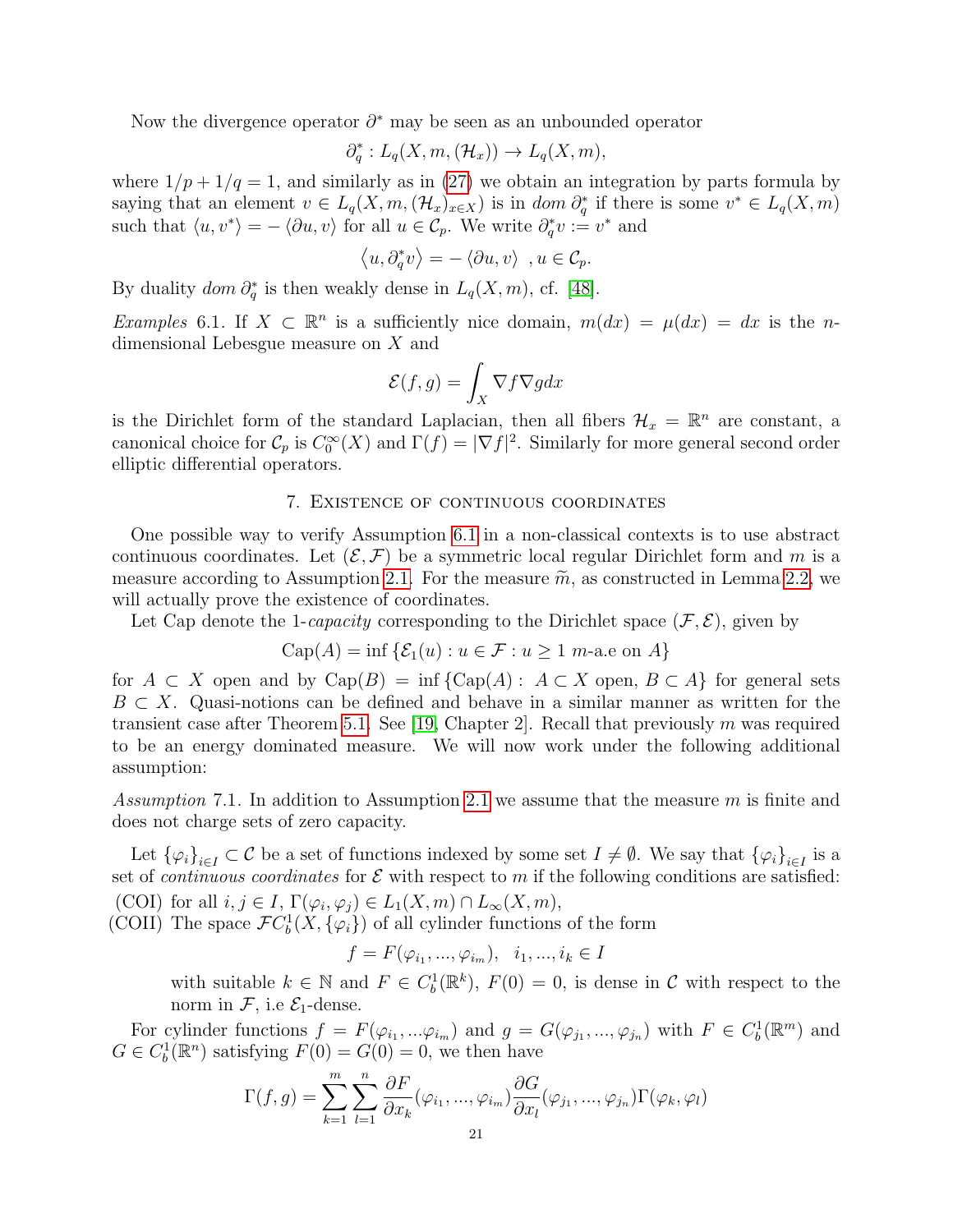by the chain rule, cf. [\[19,](#page-32-13) Theorem 3.2.2]. In particular,  $\Gamma(f,g)$  is a member of  $L_{\infty}(X,m)$ and has compact support.

From (COII) we can obtain further approximation and denseness results.

<span id="page-21-0"></span>**Lemma [7.1](#page-20-1).** Suppose that  $m$  satisfies Assumption 7.1 and that  $\{\varphi_i\}_{i\in I}$  is a set of continuous coordinates for  $\mathcal E$  with respect to m. Then any function  $g \in \mathcal C$  can be approximated pointwise *m*-a.e. by a uniformly bounded sequence of functions from  $\mathcal{F}Cb^1(X,\{\varphi_i\})$ .

*Proof.* Let  $g \in \mathcal{C}$ . By (COII) there is a sequence  $(g_n)_n \subset \mathcal{F}C_b^1(X, \{\varphi_i\})$  converging to g in  $\mathcal F$ with respect to the  $\mathcal{E}_1$ -norm. Switching to a subsequence if necessary we may assume  $(g_n)_n$ also converges to g q.e. by [\[19,](#page-32-13) Theorem 2.1.4]. As m does not charge sets of zero capacity, g is also the m-a.e. pointwise limit of  $(g_n)_n$ . Now set

$$
s:=\sup_{x\in X}|g(x)|
$$

and let  $\phi \in C_b^1(\mathbb{R})$  be a monotone function that satisfies

$$
\phi(y) = \begin{cases}\n-2s & \text{if } y < -2s \\
y & \text{if } -s \le y \le s \\
2s & \text{if } y > 2s.\n\end{cases}
$$

Note that  $\phi(g_n) \in \mathcal{F}C_b^1(X, \{\varphi_i\})$  for any n and  $\sup_n \sup_X |\phi(g_n)| \leq 2s$ . Also the functions  $\phi(q_n)$  converge to g m-a.e. pointwise.

**Corollary [7.1](#page-20-1).** Suppose that m satisfies Assumption 7.1 and that  ${\{\varphi_i\}}_{i\in I}$  is a set of continuous coordinates for  $\mathcal E$  with respect to m. Then for any  $1 < p < \infty$  conditions (COREI) and (COREIII) in Assumption [6.1](#page-19-0) are satisfied with  $C_p = \mathcal{F}C_b^1(X, {\varphi_i})$ .

*Proof.* (COREIII) follows directly from (COI). Hence it suffices to prove that  $\mathcal{F}C_b^1(X, \{\varphi_i\})$ is dense in  $L_p(X, m)$ ,  $1 < p < \infty$ . By the denseness of  $C_0(X)$  in  $L_p(X, m)$ , the finiteness of m and the regularity of  $(\mathcal{E}, \mathcal{F})$  it is enough to show any function  $g \in \mathcal{C}$  can be approximated in  $L_p(X, m)$ -norm by a sequence of functions from  $\mathcal{F}C_b^1(X, \{\varphi_i\})$ . As m is finite, this follows from Lemma [7.1.](#page-21-0)

Another consequence concerns the spaces  $L_p(X, m,(\mathcal{H}_x)_x)$ .

**Lemma 7.2.** Suppose that  $m$  satisfies Assumption [7.1](#page-20-1) and that  $\{\varphi_i\}_{i\in I}$  is a set of continuous coordinates for  $\mathcal E$  with respect to m. Then for any  $1 < p < \infty$ ,

 $S := \text{span} \left\{ g \partial f : f, g \in \mathcal{F}C_b^1(X, \{\varphi_i\}) \right\}$ 

is a dense subspace of  $L_p(X, m,(\mathcal{H}_x)_x)$ . In particular, condition (CORE II) in Assumption [6.1](#page-19-0) holds with  $C_p = \mathcal{F}C_b^1(X, {\varphi_i}).$ 

*Proof.* By [\(39\)](#page-19-1) it is easily seen that for any  $1 < p < \infty$ , S is a subspace of  $L_p(X, m, (\mathcal{H}_x)_x)$ . Next observe that

$$
\mathcal{S}_0 := \text{span}\left\{ g\partial f : f \in \mathcal{F}C_b^1(X, \{\varphi_i\}), g \in \mathcal{B}_b(X) \right\}
$$

is dense in  $\mathcal{H} = L_2(X, m, (\mathcal{H}_x)_x)$  because, by the definition of  $\mathcal{H}$ , it suffices to approximate finite linear combinations  $\sum_i a_i \otimes b_i \in \mathcal{C} \otimes \mathcal{B}_b(X)$ . For fixed *i*, let  $(a_i^{(m)}$  $\mathcal{F}^{(m)}_{i,m}$   $\subset$   $\mathcal{F}C_b^1(X, {\varphi_i})$ be a sequence approximating  $a_i$  in  $\mathcal{E}$ . Then

$$
\left\| \sum_{i} a_i \otimes b_i - \sum_{i} a_i^{(m)} \otimes b_i \right\|_{\mathcal{H}}^2 = \sum_{i} \sum_{j} \int_X b_i b_j d\Gamma(a_i - a_i^{(m)}),
$$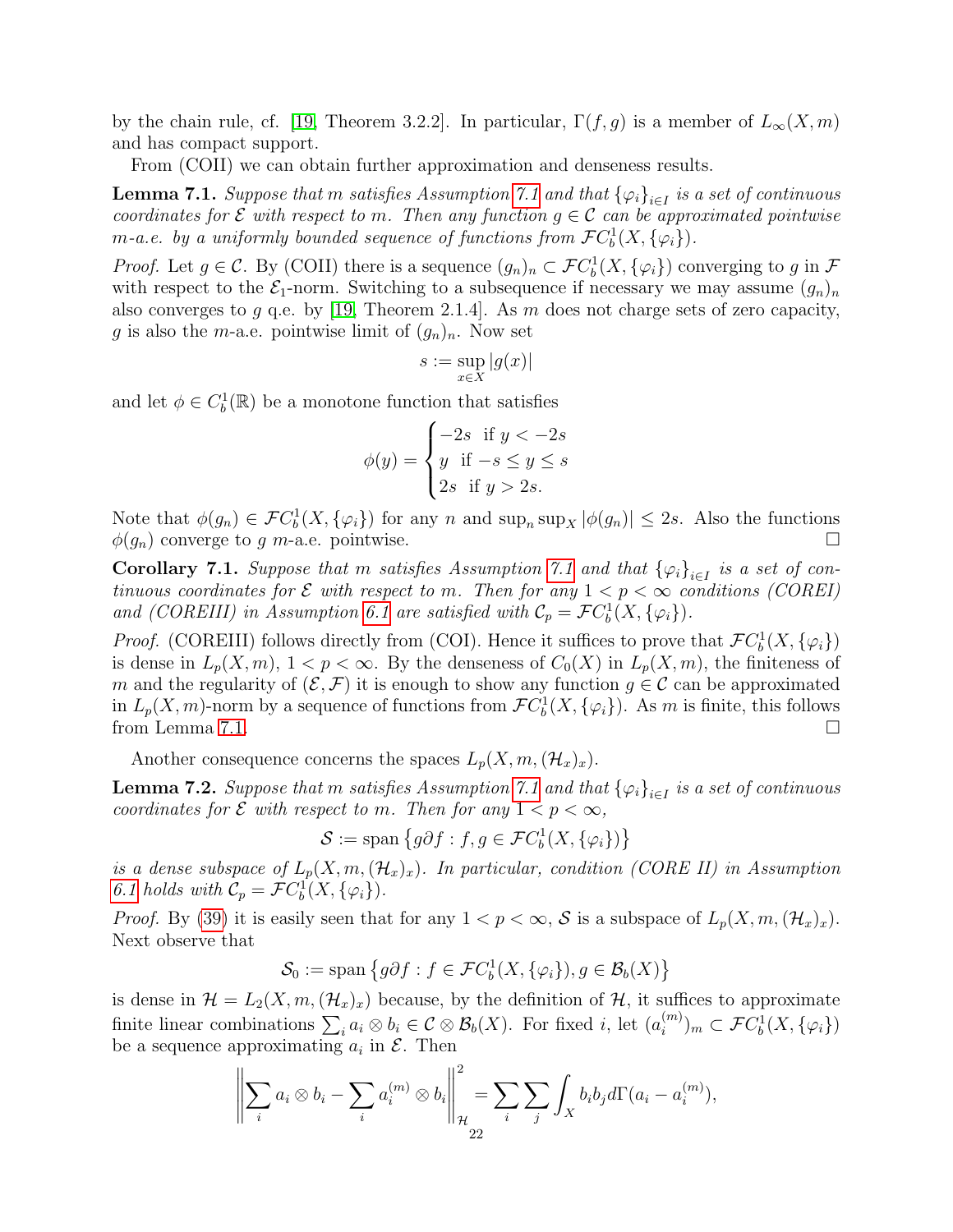which is bounded by  $2 \max_i \sup_X |b_i|^2 \sum_i \mathcal{E}(a_i - a_i^{(m)})$  $\binom{m}{i}$  and therefore converges to zero as m goes to infinity. The space  $S_0$  is dense in  $\tilde{L}_p(X, m,(\mathcal{H}_x)_x)$ : Assume it were not, then by Hahn-Banach we could find some  $\eta \in L_q(X, m, (\mathcal{H}_x)_x)$ ,  $1/p+1/q = 1$ , such that  $\|\eta\|_{L_q(X, m, (\mathcal{H}_x)_x)} = 1$ and

(40) 
$$
\langle \omega, \eta \rangle = 0 \quad \text{for all } \omega \in \mathcal{S}_0.
$$

For any  $N \in \mathbb{N}$  let  $K_N \subset X$  be compact such that  $m(X \setminus K_N) < 1/N$  and set

<span id="page-22-1"></span>
$$
S_N := \{ x \in X : ||\eta_x||_{\mathcal{H}_x} < N \} \cap K_N.
$$

Then

$$
\lim_{N} \|\eta \mathbf{1}_{S_N} - \eta\|_{L_q(X,m,(\mathcal{H}_x)_x)}^q = \lim_{N} \int_X |\mathbf{1}_{S_N}(x) - \mathbf{1}(x)|^q \|\eta_x\|_{\mathcal{H}_x}^q m(dx) = 0
$$

by dominated convergence and accordingly for fixed  $\varepsilon > 0$  there exists some  $N_{\varepsilon} > 0$  such that for any  $N \geq N_{\varepsilon}$ ,  $\|\eta \mathbf{1}_{S_N} - \eta\|_{L_q(X,m,(\mathcal{H}_x)_x)} < \varepsilon$ . Note also that  $\eta \mathbf{1}_{S_N} \in \mathcal{H}$  for all  $N \in \mathbb{N}$ since

$$
\int_X \|\eta_x \mathbf{1}_{S_N}(x)\|_{\mathcal{H}_x}^2 m(dx) < N^2 m(K_N) < \infty.
$$

As  $\|\eta \mathbf{1}_{S_N}\|_{L_q(X,m,(\mathcal{H}_x)_x)} > 1 - \varepsilon$  necessarily also

$$
\delta_N := \|\eta \mathbf{1}_{S_N}\|_{\mathcal{H}} > 0.
$$

Now let  $(\omega_n)_n \subset \mathcal{S}_0$ ,  $\omega_n = \sum_i a_i^{(n)} \otimes b_i^{(n)}$  be a sequence that approximates  $\eta \mathbf{1}_{S_N}$  in H. Let  $0 < \gamma < \delta_N$  and  $n \in \mathbb{N}$  be so large that

$$
\|\eta\mathbf{1}_{S_N}-\omega_n\|_{\mathcal{H}}\leq \gamma.
$$

Since  $|\langle \mathbf{1}_{S_N} \eta, \mathbf{1}_{S_N} \eta - \omega_n \rangle| \leq \gamma \delta_N$  we obtain

(41) 
$$
|\langle \mathbf{1}_{S_N}\omega, \eta \rangle| = |\langle \omega, \mathbf{1}_{S_N}\eta \rangle| > \delta_N(\delta_N - \gamma) > 0.
$$

On the other hand

<span id="page-22-0"></span>
$$
1_{S_N}\omega_n = \sum_i 1_{S_N}(a_i^{(n)} \otimes b_i^{(n)}) = \sum_i a_i^{(n)} \otimes (1_{S_N}b_i^{(n)})
$$

itself is an element of  $\mathcal{S}_0$ . Therefore [\(41\)](#page-22-0) contradicts [\(40\)](#page-22-1). Note that  $\mathcal{S}$  is  $L_p(X, m,(\mathcal{H}_x)_x)$ dense in  $S_0$ : Let  $\sum_i a_i \otimes b_i \in \mathcal{F}C_b^1(X, \{\varphi_i\}) \otimes \mathcal{B}_b(X)$ . Any  $b_i$  can be approximated uniformly by a sequence from  $C_0(X)$ , and by the regularity of  $(\mathcal{E}, \mathcal{F})$  together with Lemma [7.1,](#page-21-0) any  $b_i$ can be approximated pointwise by a uniformly bounded sequence  $(b_i^{(m)})$  $\binom{m}{i}$  of functions from  $\mathcal{F}C_b^1(X,\{\varphi_i\})$ . By [\(39\)](#page-19-1),

$$
\left\|\sum_{i}a_i\otimes b_i-\sum_{i}a_i\otimes b_i^{(m)}\right\|_{L_p(X,m,(\mathcal{H}_x)_x)}\leq \sum_{i}\left(\int_X|b_i(x)-b_i^{(m)}(x)|^p\Gamma_x(a_i)^{p/2}m(dx)\right)^{1/p},
$$

which converges to zero since m is finite and  $\Gamma(a_i) \in L_\infty(X, m)$  for any i.

In the following sense the existence of a countable set of continuous coordinates is always guaranteed. Recall that  $\tilde{m}$  denotes the measure [\(14\)](#page-7-1) constructed in Lemma [2.2](#page-6-0) as a sum of the energy measures of certain functions  $f_n \in \mathcal{C}$ ,  $n \in \mathbb{N}$ , considered in [\(13\)](#page-7-2).

<span id="page-22-2"></span>**Theorem 7.1.** Let  $(\mathcal{E}, \mathcal{F})$  be a symmetric local regular Dirichlet form and  $\tilde{m}$  the measure given by [\(14\)](#page-7-1). Then the set  ${f_n}_{n\in\mathbb{N}}$  of functions  $f_n$  according to [\(13\)](#page-7-2) is a set of continuous coordinates for  $\mathcal E$  with respect to  $\widetilde{m}$ .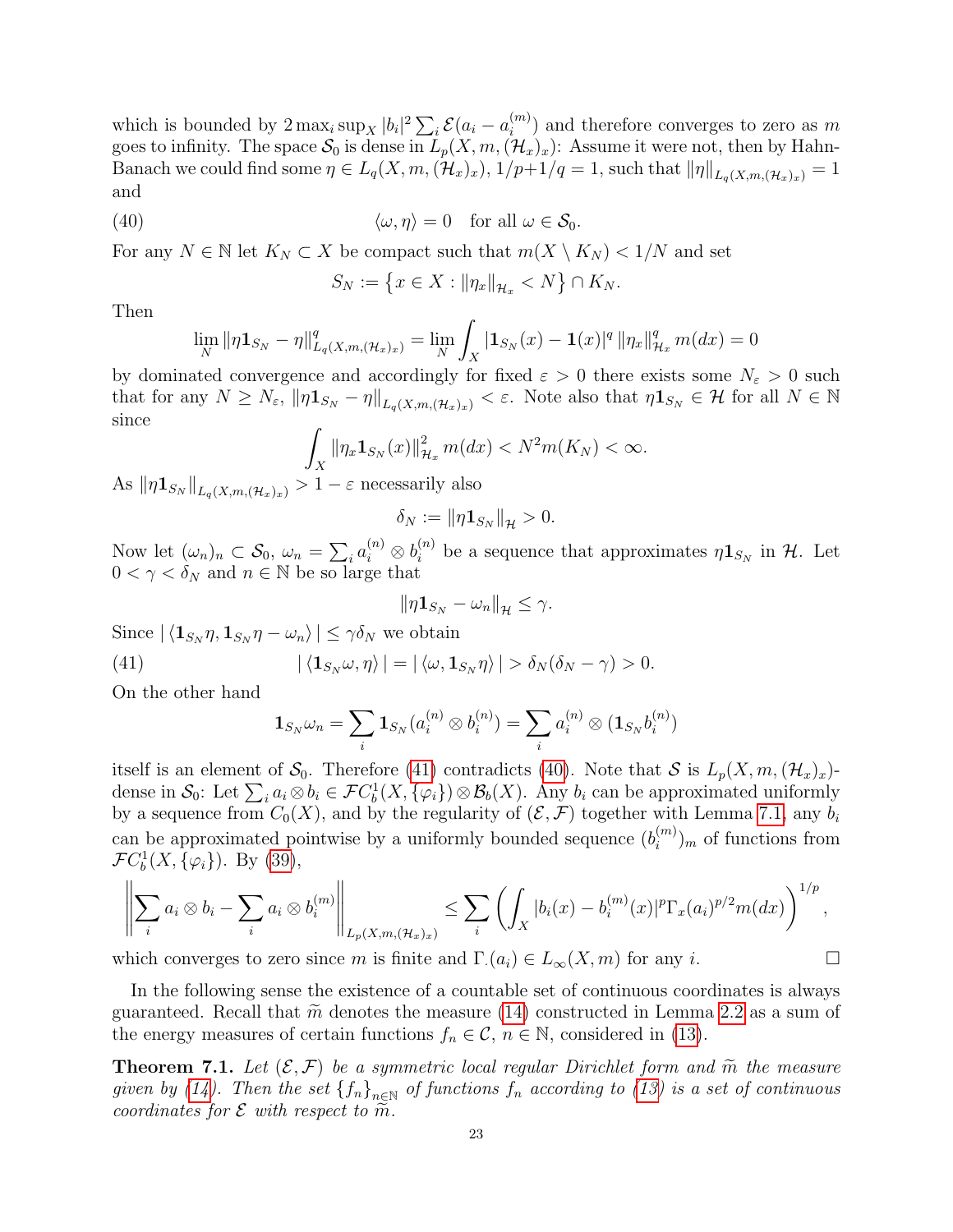*Proof.* Note first that given two measures  $m_1, m_2 \in \mathcal{M}_+(X)$ ,  $m_1$  is obviously absolutely continuous with respect to  $m_1 + m_2$  and for the corresponding Radon-Nikodym density we observe

(42) 
$$
\frac{dm_1}{d(m_1 + m_2)} \le 1 \quad (m_1 + m_2)\text{-a.e.}
$$

An application of [\(42\)](#page-23-0) with  $m_1 := 2^{-n} \Gamma(f_n)$  and  $m_2 := \widetilde{m} - 2^{-n} \Gamma(f_n)$  shows that

<span id="page-23-0"></span>
$$
\frac{d\Gamma(f_n)}{d\widetilde{m}} \le 2^n \quad \widetilde{m}\text{-a.e}
$$

for any n, and by Cauchy-Schwarz (COI) follows. By construction span  $(\{f_n\}_n)$  is  $\mathcal{E}_1$ -dense in C, what implies (COII). Finally, recall that the finite measure  $\tilde{m}$  does not charge sets of zero capacity, [19, Lemma 3.2.4]. zero capacity, [\[19,](#page-32-13) Lemma 3.2.4].

<span id="page-23-1"></span>Remark 7.1. An alternative argument to prove at least (COI) directly may be obtained using the associated generator. Here we assume that  $(\mathcal{E}, \mathcal{C})$  is closable on  $L_2(X, m)$ . Let  $L^{(m)}$  be the infinitesimal generator of the Dirichlet form  $(\mathcal{E}, \mathcal{F}^{(m)})$  in  $L_2(X, m)$  and dom  $L^{(m)}$  its domain. By  $L^{(m),1}$  we denote the closure in  $L_1(X,m)$  of the restriction of  $L^{(m)}$  to

$$
\{f \in dom L^{(m)} \cap L_1(X,m) : L^{(m)}f \in L_1(X,m)\},\
$$

cf. [\[6,](#page-32-19) Section I.2.4]. As all energy measures  $\Gamma(f)$ ,  $f \in \mathcal{C}$  are absolutely continuous with respect to m, [\[6,](#page-32-19) Theorem I.4.2.2] tells that  $dom L^{(m)}$  is an algebra and

<span id="page-23-2"></span>
$$
\Gamma(\varphi,\psi) = L^{(m),1}(\varphi\psi) - \varphi L^{(m)}\psi - \psi L^{(m)}\varphi
$$

for all  $\varphi, \psi \in dom L^{(m)}$ . Therefore, if  ${\{\varphi_i\}}_{i \in I} \subset dom L^{(m)}$  and for all  $i, j \in I$ , the functions  $L^{(m)}\varphi_i$  and  $L^{(m),1}(\varphi_i\varphi_j)$  are members of  $L_\infty(X,m)$ , condition (COI) is obviously satisfied.

We conclude this section with a prototype example.

*Examples* 7.1. Let  $(\overline{\mathcal{E}}, \overline{\mathcal{F}})$  be a local resistance form, [\[33,](#page-33-2) [34,](#page-33-22) [36\]](#page-33-15), on a finitely ramified fractal X, which is defined as a specific type of cell-structured compact topological space, see [\[58\]](#page-33-12) for the precise definition. Let  $\varphi_1, ..., \varphi_k$  be a complete, up to constants, energy orthonormal set of harmonic functions and define a finite reference measure by

(43) 
$$
m := \sum_{j=1}^{k} \Gamma(\varphi_j)
$$

(Kusuoka measure), where  $\Gamma(\varphi_j)$  are the energy measures of the functions  $\varphi_j$ . Consider the map  $\psi: X \to \mathbb{R}^m$ ,  $\psi(x) = (\varphi_1(x), ..., \varphi_k(x))$ , cf. [\[58\]](#page-33-12). We assume that  $\psi: X \to \psi(X)$  is a homeomorphism. This implies that all  $\varphi_i$  are continuous on X, cf. [\[58,](#page-33-12) Proposition 5.3]. By [\[58,](#page-33-12) Theorem 3] or [58, Theorem 7] together with Theorem [5.2](#page-18-1) we observe that  $(\overline{\mathcal{E}}, \overline{\mathcal{F}})$ induces a Dirichlet form  $(\mathcal{E}, \mathcal{F}^{(m)})$  on  $L_2(X, m)$ . The associated infinitesimal generator will be denoted by  $\Delta^{(m)}$  and its domain by  $dom \Delta^{(m)}$ . Using Theorem [7.1](#page-22-2) we may now conclude that  $\{\varphi_i\}_i$  is a set of continuous coordinates for  $\mathcal E$  with respect to m. Alternatively, we may use Remark [7.1:](#page-23-1) Clearly  $\varphi_1, ..., \varphi_k \in dom\Delta^{(m)} \cap L_\infty(X,m)$  and  $\Delta^{(m)}\varphi_j = 0$  for all j. By  $[58,$  Theorems 7 and 8 and Corollary 6.1, respectively], cylinder functions are dense in  $\mathcal{F}, \varphi_i\varphi_j \in dom\Delta^{(m)}$  and  $\Delta^{(m)}(\varphi_i\varphi_j) \in L_\infty(X,m)$ . Consequently  $\mathcal E$  admits continuous coordinates with respect to m.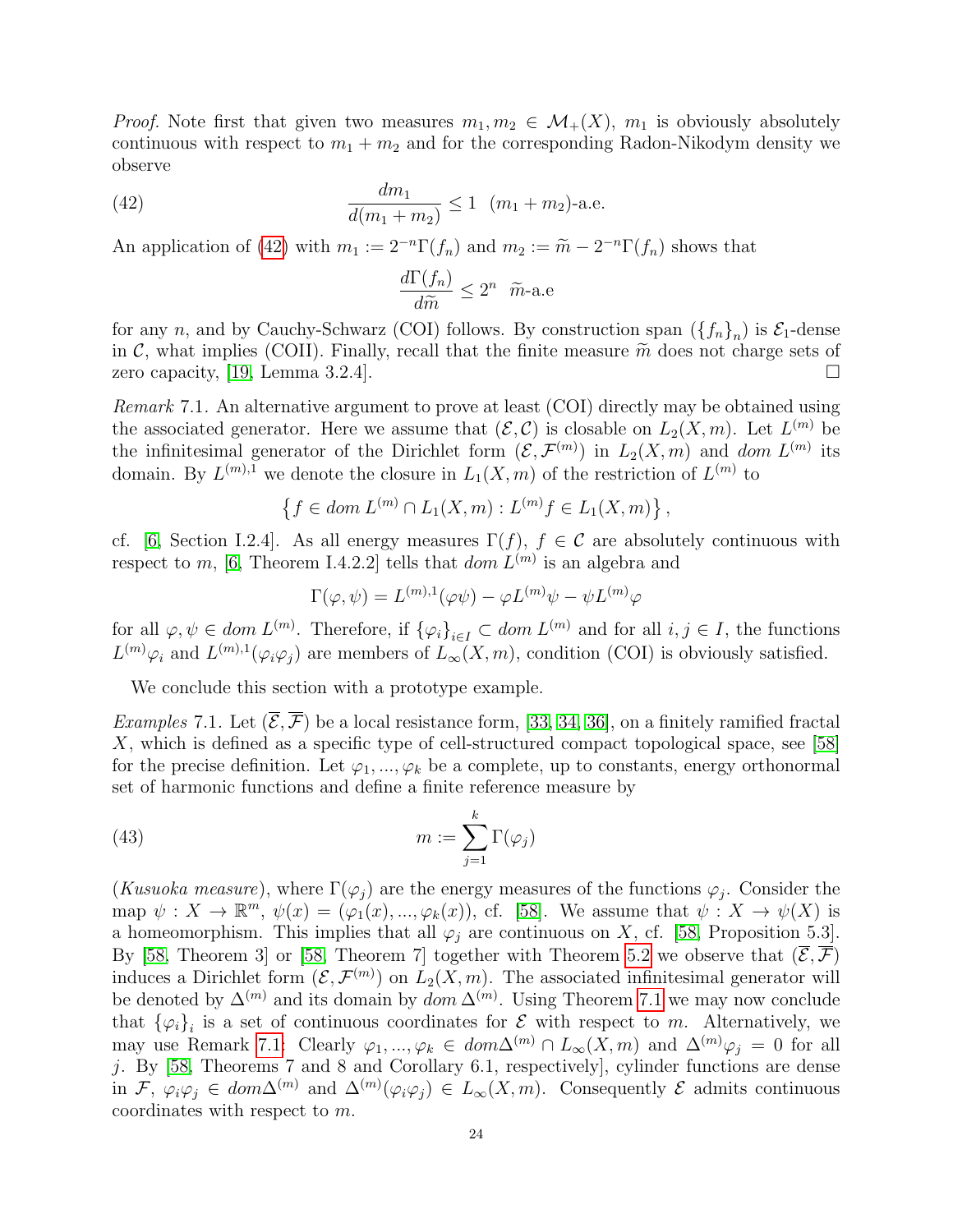### 8. Applications to SPDE

<span id="page-24-0"></span>The results of Section [6](#page-18-0) may for instance be used to study deterministic or stochastic evolution equations in the variational framework. To discuss a class of examples we assume throughout the entire section that  $2 \le p < \infty$ , m is finite and  $(\partial_p, \mathcal{C}_p)$  is closable on  $L_p(X, m)$ .

SPDE in variational form. SPDE in variational form have been studied first in [\[37\]](#page-33-23) and  $[45]$ , a brief exposition is given in  $[47]$ . For simplicity consider Itô SPDE with additive Brownian noise of type

(44) 
$$
du(t) = \partial^* a(\partial u(t))dt + \sqrt{Q}dW(t)
$$

on  $(0, T) \times X$  with some initial condition  $u(0) = u_0$ . Here  $(W(t))_{t\geq 0}$  is a cylindrical Wiener process on  $L_2(X, m)$  of the form

<span id="page-24-2"></span>
$$
W(t) = \sum_{k=1}^{\infty} \beta_k(t)e_k
$$

where  $(\beta_k)_k$  is a sequence of mutually independent one-dimensional standard Brownian motions on a filtered complete probability space  $(\Omega, \mathcal{F}, (\mathcal{F}_t)_{t\geq 0}, \mathbb{P})$ , and  $\{e_k\}_k$  is an orthonormal basis in  $L_2(X, m)$ . Then  $L_p(X, m) \subset L_2(X, m)$ , and we have

$$
H_0^{1,p}(X,m) \subset L_2(X,m) \subset (H_0^{1,p}(X,m))^*
$$
,

where as before  $(H_0^{1,p})$  $(1,p(X,m))^*$  denotes the dual space of  $H_0^{1,p}$  $\binom{1,p}{0}(X,m)$ , and the embeddings are continuous. We write

$$
\langle u, v \rangle := v(u)
$$
 for  $u \in (H_0^{1,p}(X,m))^*$  and  $v \in H_0^{1,p}(X,m)$ .

Generalizing the growth condition [\(30\)](#page-15-1) we may require a to be a bounded operator

<span id="page-24-1"></span>
$$
a: L_p(X, m, (\mathcal{H}_x)_x) \to L_q(X, m, (\mathcal{H}_x)_x)
$$

with  $1/p + 1/q = 1$  and such that

(45) 
$$
||a(v)||_{L_q(X,m,(\mathcal{H}_x)_x)} \leq c_0(1+||v||_{L_p(X,m,(\mathcal{H}_x)_x)}^{p-1})
$$

for all  $v \in L_p(X, m, (\mathcal{H}_x)_x)$ .

Remark 8.1. [\(45\)](#page-24-1) is obviously valid with  $p = 2$  if  $a = (a_x)_x$  with bounded operators  $a_x$ :  $\mathcal{H}_x \to \mathcal{H}_x$  such that m-ess  $\sup_{x \in X} ||a_x||_{\mathcal{H}_x \to \mathcal{H}_x} < \infty$ .

The following is a simple consequence of the Hölder inequality  $(38)$ :

**Lemma 8.1.** If a satisfies [\(45\)](#page-24-1) then  $\partial^* a(\partial \cdot)$  defines a bounded operator from  $H_0^{1,p}$  $_{0}^{1,p}(X,m)$ into  $(H_0^{1,p})$  $_{0}^{1,p}(X,m))$ \* with

$$
\|\partial^* a(\partial u)\|_{(H_0^{1,p}(X,m))^*} \leq c_6(1 + \|u\|_{H_0^{1,p}(X,m)}^{p-1}) \;,
$$

 $u \in H_0^{1,p}$  $v_0^{1,p}(X,m)$ , with a constant  $c_6 > 0$ .

Similarly as in the case of [\(28\)](#page-14-1) we may invoke a general solution theory [\[37,](#page-33-23) [45\]](#page-33-24), provided some regularity conditions are satisfied. In addition to [\(45\)](#page-24-1) we will require the versions

<span id="page-24-3"></span>(46) 
$$
\langle a(\partial f), \partial f \rangle \ge c_1 \|f\|_{1,p}^p - c_2 \|f\|_{L_2(X,m)}^2 \text{ for all } f \in H_0^{1,p}(X,m)
$$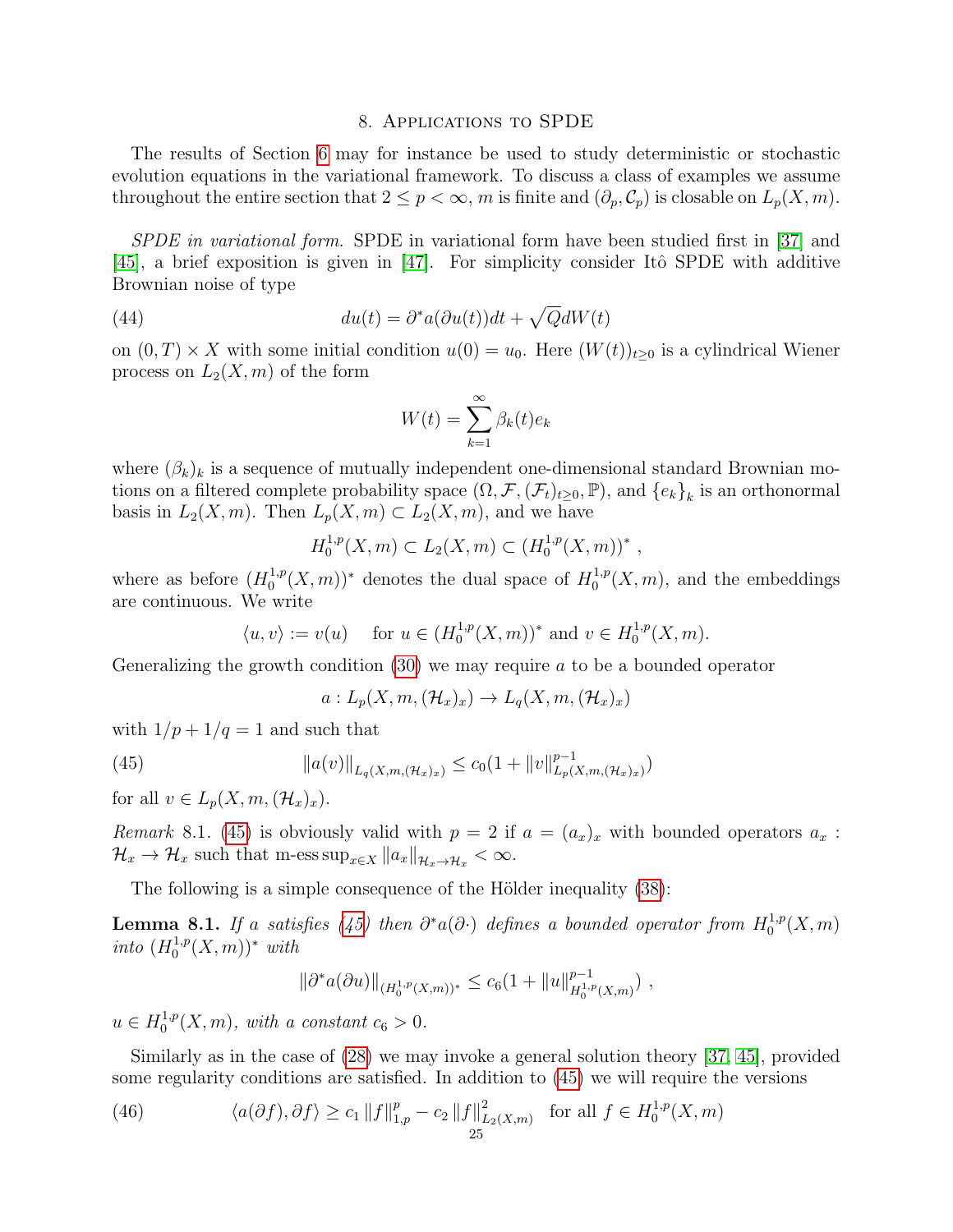with constants  $c_1 > 0$ ,  $c_2 \geq 0$  and

<span id="page-25-1"></span>(47) 
$$
\langle a(\partial f) - a(\partial g), \partial f - \partial g \rangle \ge c_3 \|f - g\|_{L_2(X,m)}^2 \text{ for all } f, g \in H_0^{1,p}(X,m),
$$

with  $c_3 > 0$  of [\(31\)](#page-15-2) and [\(33\)](#page-15-4) with the left hand sides interpreted in the sense of duality. Finally, assume that for all  $u, v, w$  from the image  $Im \partial_p$  of  $H_0^{1,p}$  $\partial_0^{1,p}(X,m)$  under  $\partial_p$ ,

(48) the function  $\lambda \mapsto \langle a(u + \lambda v), w \rangle$  is continuous at zero.

Remark 8.2. Note that if [\(45\)](#page-24-1) is valid and  $a = (a_x)_x$  is decomposable as before, the relation

<span id="page-25-0"></span>
$$
\lim_{\lambda \to 0} \langle a_x(u(x) + \lambda v(x)), z(x) \rangle_{\mathcal{H}_x} = \langle a_x(v(x)), z(x) \rangle_{\mathcal{H}_x}
$$

for *m*-a.e.  $x \in X$  implies [\(48\)](#page-25-0), because

$$
|\langle a(\partial f + \lambda \partial g), \partial h \rangle| \le c(1 + ||f||_{1,p} + ||g||_{1,p}) ||h||_{1,p}, \quad f, g, h \in H_0^{1,p}(X, m),
$$

as one can easily verify.

A continuous  $(\mathcal{F}_t)$ -adapted process  $u = (u(t))_{t \in [0,T]}$  is called a solution to  $(44)$  with initial *condition*  $u_0$  if

$$
\mathbb{E}\int_0^T(\|u(t)\|_{1,p}^p+\|u(t)\|_{L_2(X,m)}^2)dt<\infty
$$

and

$$
u(t) = u_0 + \int_0^t \partial^* a(\partial \widetilde{u}(s))ds + \int_0^t \sqrt{Q}dW(s) , \quad t \in [0, T],
$$

seen as an identity of  $(H_0^{1,p})$  $\widetilde{u}^{1,p}(X,m)$ <sup>\*</sup>-valued functions, where  $\widetilde{u}$  is any  $H_0^{1,p}$  $_{0}^{1,p}(X,m)$ -valued progressively measurable  $dt \otimes d\mathbb{P}$ -version of u.

The following is a special case of the classical results in [\[37,](#page-33-23) [47\]](#page-33-25).

**Theorem 8.1.** Let  $2 \le p < \infty$ ,  $m(X) < \infty$  and assume that a satisfies [\(45\)](#page-24-1), [\(46\)](#page-24-3), [\(47\)](#page-25-1) and [\(48\)](#page-25-0). Let

$$
\mathbb{E}\int_{X}u_0^2(x)m(dx) < \infty.
$$

Then  $(44)$  has a unique solution u with initial condition  $u_0$ .

Examples 8.1. A specific example is given by the following stochastic p-Laplace equation: Let  $a = (a_x)_{x \in X}$  with

$$
a_x(v(x)) := ||v(x)||_{\mathcal{H}_x}^{p-2} v(x), \quad v \in Im \, \partial_p.
$$

We have  $||a(v)||_{L_q(X,m,(\mathcal{H}_x)_x)} = ||v||_{L_p(x)}^{p-1}$  $L_{\nu}(X,m,(\mathcal{H}_x)_x)$  by Hölder's inequality, hence [\(45\)](#page-24-1) holds. Condition [\(48\)](#page-25-0) rewrites

$$
\lim_{\lambda \to 0} \int_X \left( \|\partial(u + \lambda v)(x)\|_{\mathcal{H}_x}^{p-2} \langle \partial(u + \lambda v)(x), \partial w(x) \rangle_{\mathcal{H}_x} - \|\partial u(x)\|_{\mathcal{H}_x}^{p-2} \langle \partial u(x), \partial w(x) \rangle_{\mathcal{H}_x} \right) m(dx) = 0.
$$

But this follows by dominated convergence, the pointwise limit being obvious from the continuity of  $\left\Vert \cdot\right\Vert _{\mathcal{H}_{x}}$  for fixed x and a dominating integrable function being provided by

$$
c \left( \|\partial v(x)\|_{\mathcal{H}_x}^{p-1} + \|\partial v(x)\|_{\mathcal{H}_x}^{p-1} \right) \|\partial w(x)\|_{\mathcal{H}_x}^{p-1}.
$$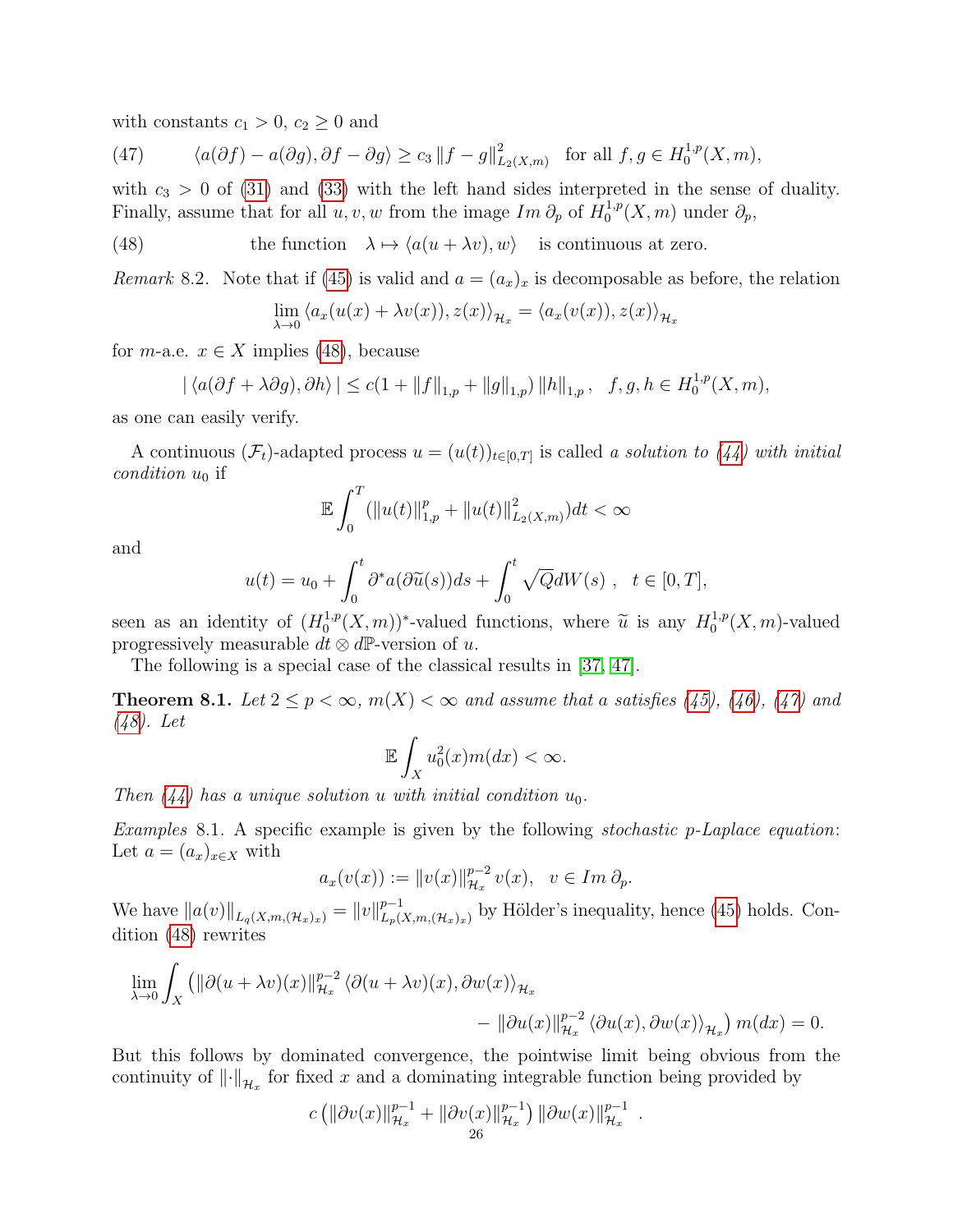$(47)$  holds with  $c_4 = 0$  because

$$
\int_X \left( \|\partial f(x)\|_{\mathcal{H}_x}^p + \|\partial g(x)\|_{\mathcal{H}_x}^p - \|\partial f(x)\|_{\mathcal{H}_x}^{p-2} \langle \partial f(x), \partial g(x) \rangle_{\mathcal{H}_x} \right. \\
\left. - \|\partial g(x)\|_{\mathcal{H}_x}^{p-2} \langle \partial f(x), \partial g(x) \rangle_{\mathcal{H}_x} \right) m(dx) \\
\ge \int_X \left( \|\partial f(x)\|_{\mathcal{H}_x}^{p-1} - \|\partial g(x)\|_{\mathcal{H}_x}^{p-1} \right) \left( \|\partial f(x)\|_{\mathcal{H}_x} - \|\partial g(x)\|_{\mathcal{H}_x} \right) \ge 0.
$$

Condition [\(46\)](#page-24-3) follows immediately if a *p-Poincaré inequality* is satisfied,

<span id="page-26-1"></span>(49) 
$$
||f||_{L_p(X,m)}^p \le c_P \int_X ||\partial f(x)||_{\mathcal{H}_x}^p m(dx)
$$

with some  $c_P > 0$  for all  $f \in L_p(X, m)$  with  $\int_X f dm = 0$ . For smooth bounded Euclidean domains [\(49\)](#page-26-1) follows by classical arguments. It also holds if  $(\mathcal{E}, \mathcal{F})$  is induced by a regular resistance form [\[33,](#page-33-2) [34,](#page-33-22) [36\]](#page-33-15) and is subject to Dirichlet boundary conditions in the sense that there is a point  $p \in X$  such that  $f(p) = 0$  for all  $f \in \mathcal{F}$ . As elements of  $\mathcal F$  are continuous in the resistance metric, pointwise evaluation makes sense. Then [\(49\)](#page-26-1) results from

(50) 
$$
\sup_x |u(x)| \le c \mathcal{E}(u)^{1/2}, \quad x \in X,
$$

with some  $c > 0$  and for all  $u \in \mathcal{F}$ . [\(50\)](#page-26-2) is verified for instance in [\[33,](#page-33-2) Lemma 5.2.8 and its proof]. Another situation where cases of [\(49\)](#page-26-1) are easily verified arises if a Sobolev inequality

<span id="page-26-2"></span>
$$
||f||_{2d_s/(d_s-2)} \le c \,\mathcal{E}(f)^{1/2}
$$

holds for all  $f \in \mathcal{F}$  with  $\int_X f dm = 0$ , where  $d_s > 2$  is the spectral dimension. Together with  $m(X) < \infty$  this implies [\(49\)](#page-26-1) for  $2 \le p \le 2d_s/(d_s-2)$ .

# 9. p-Laplacian and p-energies

<span id="page-26-0"></span>We provide a brief remark about related *p*-energies for  $2 \leq p < \infty$ . The mapping

$$
f \mapsto \mathcal{E}_p(f) := \int_X \Gamma(f)^{p/2} dm, \ f \in H_0^{1,p}(X,m),
$$

is usually referred to as the p-energy functional. One may define a functional of two arguments by

$$
\mathcal{E}_p(f,g) := \int_X \Gamma(f)^{p/2-1} \Gamma(f,g) dm, \quad f, g \in H_0^{1,p}(X,m).
$$

Note that  $\mathcal{E}_p(f,f) = \mathcal{E}_p(f)$  and that by Hölder's inequality,  $|\mathcal{E}_p(f,g)| \leq \mathcal{E}_p(f)^{(p-1)/p} \mathcal{E}_p(g)^{1/p}$ . For functions  $\varphi, \psi \in \text{dom } L^{(m)}$  we observe

$$
\mathcal{E}_p(\varphi, \psi) := \frac{1}{p} \frac{d}{dt} \mathcal{E}_p(\varphi + t\psi)|_{t=0}.
$$

A generalized p-Laplacian may be defined in the weak sense by associating to  $f \in H_0^{1,p}$  $0^{1,p}(X,m)$ the element  $\Delta_p f$  of the dual space  $(H_0^{1,p})$  $_{0}^{1,p}(X,m))^{*}$  given by

$$
(\Delta_p f)(g) := -\mathcal{E}_p(f,g) = -\int_X \|\partial_x f\|_{\mathcal{H}_x}^{p-2} \langle \partial_x f, \partial_x g \rangle_{\mathcal{H}_x} m(dx) = -\langle \|\partial_x f\|_{\mathcal{H}_x}^{p-2} \partial f, \partial g \rangle_{\mathcal{H}},
$$

 $g \in H_0^{1,p}$  $_{0}^{1,p}(X,m)$ . Integrating by parts we obtain

$$
\Delta_p f = \partial_p^* \left( \|\partial f\|_{\mathcal{H}}^{p-2} \partial f \right).
$$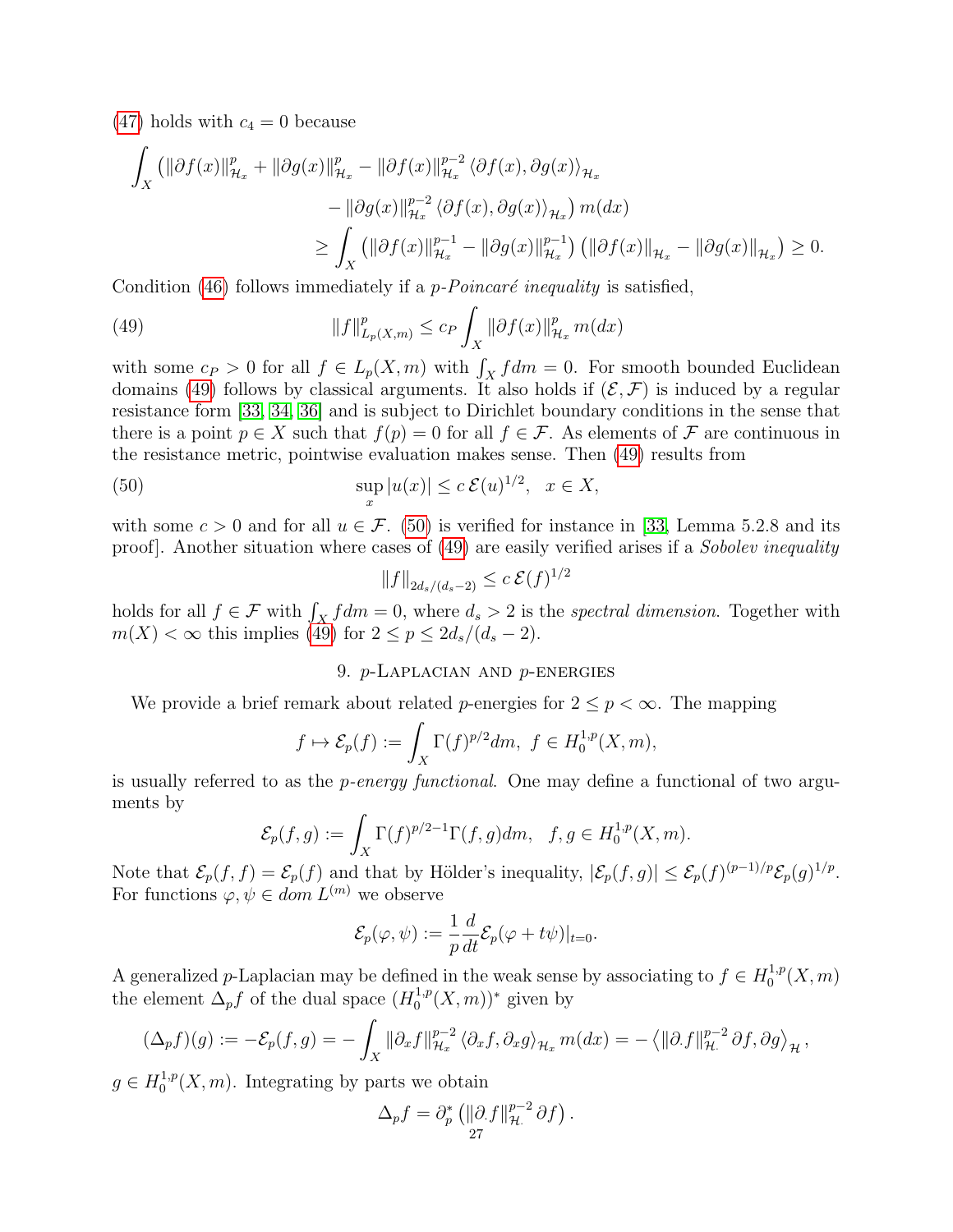If  $L = \Delta$  is the classical Laplacian on  $\mathbb{R}^n$  and  $m(dx) = dx$  the *n*-dimensional Lebesgue measure, then  $\Delta_p$  is the usual *p*-Laplacian.

*Remark* 9.1. Another definition for a *p*-energy on Sierpinski gasket type fractals had been proposed in  $[21]$ , a related p-Laplacian had been investigated in  $[54]$ . To attempt a comparison, we first rewrite our previous definition. For simplicity, let  $X = K$  be the Sierpinski gasket  $K = \bigcup_{i=1}^{3} F_i K$ , where  $\{F_1, F_2, F_3\}$  is the corresponding iterated function system of contractive similarities  $F_i$  with common contraction ratio  $\frac{1}{2}$  and fixed points  $q_1, q_2, q_3$  which are the vertices of an equilateral triangle. Let  $V_0 = \{q_1, q_2, q_3\}$  and  $V_m = \bigcup_{i=1}^3 F_i V_{m-1}$ ,  $m \geq 1$ . Write  $F_w$  for  $F_{w_1} \cdots F_{w_n}$  and a word  $w = (w_1, ..., w_n)$  of length  $|w| = n$  over the alphabet  $\{1, 2, 3\}$ . By Kusuoka's construction, [\[35,](#page-33-11) [38,](#page-33-10) [58\]](#page-33-12), we have

$$
\mathcal{E}(f) = \int_K \Gamma(f) dm = \int_K \langle \nabla F(\varphi_1(x), \varphi_2(x)), Z_x \nabla F(\varphi_1(x), \varphi_2(x)) \rangle_{\mathbb{R}^2} dm
$$

for functions  $f = F(\varphi_1, \varphi_2)$ , where  $\{\varphi_1, \varphi_2\}$  is an energy orthonormal basis (up to constants) of harmonic functions and  $F \in C_b^1(\mathbb{R}^2)$ . The measure  $m = \Gamma(\varphi_1) + \Gamma(\varphi_2)$  is the Kusuoka measure as in [\(43\)](#page-23-2).  $\nabla F$  is the usual gradient of F in  $\mathbb{R}^2$  and  $Z = (Z_x)_{x \in K}$  is a measurable  $(2 \times 2)$ -matrix valued function on K such that rank Z = 1 and Tr Z = 1 m-a.e. It arises as the m-a.e. limit of a bounded  $(2 \times 2)$ -matrix valued m-martingale  $(Z_n)_{n \in \mathbb{N}}$ , cf. [\[38,](#page-33-10) [58\]](#page-33-12). Accordingly for fixed f as above,  $(\langle \nabla F(\varphi_1, \varphi_2), Z_n \nabla F(\varphi_1, \varphi_2) \rangle_{\mathbb{R}^2})_{n \in \mathbb{N}}$  is a bounded m-martingale with m-a.s. limit  $\langle \nabla F(\varphi_1, \varphi_2), Z\nabla F(\varphi_1, \varphi_2)\rangle_{\mathbb{R}^2}$ . We have

$$
\mathcal{E}(f) = \lim_{n \to \infty} \int_{K} \langle \nabla F(\varphi_1, \varphi_2), Z_n \nabla F(\varphi_1, \varphi_2) \rangle_{\mathbb{R}^2} dm
$$

and

$$
\langle \nabla F(\varphi_1, \varphi_2), Z_n \nabla F(\varphi_1, \varphi_2) \rangle_{\mathbb{R}^2} = \sum_{|w|=n} \mathbf{1}_{F_w K} \frac{r^{-n} \sum_{i=1}^3 (f(F_w q_i) - f(F_w q_{i+1}))^2}{m(F_w K)}
$$

(where  $q_4 := q_1$ ) for  $f = F(\varphi_1, \varphi_2)$ ,  $F \in C^1(\mathbb{R}^2)$ . Here  $r = \frac{3}{5}$  $\frac{3}{5}$ . By bounded convergence also

$$
\mathcal{E}_p(f) = \int_K \Gamma(f)^{p/2} dm
$$
  
= 
$$
\lim_{n \to \infty} \int_K \langle \nabla F(\varphi_1, \varphi_2), Z_n \nabla F(\varphi_1, \varphi_2) \rangle_{\mathbb{R}^2}^{p/2} dm
$$
  
= 
$$
\lim_{n \to \infty} \sum_{|w|=n} \left( \frac{r^{-n} \sum_{i=1}^3 (f(F_w q_i) - f(F_w q_{i+1})^2)}{m(F_w K)} \right)^{p/2} m(F_w K),
$$

and each member of this sequence is comparable to

$$
r^{-np/2} \sum_{|w|=n} \frac{\sum_{i=1}^{3} |f(F_w q_i) - f(F_w q_{i+1})|^p}{m(F_w K)^{p/2}} m(F_w K).
$$

The p-energy in [\[21\]](#page-32-25) had been constructed by solving an abstract renormalization problem whose solution allows to define the p-energy as the limit of an increasing sequence of approximative p-energies on the sets  $V_m$ . Each member of this sequence is comparable to

$$
r_p^{-n} \sum_{|w|=n} \frac{\sum_{i=1}^3 |f(F_w q_i) - f(F_w q_{i+1})|^p}{m(F_w K)} m(F_w K),
$$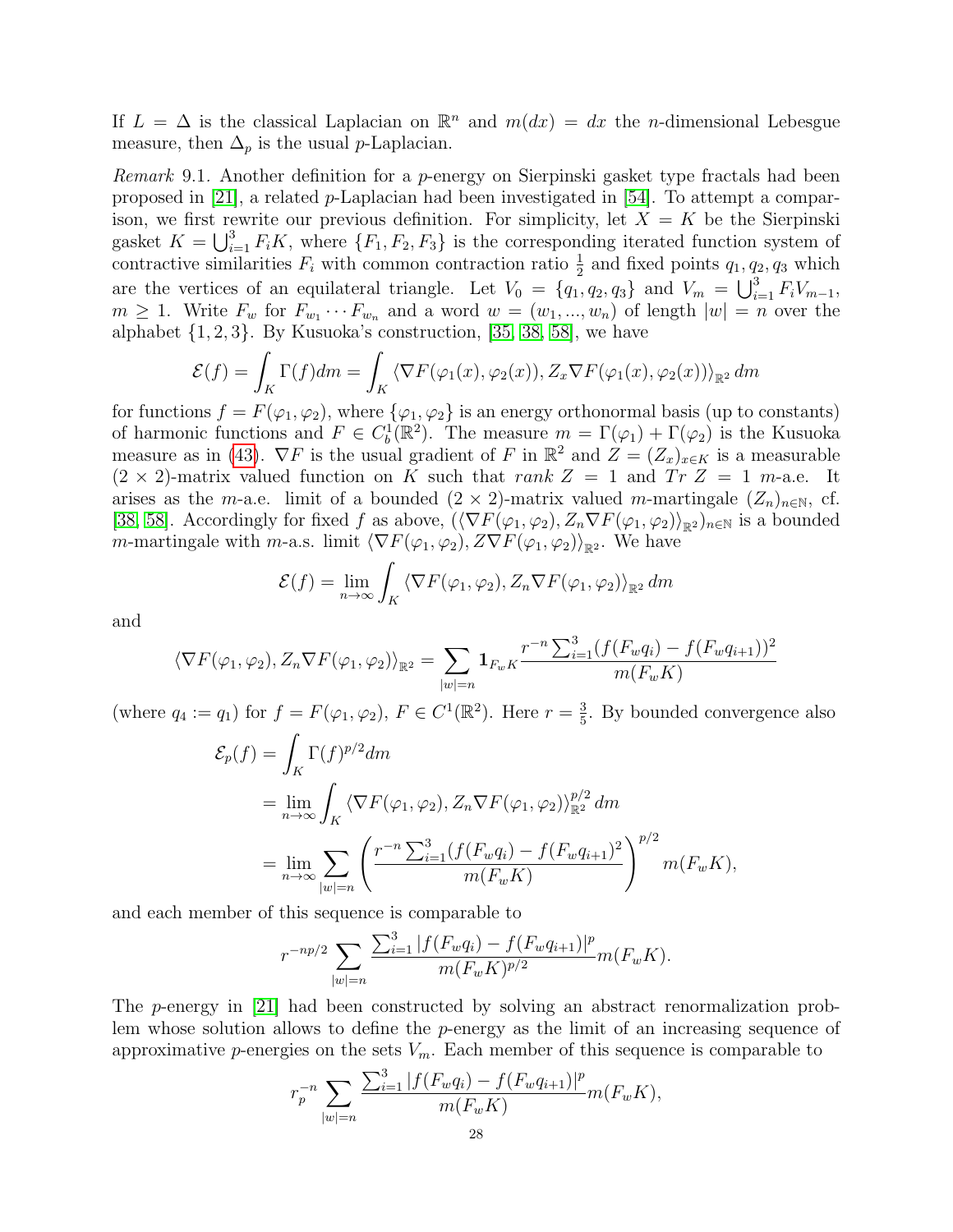where  $r_p$  is a scaling factor that is part of the solution of the renormalization problem. The construction is not very explicit and therefore it seems difficult to read off specific properties. However, since it is known that along different infinite words  $w = w_1w_2w_3...$  the quantity  $m(F_{w|n}K)$ , where  $w|_n = w_1...w_n$ , has different growth behaviour, cf. [\[5\]](#page-32-14), one cannot expect the ratios

$$
\frac{r^{-np/2}m(F_{w|_n}K)^{1-p/2}}{r_p^{-n}}
$$

to have nontrivial and finite limits simultaneously for all infinite words  $w$  as  $n$  goes to infinity. Accordingly the domains of the two p-energies will most likely be disjoint.

# 10. Stochastic calculus

<span id="page-28-0"></span>In this final section we comment on the natural connection between the approach to 1 forms by Cipriani and Sauvageot [\[11,](#page-32-1) [12\]](#page-32-2) and the theory of stochastic integrals for continuous additive functionals as introduced by Nakao [\[44\]](#page-33-1) and further investigated in [\[9,](#page-32-26) [10,](#page-32-27) [18,](#page-32-4) [41,](#page-33-27) [42\]](#page-33-28). Although this connection is known to experts (see for instance [\[42,](#page-33-28) p. 506] or [\[19,](#page-32-13) Example 5.6.1]), we would like to bring it to the attention of a broader audience. The setup studied in Sections [2](#page-4-0) and [3](#page-12-0) can be translated into probability and in particular, the notions of gradient and divergence have probabilistic counterparts. We finally point out that under mild conditions known perturbation results for symmetric Markov processes go well together with our fiberwise perspective on  $H$  and lead to some analogs of classical non-divergence form operators.

We assume that  $\mu$  is an admissible reference measure and  $(\mathcal{E}, \mathcal{F})$  is a symmetric regular Dirichlet form on  $L_2(X,\mu)$ . Let  $Y = (Y_t)_{t>0}$  denote the  $\mu$ -symmetric Hunt process on X uniquely associated with  $(\mathcal{E}, \mathcal{F})$ . For background, notation and some important subtle details we refer to [\[19\]](#page-32-13). We consider *additive functionals*  $AF's$  of Y, see for instance [\[19,](#page-32-13) Section 5. Given an AF  $A = (A_t)_{t>0}$  of Y, its energy is defined by

$$
\mathbf{e}(A) := \lim_{t \to 0} \frac{1}{2t} \mathbb{E}_{\mu}(A_t^2).
$$

Let

$$
\mathring{\mathcal{M}} := \{ M : M \text{ is a finite cadlag AF of } Y \text{ with } \mathbf{e}(M) < \infty \text{ such that}
$$
\n
$$
\text{for any } t > 0 \text{ we have } \mathbb{E}_x(M_t^2) < \infty \text{ and } \mathbb{E}_x(M_t) = 0 \text{ for q.e. } x \in X \} \,,
$$

usually referred to as the space of martingale additive functionals of finite energy. By polarization the energy e provides a bilinear form on  $\mathcal M$  such that  $(\mathcal M, e)$  is Hilbert. Given  $M \in \mathcal{M}$  let  $\mu_{\leq M>}$  denote its energy measure (the Revuz measure of its sharp bracket  $< M$  >) and for  $M, N \in \mathcal{M}$  write  $\mu_{< M, N>}$  for its bilinear version. For any  $M \in \mathcal{M}$ and  $f \in L_2(X, \mu_{\leq M>} )$  the stochastic integral  $f \bullet M \in \mathcal{M}$  is defined by the identity

<span id="page-28-1"></span>(51) 
$$
\mathbf{e}(f \bullet M, N) = \frac{1}{2} \int_X f(x) \mu_{\lt M, N>} (dx), \quad N \in \mathring{\mathcal{M}},
$$

The map  $f \mapsto f \bullet M$  from  $L_2(X, \mu_{\leq M})$  into  $\mathcal M$  is linear and continuous. See [\[19,](#page-32-13) Theorem 5.6.1]. Note that by the nesting property of smooth measures, [\[19,](#page-32-13) Section 2.2], any  $f \in$  $C_0(X)$  is in  $L_2(X, \mu_{\leq N>} )$  for any  $M \in \mathcal{M}$ . To an energy finite function  $u \in \mathcal{F}$  we can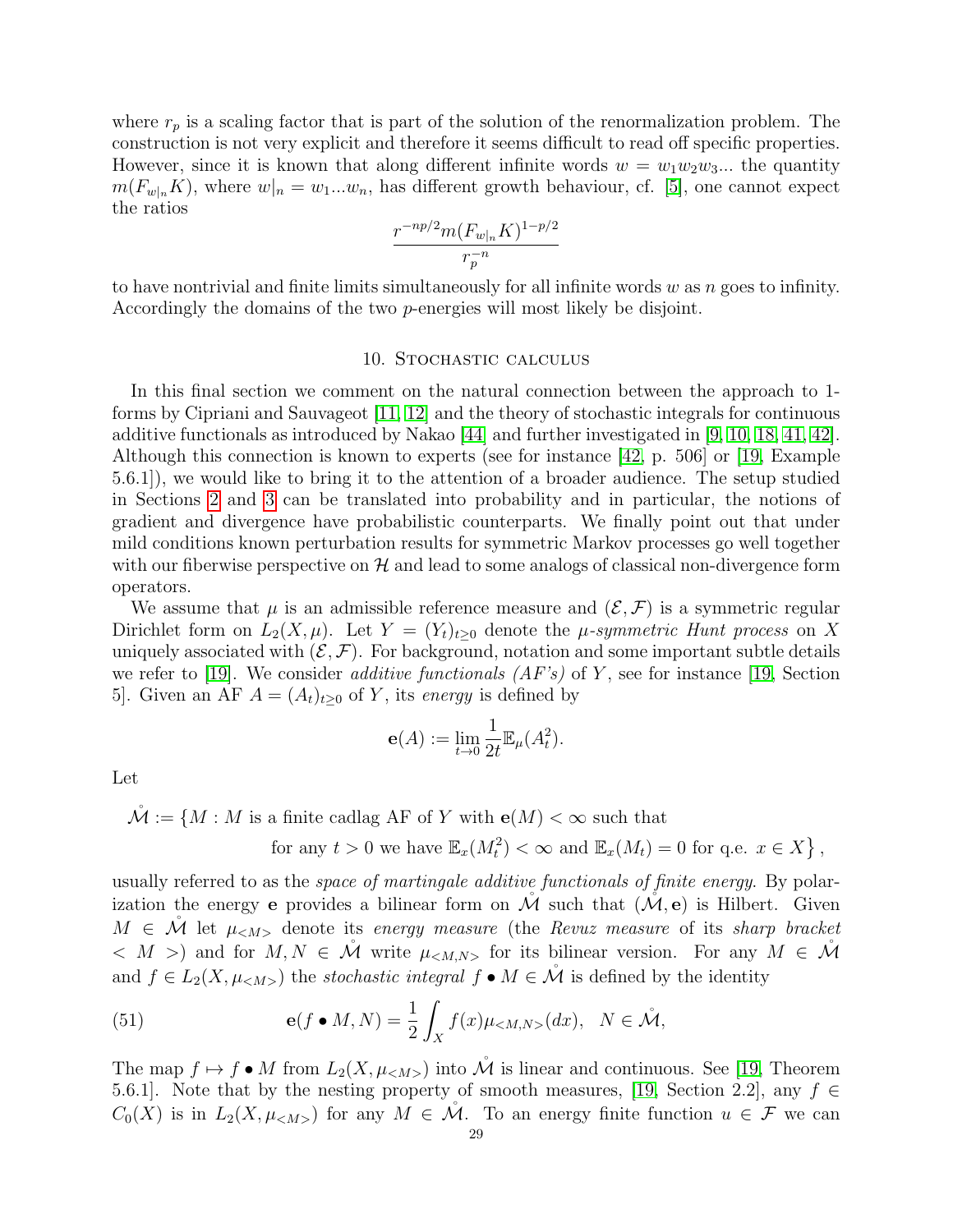associate an additive functional  $A^{[u]}$  by

$$
A_t^{[u]} := \widetilde{u}(Y_t) - \widetilde{u}(Y_0), \quad t > 0,
$$

where as before  $\tilde{u}$  denotes the quasi-continuous Borel version of u. According to Fukushima's theorem, [\[19,](#page-32-13) Theorem 5.2.2], the functional  $A^{[u]}$  decomposes uniquely as

$$
A^{[u]} = M^{[u]} + N^{[u]},
$$

where  $M^{[u]} \in \mathring{\mathcal{M}}$  and  $N^{[u]}$  is a member of the space

$$
\mathcal{N}_c := \{ N : N \text{ is a finite continuous AF with } \mathbf{e}(N) = 0 \text{ and such that }
$$

 $\mathbb{E}_x(|N_t|) < \infty$  for q.e.  $x \in X$  for each  $t > 0$ .

of continuous additive functionals of zero energy. For  $u, w \in \mathcal{F}$  we have

<span id="page-29-0"></span>
$$
\mu_{}=\Gamma(u,w).
$$

From [\(4\)](#page-4-3) and [\(51\)](#page-28-1) it is easily seen that

(52) 
$$
\Theta(f\partial u) := 2f \bullet M^{[u]}
$$

defines a linear isometry from the subspace  $\mathcal{C} \otimes \mathcal{C}$  of H into  $\mathcal{\hat{M}}$  satisfying

$$
\mathbf{e}(\Theta(f\partial u)) = ||f\partial u||_{\mathcal{H}}^2.
$$

(The factor 2 in [\(52\)](#page-29-0) could easily be avoided by modifying related definitions, but to keep things simple we stick to those used in the literature.) Now recall that by Remark [2.1](#page-4-6) the space  $\mathcal{C} \otimes \mathcal{C}$  is dense in H. Therefore  $\Theta$  extends to a linear isometry from H onto its image. However, [\[19,](#page-32-13) Lemma 5.6.3] implies that the family

$$
\{f \bullet M^{[u]} : f, u \in \mathcal{C}\}
$$

is dense in  $\mathcal M$ . By a totality argument the range of  $\Theta$  must therefore be all of  $\mathcal M$ , and we have reproved the following theorem, which is due to Nakao, [\[44,](#page-33-1) Theorem 5.1].

**Theorem 10.1.** The spaces H and  $\mathcal{\hat{M}}$  are isometrically isomorphic under the map  $\Theta$  determined by [\(52\)](#page-29-0).

By arguments similar to those in the proof of Lemma [2.1](#page-4-5) we obtain the following result on energy measures.

**Corollary 10.1.** For the energy measure of  $M \in \mathcal{M}$  we have

$$
\mu_{} = \Gamma_{\mathcal{H}}(\omega), \quad where \quad \omega = \Theta^{-1}(M).
$$

We can also reinterpret the gradient  $\partial u$  of an energy finite function  $u \in \mathcal{F}$  as the element uniquely corresponding to the martingale part of  $A^{[u]}$ .

**Corollary 10.2.** The image of the space  $Im \partial$  under  $\Theta$  is the subspace  $\{M^{[u]}: u \in \mathcal{F}\}\$  of  $\mathring{\mathcal{M}}$ , and for any  $u \in \mathcal{F}$  we have  $M^{[u]} = \frac{1}{2}\Theta(\partial u)$ .

Also the divergence  $\partial^* v$  of a vector field  $v \in \mathcal{H}$  has probabilistic meaning. We briefly recall a construction from [\[44,](#page-33-1) Section 3]. To simplify notation let us assume that  $(\mathcal{E}, \mathcal{F})$  is conservative. Set

$$
\lambda(h; M) := \frac{1}{2} \mu_{\leq M^h, M>} (X) \quad \text{for } h \in \mathcal{F} \text{ and } M \in \mathring{\mathcal{M}}.
$$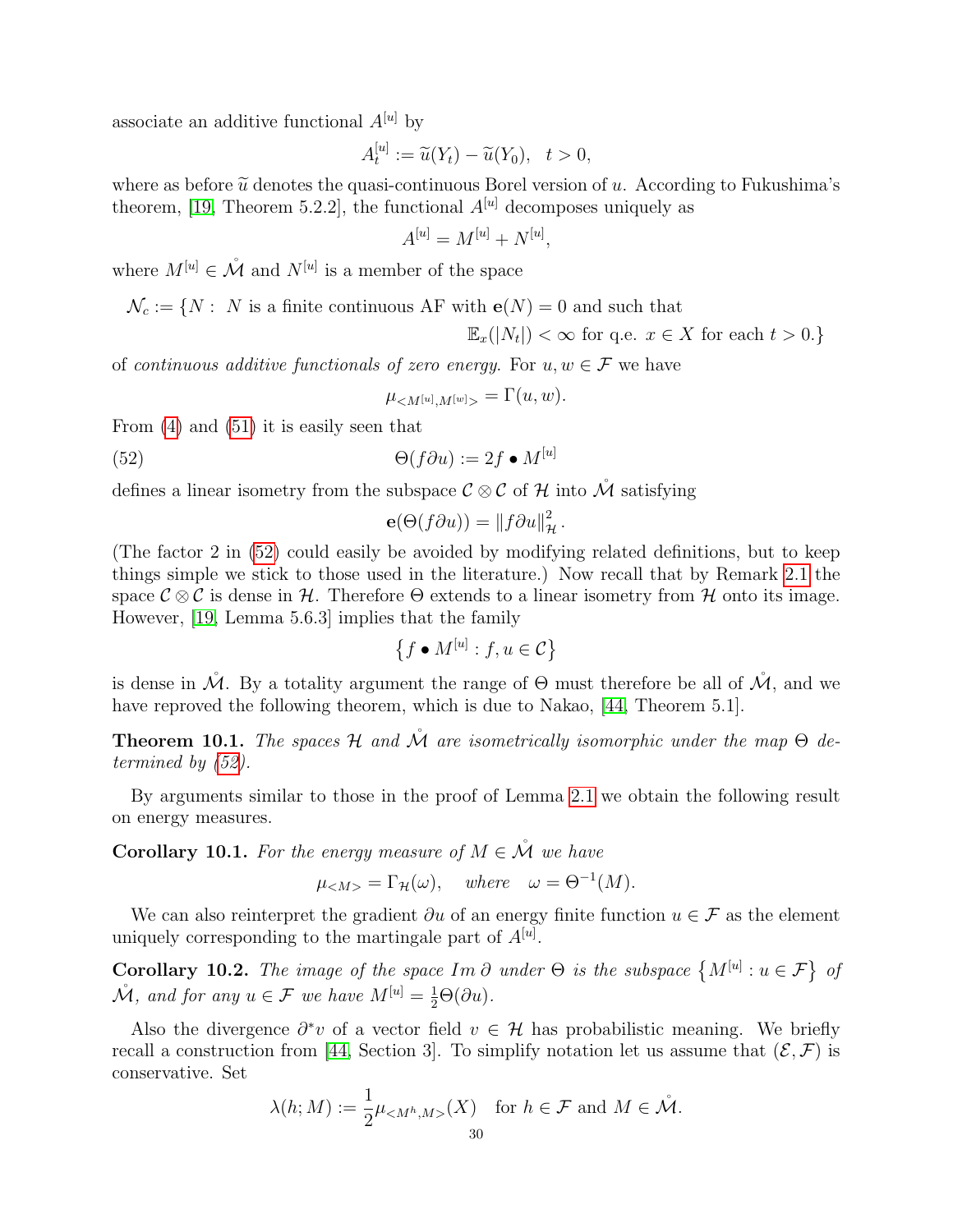For fixed  $M \in \mathring{\mathcal{M}}$  define a continuous additive functional  $\Gamma(M)$  by

$$
\Gamma(M)_t = N_t^{[w]} - \int_0^t w(Y_s)ds,
$$

where  $w \in \mathcal{F}$  is the unique function such that

<span id="page-30-0"></span>
$$
\lambda(h; M) = \mathcal{E}_1(w, h).
$$

The functional  $\Gamma(M)$  is characterized by the validity of

(53) 
$$
\lim_{t \to 0} \frac{1}{t} \mathbb{E}_{h \cdot \mu}[\Gamma(M)_t] = -\lambda(h; M)
$$

for any  $h \in \mathcal{C}$ . In [\[44\]](#page-33-1) the functional  $\Gamma(M)$  had been used to define Itô and Stratonovich type integrals with respect to continuous additive functionals, see also [\[9,](#page-32-26) [10\]](#page-32-27). The following first observation is immediate.

**Lemma 10.1.** Let  $M \in \mathcal{M}$  and  $\omega = \Theta^{-1}(M)$ . Then we have

<span id="page-30-1"></span>
$$
\partial^*\omega(h) = -\lambda(h;M)
$$

for all  $h \in \mathcal{C}$ .

Recall that to each continuous additive functional  $A = (A_t)_{t>0}$  there exists a unique signed smooth Borel measure  $\mu_A$  such that

(54) 
$$
\lim_{t \to 0} \frac{1}{t} \mathbb{E}_{h \cdot \mu}((f \cdot A)_t) = \int_X \widetilde{h} f d\mu_A
$$

for any  $f \in \mathcal{B}_b(X)$  and any nonnegative  $h \in \mathcal{F}$ , as follows from [\[19,](#page-32-13) Theorem 5.1.4]. In this case  $\mu_A$  is called the *signed Revuz measure of A*. Given  $M \in \mathcal{M}$ , let  $\mu_{\Gamma(M)}$  denote the signed Revuz measure of  $\Gamma(M)$ . From [\(53\)](#page-30-0) together with the previous lemma we obtain the following.

Corollary 10.3. Let  $M \in \mathcal{M}$  and  $\omega = \Theta^{-1}(M)$ . Then the element  $\partial^* \omega$  of  $\mathcal{C}^*$  can be represented by integration with respect to  $\mu_{\Gamma(M)}$ ,

$$
\partial^* \omega(h) = \int_X h d\mu_{\Gamma(M)}, \quad h \in \mathcal{C}.
$$

Moreover, if  $\omega \in dom \partial^*$ , then  $\mu_{\Gamma(M)}$  is absoulutely continuous with respect to  $\mu$ , and its density is  $\partial^* \omega \in L_2(X, \mu)$ .

*Proof.* For nonnegative  $h \in C$  identity [\(53\)](#page-30-0) together with [\(54\)](#page-30-1) yields  $\int_X h d\mu_{\Gamma(M)} = -\lambda(h; M)$ , and the first statement follows by linearity and the previous lemma. The second statement is an immediate consequence.

*Examples* 10.1. For  $u \in \mathcal{C}$  and  $M = 2M^{\lbrack u \rbrack} = \Theta(\partial u)$  we have

$$
\partial^* \partial u(h) = -\mathcal{E}(u,h) = \lim_{t \to 0} \frac{1}{t} \mathbb{E}_{h \cdot \mu}[N_t^{[u]}],
$$

and for  $-Lu$ , viewed as a member of  $\mathcal{C}^*$  as in [\(25\)](#page-13-1), we obtain the measure representation

$$
(-Lu)(h) = \int_X f d\mu_{\Gamma(M)}.
$$

If in addition  $u \in dom L$ , then  $\partial u \in dom \partial^*$  and we have  $d\mu_{\Gamma(M)} = -Lu \, d\mu$ , seen as an equality of signed measures.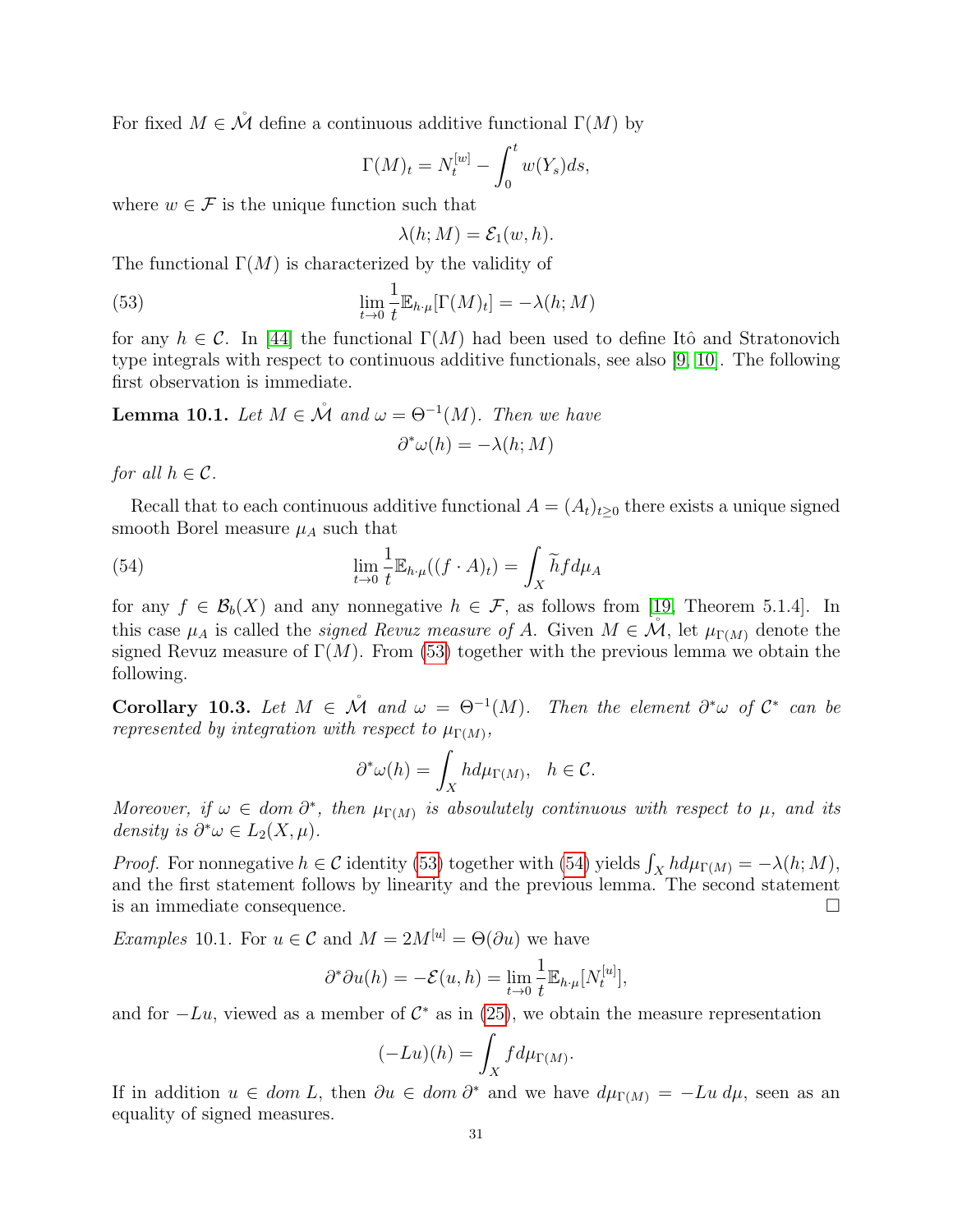We finally consider a simple version of a related perturbation result. To do so, we assume that m is a measure satisfying Assumption [2.1](#page-7-0) and that  $(\mathcal{E}, \mathcal{C})$  is closable on  $L_2(X, m)$ with closure  $(\mathcal{E}, \mathcal{F}^{(m)})$ . Recall that this is particularly true for  $m = \mu$  if  $\mu$  itself satisfies Assumption [2.1.](#page-7-0) Let

$$
\mathcal{H}_{\infty} := \{ v \in \mathcal{H} : \Gamma_{\mathcal{H},\cdot}(v) \in L_{\infty}(X,m) \}
$$

denote the space of vector fields of bounded length. Given  $b \in \mathcal{H}_{\infty}$  and  $u \in \mathcal{F}^{(m)}$ , Cauchy-Schwarz yields

$$
\int_X \widetilde{u}^2 \Gamma_{\mathcal{H},\cdot}(b) dm \leq \|\Gamma_{\mathcal{H},\cdot}(b)\|_{L_\infty(X,m)} \|u\|_{L_2(X,m)}.
$$

(Here and in the following the quasi-continuous versions are taken with respect to  $(\mathcal{E}, \mathcal{F}^{(m)})$ .) In particular, the measure  $\Gamma_{\mathcal{H},\cdot}dm$  is of the *Hardy class*, cf. [\[18,](#page-32-4) p. 141].

If  $b, \hat{b} \in \mathcal{H}_{\infty}$  and  $c \in L_{\infty}(X, m)$  then the bilinear form

(55) 
$$
\mathcal{Q}(f,g) := \mathcal{E}(f,g) - \int_X \widetilde{g}(x) \langle b_x, \partial_x f \rangle_{\mathcal{H}_x} m(dx) - \int_X \widetilde{f}(x) \langle \widehat{b}_x, \partial_x g \rangle_{\mathcal{H}_x} m(dx) - \int_X f(x) g(x) c(x) m(dx),
$$

 $f, g \in \mathcal{F}^{(m)}$ , is closed on  $L_2(X,m)$ , as can be seen by standard perturbation arguments. Moreover, the strongly continuous  $L_2$ -semigroup associated with

$$
\mathcal{Q}_{\alpha}(f,g) := \mathcal{Q}(f,g) + \alpha \left\langle f,g \right\rangle_{L_2(X,m)}
$$

is positivity preserving if  $\alpha > 0$  is large enough. See for instance [\[18\]](#page-32-4) (in particular p. 142) and the references therein. In general this semigroup may possibly fail to be Markovian, cf. [\[41\]](#page-33-27).

If  $\hat{b} \in dom \,\partial^*$ , then we have

$$
\partial^*(u\hat{b})(h) = -\langle \hat{b}, u\partial h \rangle_{\mathcal{H}}
$$
  
=  $-\langle \hat{b}, \partial(uh) \rangle_{\mathcal{H}} + \langle \hat{b}, h\partial u \rangle_{\mathcal{H}}$   
=  $\int_X h(x)(\partial^*\hat{b})(x)u(x)m(dx) + \int_X h(x)\langle \hat{b}_x, \partial_x u \rangle_{\mathcal{H}_x} m(dx)$ 

for any  $h, u \in \mathcal{C}$ . That is, we can reinterpret  $\partial^*(u\hat{b})$  as a measure that is absolutely continuous with respect to  $m$  and has a density given by

$$
\partial^*(u\hat{b})(x) = (\partial^*\hat{b})(x)u(x) + \langle b_x \partial_x u \rangle_{\mathcal{H}_x}
$$

for *m*-a.a.  $x \in X$ . For the generator  $L^{\mathcal{Q}}$  of  $\mathcal{Q}$  and any function  $u \in \mathcal{C} \cap dom L^{(m)}$  we therefore have

$$
L^{\mathcal{Q}}u(x) = L^{(m)}u(x) + \langle b_x, \partial_x u \rangle_{\mathcal{H}_x} - \partial^*(u\hat{b})(x) + c(x)u(x)
$$

for  $m$ -a.a.  $x \in X$ . This is a generalization of formula (1.12) in [\[18,](#page-32-4) Example 1.1]. The operator  $L^{\mathcal{Q}}$  may be seen as the analog of a non-divergence form operator in our context.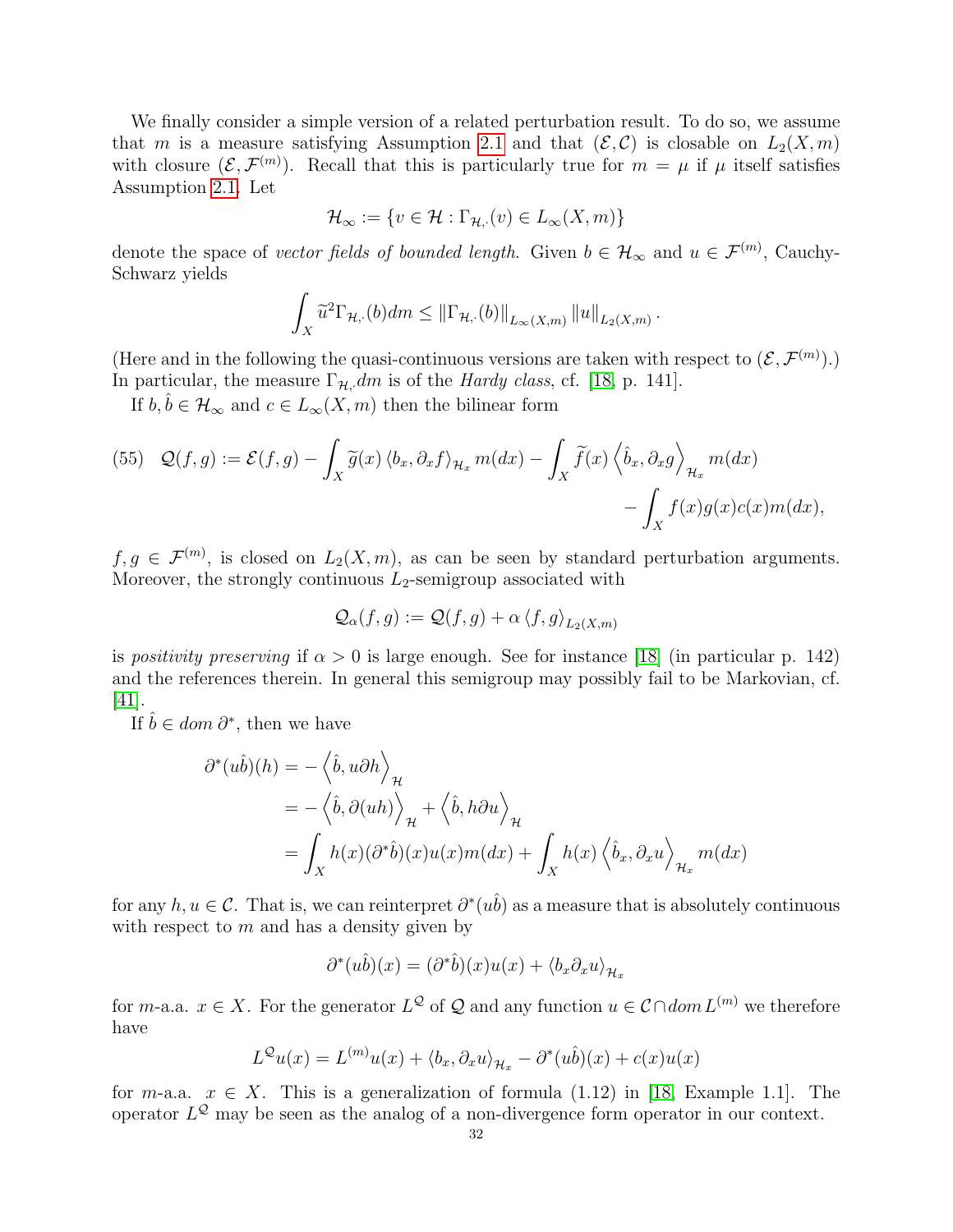#### **REFERENCES**

- <span id="page-32-0"></span>[1] M. T. Barlow, Diffusions on fractals. Lectures on Probability Theory and Statistics (Saint-Flour, 1995), 1–121, Lecture Notes in Math., 1690, Springer, Berlin, 1998.
- <span id="page-32-5"></span>[2] M.T. Barlow, R.F. Bass, Brownian motion and harmonic analysis on Sierpinski carpets, Canad. J. Math. 51 (1999), 673-744.
- <span id="page-32-6"></span>[3] M. T. Barlow, R. F. Bass, T. Kumagai, and A. Teplyaev, Uniqueness of Brownian motion on Sierpinski carpets. J. Eur. Math. Soc. 12 (2010), 655-701.
- <span id="page-32-10"></span>[4] V. Barbu, G. DaPrato, M. Röckner, Stochastic porous media equation and self-organized criticality, Comm. Math. Phys. 285 (2009) no.3, 901-923.
- <span id="page-32-14"></span>[5] O. Ben-Bassat, R.S. Strichartz, A. Teplyaev, What is not in the domain of Sierpinski gasket type fractals, J. Funct. Anal. 166 (1999), 197-217.
- <span id="page-32-19"></span>[6] N. Bouleau, F. Hirsch, Dirichlet Forms and Analysis on Wiener Space, deGruyter Studies in Math. 14, deGruyter, Berlin, 1991.
- <span id="page-32-22"></span>[7] M. Biroli, U. Mosco, Formes de Dirichlet et estimation structurelles dans les milieux discontinus, C.R. Acad. Sci. Paris 313 (1991), 593-598.
- <span id="page-32-23"></span>[8] M. Biroli, U. Mosco, A Saint-Venant principle for Dirichlet forms on discontinuous media, Ann. Mat. Pura Appl. 169 (4) (1995), 125-181.
- <span id="page-32-26"></span>[9] Z.-Q. Chen, P.J. Fitzsimmons, K. Kuwae, T.-S. Zhang, Stochastic calculus for symmetric Markov processes, Ann. Probab. 36 (3) (2008), 931-970.
- <span id="page-32-27"></span>[10] Z.-Q. Chen, P.J. Fitzsimmons, K. Kuwae, T.-S. Zhang, Perturbations of symmetric Markov processes, Probab. Th. Relat. Fields 140 (2008), 239-275.
- <span id="page-32-1"></span>[11] F. Cipriani, J.-L. Sauvageot, Derivations as square roots of Dirichlet forms, J. Funct. Anal. 201 (2003), 78-120.
- <span id="page-32-2"></span>[12] F. Cipriani, J.-L. Sauvageot, Fredholm modules on p.c.f. self-similar fractals and their conformal geometry, Comm. Math. Phys. 286 (2009), 541-558.
- <span id="page-32-24"></span>[13] E.B. Davies, Heat kernels and spectral theory, Cambridge Univ. Press, Cambridge, 1989.
- <span id="page-32-18"></span>[14] J. Dixmier, Von Neumann Algebras, North-Holland Math. Lib. 27, North-Holland, Amsterdam, 1981.
- <span id="page-32-3"></span>[15] A. Eberle, Uniqueness and non-uniqueness of semigroups generated by singular diffusion operators, Springer LNM 1718, Springer, New York, 1999.
- <span id="page-32-8"></span>[16] L.C. Evans, Partial Differential Equations, Grad. Stud. Math. vol 19, AMS, Providence, RI, 1998.
- <span id="page-32-9"></span>[17] K.J. Falconer, J. Hu, Nonlinear Diffusion Equations on unbounded fractal domains, J. Math. Anal. Appl. 256 (2001), 606-624.
- <span id="page-32-4"></span>[18] P.J. Fitzsimmons, K. Kuwae, Non-symmetric perturbations of symmetric Dirichlet forms, J. Funct. Anal. 208 (2004), 140-162.
- <span id="page-32-13"></span>[19] M. Fukushima, Y. Oshima and M. Takeda, *Dirichlet forms and symmetric Markov processes*, deGruyter, Berlin, New York, 1994.
- <span id="page-32-7"></span>[20] B. M. Hambly, V. Metz and A. Teplyaev, Self-similar energies on post-critically finite self-similar fractals. J. London Math. Soc. 74 (2006), 93–112.
- <span id="page-32-25"></span>[21] P.E. Herman, R. Peirone, R.S. Strichartz, p-energy and p-harmonic functions on Sierpinski gasket type fractals, Pot. Anal. 20 (2004), 125-148.
- <span id="page-32-15"></span>[22] M. Hino, On singularity of energy measures on self-similar sets, Probab. Theory Relat. Fields 132 (2005), 265-290.
- <span id="page-32-16"></span>[23] M. Hino, K. Nakahara, On singularity of energy measures on self-similar sets II, Bull. London Math. Soc. 38 (2006), 1019-1032.
- <span id="page-32-21"></span>[24] M. Hino, Martingale dimensions for fractals., Ann. Probab. 36 (2008), 971–991.
- <span id="page-32-17"></span>[25] M. Hino, Energy measures and indices of Dirichlet forms, with applications to derivatives on some fractals, Proc. London Math. Soc. 100 (2010), 269-302.
- <span id="page-32-20"></span>[26] M. Hinz, 1-forms and polar decomposition on harmonic spaces, Potential Anal. DOI 10.1007/s11118-012-9272-2 (2012).
- <span id="page-32-12"></span>[27] M. Hinz, A. Teplyaev, Local Dirichlet forms, Hodge theory, and the Navier-Stokes equations on topologically one-dimensional fractals, preprint (2012) arXiv:1206.6644
- <span id="page-32-11"></span>[28] M. Hinz, A. Teplyaev, *Dirac and magnetic Schrödinger operators on fractals*, preprint (2012) arXiv:1207.3077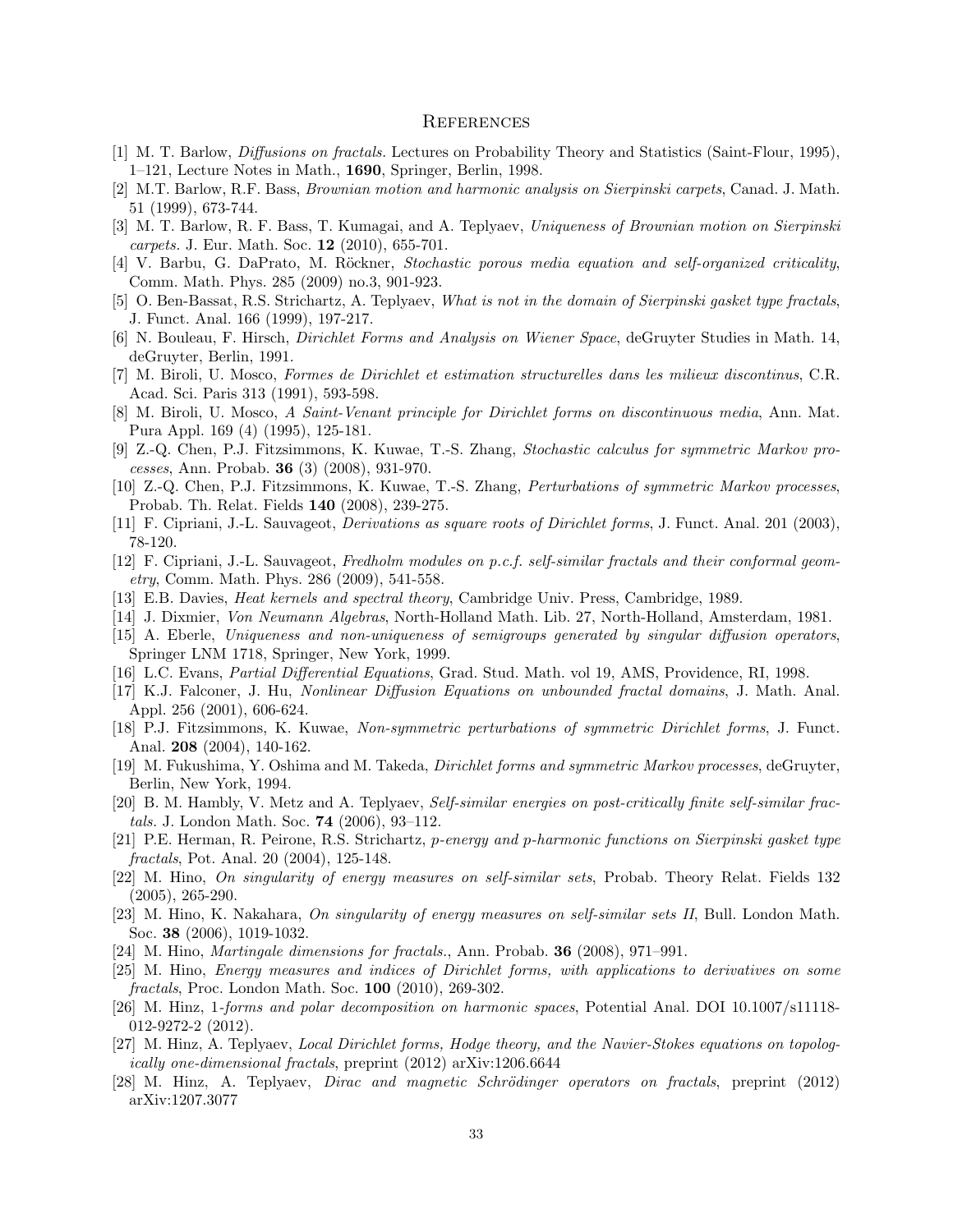- <span id="page-33-8"></span>[29] M. Hinz, A. Teplyaev, Vector analysis on fractals and applications, preprint (2012) arXiv:1207.6375
- <span id="page-33-0"></span>[30] M. Ionescu, L. Rogers, A. Teplyaev, Derivations, Dirichlet forms and spectral analysis. Journal of Functional Analysis 263 (2012), 2141–2169
- [31] D. Kelleher and A. Teplyaev, Tangent bundles, Banach algebras and sub-Riemanian geometry of fractals, preprint.
- <span id="page-33-16"></span>[32] J. Kigami, *Harmonic metric and Dirichlet form on the Sierpiński gasket.* Asymptotic problems in probability theory: stochastic models and diffusions on fractals (Sanda/Kyoto, 1990), 201–218, Pitman Res. Notes Math. Ser., 283, Longman Sci. Tech., Harlow, 1993.
- <span id="page-33-2"></span>[33] J. Kigami, Analysis on Fractals, Cambridge Univ. Press, Cambridge, 2001.
- <span id="page-33-22"></span>[34] J. Kigami, Harmonic analysis for resistance forms, J. Funct. Anal. 204 (2003), 525–544.
- <span id="page-33-11"></span>[35] J. Kigami, Measurable Riemannian geometry on the Sierpinski gasket: the Kusuoka measure and the Gaussian heat kernel estimate, Math. Ann. 340 (2008), 781-804.
- <span id="page-33-15"></span>[36] J. Kigami, Resistance forms, quasisymmetric maps and heat kernel estimates, Mem. Amer. Math. Soc. 216 (2012).
- <span id="page-33-23"></span>[37] N.V. Krylov, B.L. Rozovskij, Stochastic evolution equations, Journal Soviet Math. 16(4) (1981), 1233- 1277.
- <span id="page-33-10"></span>[38] S. Kusuoka, Dirichlet forms on fractals and products of random matrices, Publ. Res. Inst. Math. Sci. 25 (1989), 659-680.
- <span id="page-33-9"></span>[39] Y. LeJan, Mesures associées à une forme de Dirichlet. Applications., Bull. Soc. Math. France 106 (1978), 61-112.
- <span id="page-33-4"></span>[40] T. Lindstrøm, Brownian motion on nested fractals. Mem. Amer. Math. Soc. 420, 1989.
- <span id="page-33-27"></span>[41] J. Lunt, T.J. Lyons, T.-S. Zhang, Integrability of functionals of Dirichlet processes, probabilistic representations of semigroups, and estimates of heat kernels, J. Funct. Anal. **153** (1998), 320-342.
- <span id="page-33-28"></span>[42] T.J. Lyons, T.-S. Zhang, Decomposition of Dirichlet processes, Ann. Probab 22 (1) (1994), 494-524.
- <span id="page-33-17"></span>[43] F.-Y. Maeda, *Dirichlet Integrals on Harmonic Spaces*, Lecture Notes in Math. 803, Springer, New York, 1980.
- <span id="page-33-1"></span>[44] Sh. Nakao, Stochastic calculus for continuous additive functionals, Z. Wahrsch. verw. Geb. 68 (1985), 557-578.
- <span id="page-33-24"></span>[45] E. Pardoux, *Équations aux dérivées partielles stochastiques de type monotone*, Séminaire sur les Equations aux Dérivées Partielles (1974-1975), III, Exp. no. 2, Collège de France, Paris, 1975, p.10.
- <span id="page-33-5"></span>[46] R. Peirone, *Existence of eigenforms on nicely separated fractals.*, Analysis on graphs and its applications, 231–241, Proc. Sympos. Pure Math., 77, Amer. Math. Soc., Providence, RI, 2008. Existence of Self-similar Energies on Finitely Ramified Fractals, preprint, 2011.
- <span id="page-33-25"></span>[47] C. Prévôt, M. Röckner, A Concise Course on Stochastic Partial Differential Equations, Springer LNM 1905, Springer, Berlin, 2007.
- <span id="page-33-21"></span>[48] M. Reed, B. Simon, Methods of Modern Mathematical Physics, vol. 1, Acad. Press, San Diego 1980.
- <span id="page-33-7"></span>[49] J. Ren, M. Röckner, F.-Y. Wang, Stochastic generalized porous media and fast diffusion equations, J. Diff. Equations 238 (2007) no.1, 118-152.
- <span id="page-33-14"></span>[50] M. Röckner and N. Wielens, *Dirichlet forms—closability and change of speed measure*, Infinitedimensional analysis and stochastic processes (Bielefeld, 1983), Res. Notes in Math., 124, 119–144, Pitman, Boston, MA, 1985.
- <span id="page-33-6"></span>[51] B. Steinhurst, Diffusions and Laplacians on Laakso, Barlow-Evans and other Fractals, Thesis (Ph.D.) University of Connecticut, 2010.
- <span id="page-33-20"></span>[52] P. Stollmann, A dual characterization of length spaces with application to Dirichlet forms, Studia Math. 198 (3) (2010), 221-233.
- <span id="page-33-3"></span>[53] R.S. Strichartz, Differential Equations on Fractals: A Tutorial, Princeton Univ. Press, Princeton 2006.
- <span id="page-33-26"></span>[54] R.S. Strichartz, C. Wong, The p-Laplacian on the Sierpinski gasket, Nonlinearity 17 (2004), 595-616.
- <span id="page-33-18"></span>[55] K.-Th. Sturm, Analysis on local Dirichlet spaces - I. Recurrence, conservativeness and L<sup>p</sup>-Liouville properies, J. reine angew. Math. 456 (1994), 173-196.
- <span id="page-33-19"></span>[56] K.-Th. Sturm, On the geometry defind by Dirichlet forms, In: Progress in Probability, Vol. 36, Birkhäuser, Basel 1995, p. 231-242.
- <span id="page-33-13"></span>[57] M. Takesaki, *Theory of Operator Algebras I*, Encycl. Math. Sci. 124, Springer, New York, 2002.
- <span id="page-33-12"></span>[58] A. Teplyaev, Harmonic coordinates on fractals with finitely ramified cell structure, Canad. J. Math. 60 (2008), 457–480.